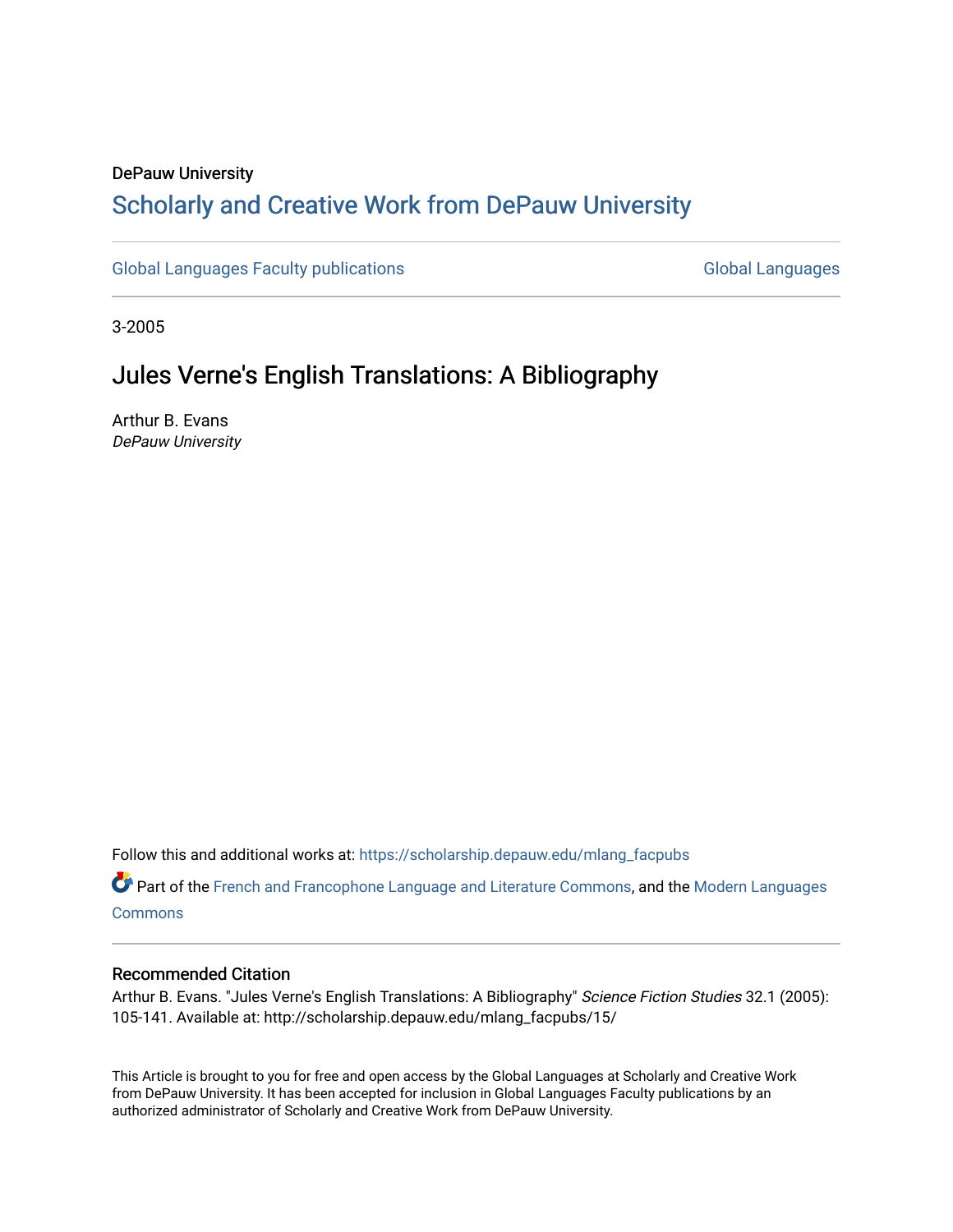# **[DePauw University](http://depauw.edu)**

[From the SelectedWorks of Arthur Bruce Evans](http://works.bepress.com/arthur_evans)

March 2005

Jules Verne 's English Translations: A Bibliography

[Contact](http://works.bepress.com/arthur_evans/contact.html) [Start Your Own](http://works.bepress.com/cgi/sw_user_setup.cgi) Notify Me [of New Work](http://works.bepress.com/arthur_evans) Author SelectedWorks FCTEDWOR Available at: [http://works.bepress.com/arthur\\_evans/11](http://works.bepress.com/arthur_evans/11)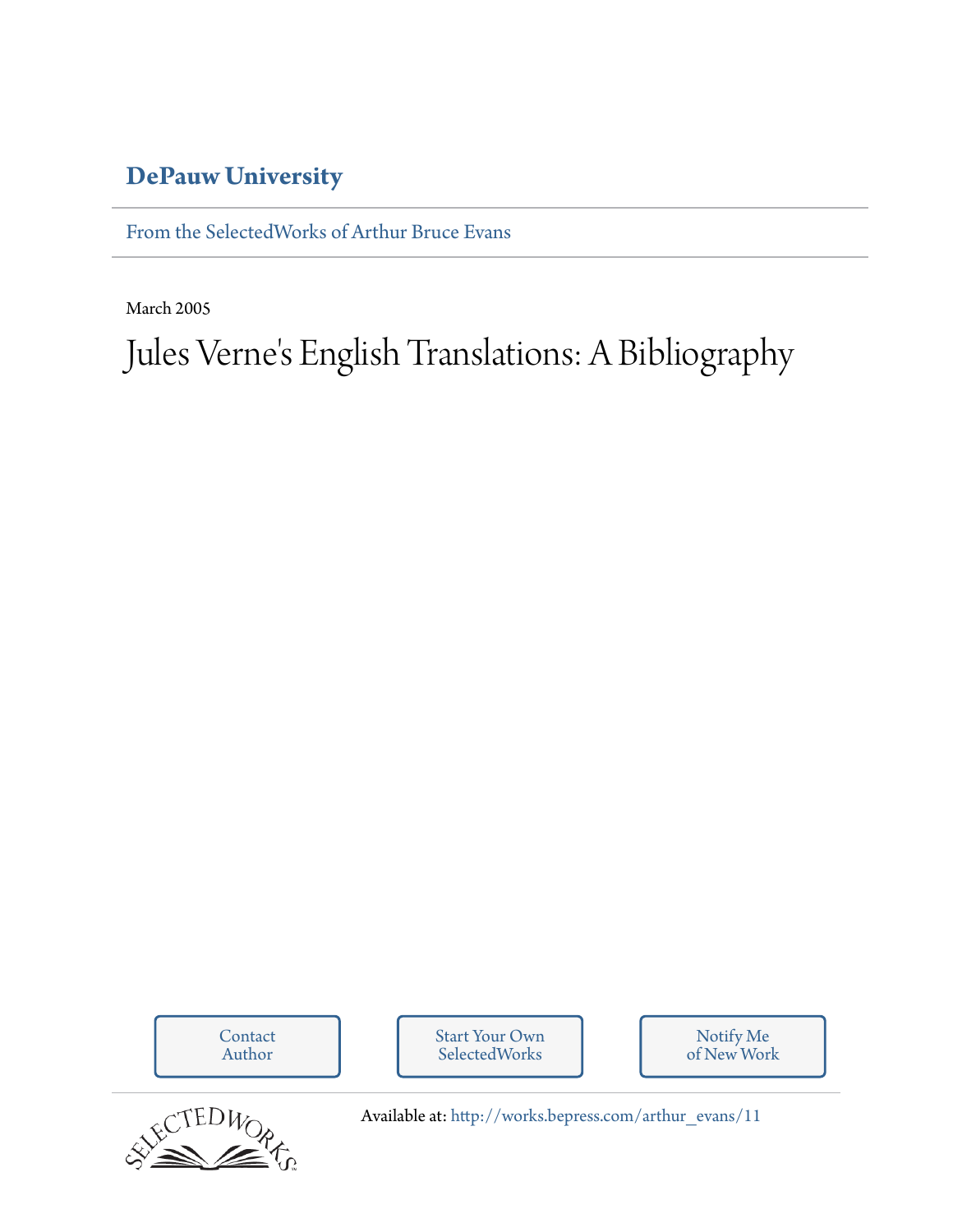# **Arthur B. Evans**

# **A Bibliography of Jules Verne's English Translations**

The following bibliography lists the most common English translations of Jules Verne's *Voyages Extraordinaires*. The opening passages from Verne's original French texts and their different English translations are provided for purposes of identification and comparison. For those novels originally published in two or three parts (where, in translation, each part was often published as a separate volume), the opening passage for each part is indicated by the symbol  $\lceil \circ \rceil$ .

It is important to note that serializations in periodicals (e.g., *The Boys' Own Paper*), abridged versions of previous translations (e.g., the Sampson Low "Junior Books," among others), unpublished typescripts, theater adaptations, screenplays, and comic book editions are not included in this listing. All the English translations published in the popular "Seaside Library" series by George Munro, in the 1911 Vincent Parke collection (ed. Charles F. Horne), and in the many "Fitzroy" editions (ed./trans. I.O. Evans) are included. A selection of modern reprints and electronic versions are listed for many of the translations.

For each Verne novel, the best English translations in terms of completeness, accuracy, and style are marked with a white star  $(\hat{\mathbf{x}})$ ; those of relatively good quality are marked with a check  $(\mathcal{O})$ ; and the poorest ones are marked with a black ball ( $\bullet$ ). Those left unmarked are of either mediocre or unknown quality. Occasional lexical variants in the opening passages are included in brackets.

This bibliography would not have been possible without the generous help of many Verne scholars, but especially Stephen Michaluk, Jr. (co-author with Brian Taves of the *Jules Verne Encyclopedia*), Jean-Michel Margot (current president of the North American Jules Verne Society), and Clark Evans of the Rare Books and Special Collections Division of the Library of Congress, to whom I am very grateful.

#### *Cinq semaines en ballon* - 1863

Il y avait une grande affluence d'auditeurs, le 14 janvier 1862, à la séance de la Société royale géographique de Londres, Waterloo place, 3. Le président, sir Francis M..., faisait à ses honorables collègues une importante communication dans un discours fréquemment interrompu par les applaudissements.

° *Five Weeks in a Balloon* (1869, New York: Appleton, trans. William Lackland) reprint: New York: Hurst, 1885 (facsimile reprint by Kessinger Publishing (Whitefish, MT), 2004); online version available at Zvi Har'El's Jules Verne website at <http://JV.Gilead.org.il/works.html>.

There was a large audience assembled on the 14th of January, 1862, at the session of the Royal Geographical Society, No. 3 Waterloo Place, London. The president, Sir Francis M—, made an important communication to his colleagues, in an address that was frequently interrupted by applause.

! *Five Weeks in a Balloon* (1870, London: Chapman & Hall, trans.?) - reprint: Phoenix Mill, UK: Sutton "Pocket Classics," 1995.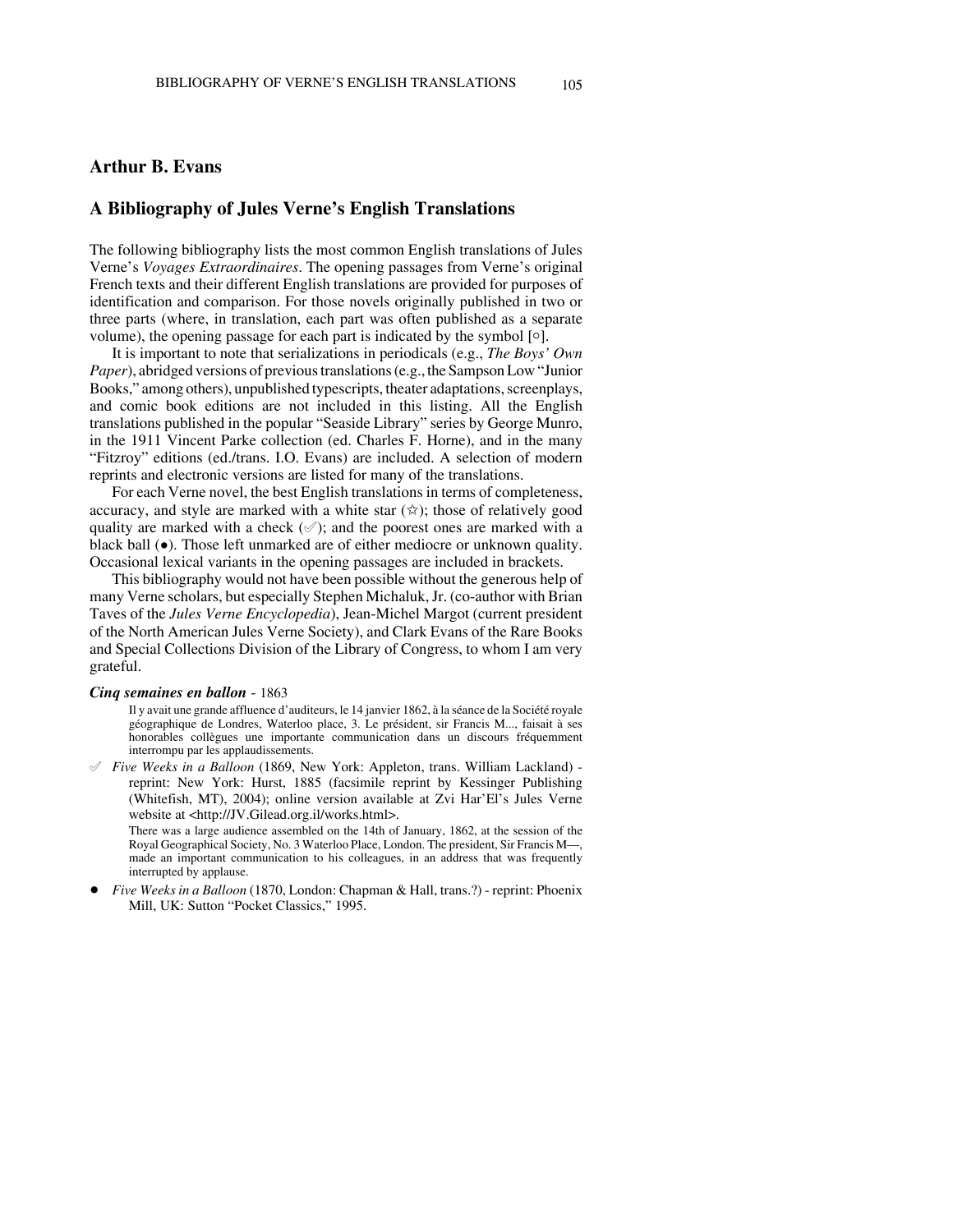There have been disputes as to the originator of the great idea of traversing the African continent, in a manner to be independent of its multitudinous and deadly obstructions; but the subjoined narrative will, we cannot doubt, be sufficient to assure the reader that the man who undertook, and in the face of unexampled difficulties carried out the project, conceived it, and stands indebted to no one for the honours now accumulating on the name of Dr Samuel Fergusson.

*Five Weeks in a Balloon* (1875, London: Ward, Lock & Tyler, trans. Frederick Amadeus Malleson) - reprint: London: Hanison, ed. I.O. Evans, 1958 (edited and abridged).

There was a large audience, on the 14th of January, 1862, at the sitting of the Royal Geographical Society of London, 3, Waterloo-Place. The president, Sir Francis M—, made an important speech to his honourable colleagues, and was frequently interrupted by applause.

*Five Weeks in a Balloon* (1876, London: Routledge, trans.?) - reprint: New York: Munro, 1877; New York: Vincent Parke (vol. 1), ed. Charles F. Horne, 1911. On the 14th of January, 1862, there was a very large attendance of the members of the Royal Geographical Society of London, 3 Waterloo Place. The President, Sir Francis M—, made an impromptu [important] communication to his colleagues in a speech frequently interrupted by applause.

*Five Weeks in a Balloon* (1877, London: Goubaud, and 1893, London: Hutchinson, trans.?)

At the sitting of the Royal Geographical Society, No. 3, Waterloo Place, on the 14th of January, 1862, the President, Sir Francis M—, made his colleagues an important communication in an address interrupted by frequent applause.

° *Five Weeks in a Balloon* (1926, London: Dent/New York: Dutton, trans. Arthur Chambers) - reprint: Hertfordshire, UK: Wordsworth Classics, 1996.

There was a large audience at the meeting of the Royal Geographical Society of London, 3 Waterloo Place, on the 14th of January, 1862. The President, Sir Francis M—, made an important announcement to his honourable colleagues in a speech frequently interrupted by applause.

# *Voyage au centre de la terre* - 1864

Le 24 mai 1863, un dimanche, mon oncle, le professeur Lidenbrock, revint précipitamment vers sa petite maison située au numéro 19 de Königstrasse, l'une des plus anciennes rues du vieux quartier de Hambourg.

La bonne Marthe dut se croire fort en retard, car le dîner commençait à peine à chanter sur le fourneau de la cuisine.

! *A Journey to the Centre of the Earth* (1871, London: Griffith & Farran, trans.?) reprints: New York: Munro, 1877; New York: Vincent Parke (vol. 2), ed. Charles F. Horne, 1911 (abridged); New York: Signet Classic, 1990; New York: Tor, 1992. Available on CD: *Jules Verne Collection*, Sandy, UT: Quiet Vision, 1999. The Parke version is also available online at Zvi Har'El's Jules Verne website <http://JV.Gilead.org.il/works.html>.

Looking back to all that has occurred to me since that eventful day, I am scarcely able to believe in the reality of my adventures. They were truly so wonderful that even now I am bewildered when I think of them.

*A Journey to the Centre of the Earth* (1874, *Philadelphia Evening Telegraph*, and Philadelphia: Warburton, trans. Stephen W. White).

One Sunday, the 24th of May, 1863, my Uncle, Professor Lidenbrock, returned hurriedly to his little house, situated at No. 19 Konigstrasse, one of the oldest streets of the old quarter of Hamburg.

The good Martha thought that she was very much behind time, for the dinner was scarcely commencing to sing on the kitchen stove.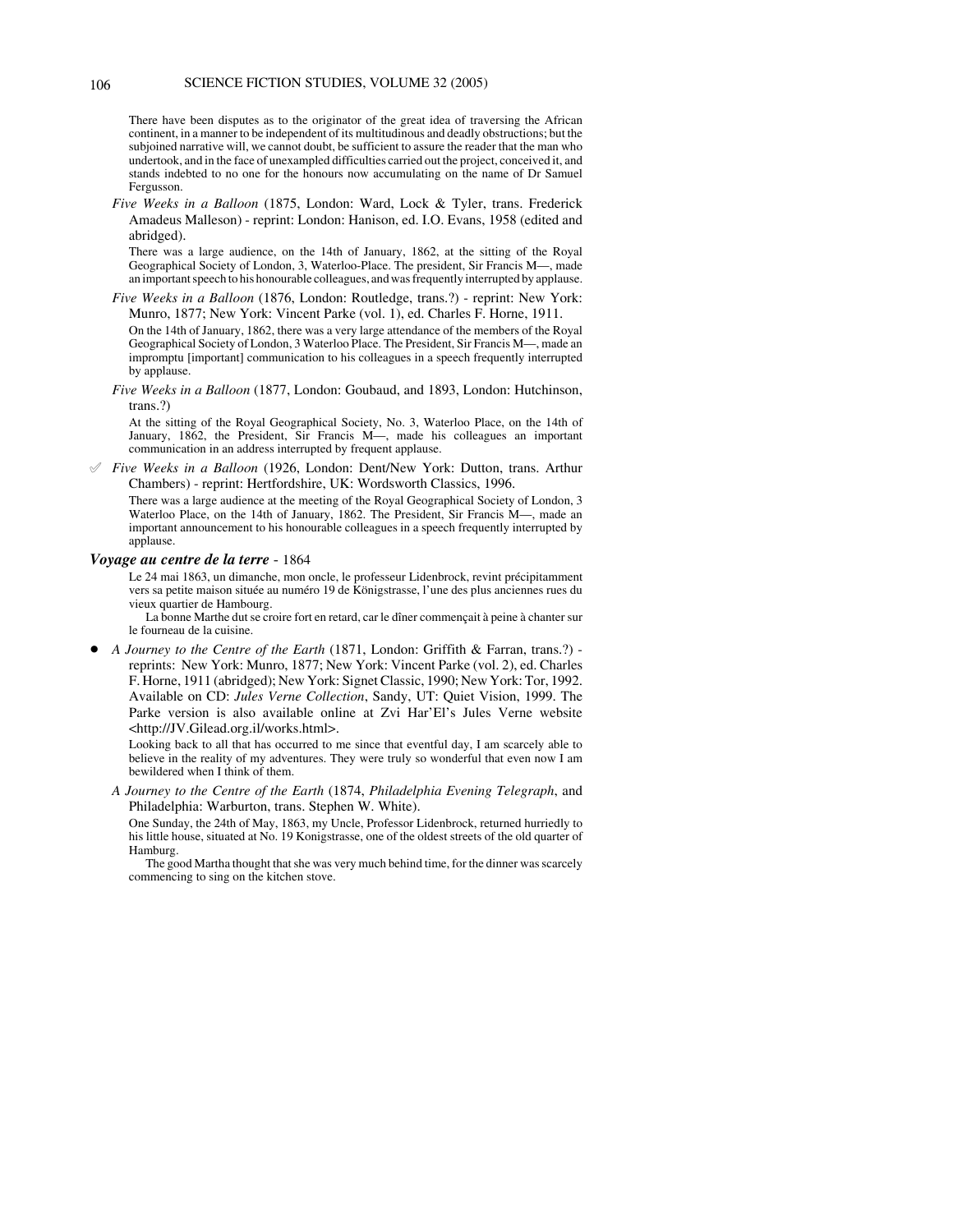° *A Journey to the Centre of the Earth* (1876, London: Routledge, trans.?)

- It was on Sunday, the 24th of May, 1863, that my uncle, Professor Lidenbrock, came rushing suddenly back to his little house in the old part of Hamburg, No. 19, Koenigstrasse. Our good Martha could not but think she was very much behindhand with the dinner, for the pot was scarcely beginning to simmer...
- ° *A Journey into the Interior of the Earth* (1877, London: Ward, Lock and Hall, trans. Frederick Amadeus Malleson) - reprint: *Journey to the Centre of the Earth*, Hertfordshire, UK: Wordsworth Classics, 1996. Online version available at Zvi Har'El's Jules Verne website: <http://JV.Gilead.org.il/works.html>.

On the 24th May, 1863, my uncle, Professor Liedenbrock, rushed into his little house, No. 19 Köningstrasse, one of the oldest streets in the oldest portion of the city of Hamburg. Martha must have concluded that she was very much behindhand, for the dinner had only just been put into the oven.

*A Journey to the Centre of the Earth* (1890, London: Hutchinson, trans.?)

On Sunday, the 24th of May, 1863, my uncle, Professor Lidenbrock, returned to his little dwelling, No. 19 in the Königstrasse, one of the oldest streets in the most ancient part of Hamburg. Martha, the housekeeper, must have fancied she was very much behind her usual time, for she had only just begun to cook the dinner.

*A Journey to the Centre of the Earth* (1925, London: Blackie, trans. Isabel C. Fortey) reprint: Ashland, OH: Landoll, 1993.

On the 24th of May, 1863, which was a Sunday, my uncle Professor Lidenbrock came hastily back to his little house, 19 Königstrasse. This is one of the oldest streets in the ancient quarter of Hamburg.

Our good Martha thought she must be behind with the dinner, for it was only just beginning to sizzle in the oven.

*Journey to the Center of the Earth* (1956, New York: Ace, trans. Willis T. Bradley)

On Sunday afternoon, May 24, 1863, I watched my Uncle Otto returning in haste along the Königstrasse, one of the oldest streets in the old quarter of Hamburg, toward his little house at Number 19.

Poor Martha, our housekeeper, was going to be caught unprepared. The kettle in the kitchen stove was only just beginning to sing.

*Journey to the Centre of the Earth* (1961, London: Arco/ Westport, CT: Associated Booksellers, trans. I.O. Evans).

On Sunday, 24th May, 1863, my uncle, Professor Lidenbrock, hurried back to his little house, number 19 in the Königstrasse, one of the oldest streets in the Old Quarter of Hamburg. Our servant, Marthe, must have thought she was very late, for dinner was hardly beginning to sizzle on the kitchen stove.

 $\dot{\varphi}$  *Journey to the Center of the Earth* (1965, Harmondsworth, England: Penguin, trans. Robert Baldick)

On 24 May 1863, which was a Sunday, my uncle, Professor Lidenbrock, came rushing back towards his little house, No. 19 Königstrasse, one of the oldest streets in the old quarter of Hamburg.

Martha must have thought that she was very behindhand, for the dinner was only beginning to sizzle on the kitchen stove.

*Journey to the Center of the Earth* (1991, New York: Bantam Books, trans. Lowell Blair [sic])

On May 24, 1863, a Sunday, my uncle, Professor Otto Lidenbrock, came hurrying back toward his little house at 19 Königstrasse, one of the oldest streets in the old quarter of Hamburg.

Our good Martha must have thought she had started cooking dinner very late, because it had only just begun sizzling on the kitchen stove.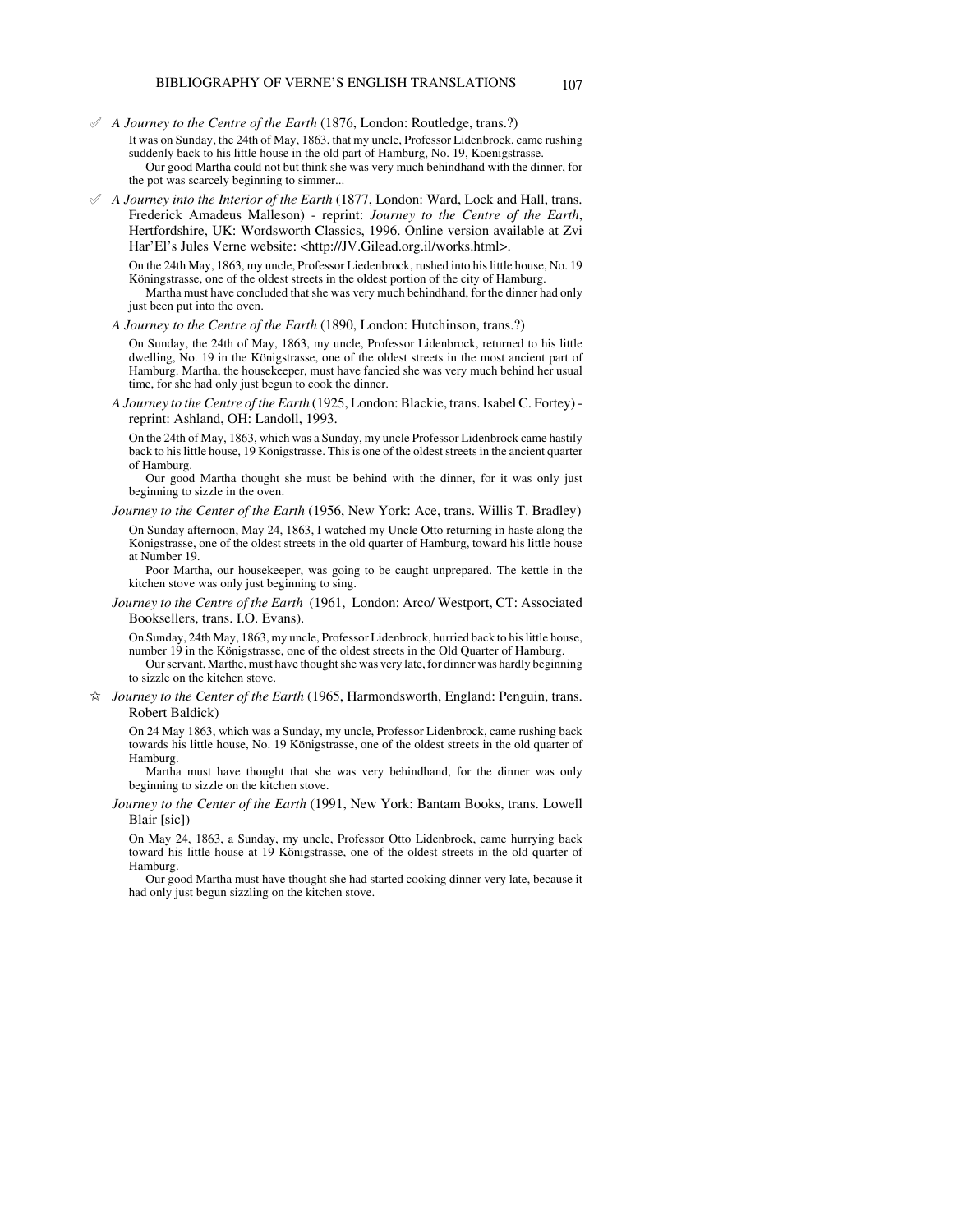# 108 SCIENCE FICTION STUDIES, VOLUME 32 (2005)

 $\dot{\varphi}$  *Journey to the Centre of the Earth* (1992, Oxford: Oxford UP, trans. William Butcher)

On 24 May 1863, a Sunday, my uncle, Professor Lidenbrock, came rushing back towards his little house at No. 19 Königstrasse, one of the oldest streets in the historic part of Hamburg. Martha the maid must have thought that she was running very late, for dinner had hardly begun to simmer on the kitchen range.

#### *De la Terre à la lune* and *Autour de la lune* - 1865, 1870

N Pendant la guerre fédérale des États-Unis, un nouveau club très influent s'établit dans la ville de Baltimore, en plein Maryland. On sait avec quelle énergie l'instinct militaire se développa chez ce peuple d'armateurs, de marchands et de mécaniciens.

N (Chapitre préliminaire) Pendant le cours de l'année 186—, le monde entier fut singulièrement ému par une tentative scientifique sans précédents dans les annales de la science. Les membres du Gun-Club, cercle d'artilleurs fondé à Baltimore après la guerre d'Amérique, avaient eu l'idée de se mettre en communication avec la Lune—oui, avec la Lune,—en lui envoyant un boulet.

*From the Earth to the Moon.* (1867, *New York Weekly Magazine,* and New York: Gage, trans?)

During the recent Civil War in the United States, a new and very influential club was founded in the city of Baltimore. The whole world knows, by this time, with what energy the military instinct developed, among a people hitherto regarded as merely a nation of shipping brokers, merchants and machinists.

*From the Earth to the Moon* (1869, *Newark Daily and Weekly Journal of NJ*, trans. J.K. Hoyt)

During the civil war in the United States a new and very influential club was established in the city of Baltimore. We know with what energy the military instinct develops itself among a people composed of shippers, merchants and mechanics.

! *From the Earth to the Moon Direct, in Ninety-seven Hours Twenty Minutes, and a Trip Around It* [*From the Earth to the Moon*] [*Round the Moon*] [*A Tour of the Moon*] (1873, London: Sampson Low, and [with a slightly modified translation] New York: Scribner, trans. Louis Mercier & Eleanor E. King) - reprints: New York: Munro, 1877, 1879; New York: Vincent Parke (vol. 3), ed. Charles F. Horne, 1911; New York: Crown, 1983. Available on cd: *Jules Verne Collection*, Sandy, UT: Quiet Vision, 1999. Online version available at Zvi Har'El's Jules Verne website <http://JV.Gilead.org.il/ works.html>.

N During the Federal War [War of the Rebellion] in the United States [During the American war of 1861], a new and influential club was established in the city of Baltimore in the state of Maryland. It is well known with what energy the taste for military matters became developed amongst that nation of shipowners, shopkeepers, and mechanics.

N (Preliminary Chapter) During the year 186—, the whole world was greatly excited by a scientific experiment unprecedented in the annals of science. The members of the Gun Club, a circle of artillerymen formed at Baltimore after the American war, conceived the idea of putting themselves in communication with the moon!—yes, the moon,—by sending her a projectile.

! *The Baltimore Gun Club* (1874, Philadelphia: King & Baird, trans. Edward Roth) reprint: New York: Dover, 1962.

<sup>o</sup> It was during the great Civil War of the United States, that a new and influential club started in Baltimore, Maryland. Every body knows the astonishing energy with which the military instinct suddenly developed itself in that shipbuilding, engineering, and commercial nation. N (Preliminary Chapter) A few years ago the world was suddenly astounded by hearing of an experiment of a most novel and daring nature, altogether unprecedented in the annals of science. The BALTIMORE GUN CLUB, a society of artillerymen started in America during the great Civil War, had conceived the idea of nothing less than establishing direct communication with the Moon by means of a projectile!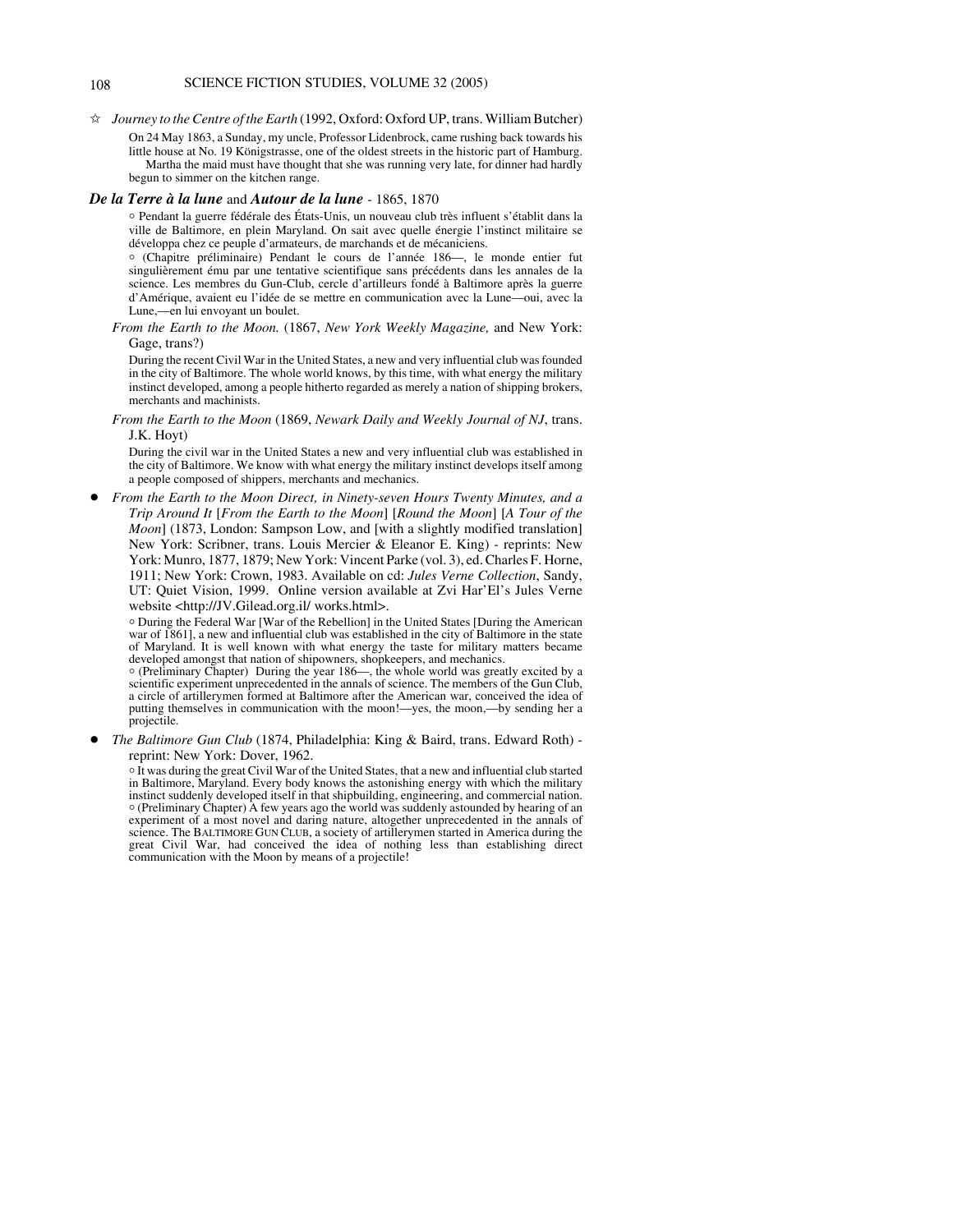° *From the Earth to the Moon Direct* and *Round the Moon* (1877, London: Routledge, trans. T.H. Linklater)

N During the American War of Secession a new and very influential club was formed in the city of Baltimore, Maryland. We all know with what rapidity the military instinct developed itself in this people of shipowners, merchants, and mechanics.

N (Preliminary Chapter) During the year 186—, the whole world was greatly excited by a scientific experiment without precedent in the annals of science. The members of the Gun Club—an assembly of artillerists founded at Baltimore—had conceived the idea of placing themselves in communication with the moon—yes, with the moon!

*The Moon Voyage* [*From the Earth to the Moon* and *Round the Moon*] (1877, London: Ward, Lock and Co., trans.?)

N During the Federal War in the United States, a new and influential club was established in the city of Baltimore, Maryland. It is well known with what energy the military instinct was developed amongst that nation of shipowners, shopkeepers, and mechanics.

N (Preliminary Chapter) During the course of 186— the entire world was singularly excited by a scientific experiment without precedent in the annals of science. The members of the Gun Club, a circle of artillerymen established at Baltimore after the American war, had the idea of putting themselves in communication with the moon—yes, with the moon—by sending a bullet to her.

! *From the Earth to the Moon, and All Around the Moon* (1959, London: Hanison/Westport, CT: Associated Booksellers, trans. I.O Evans)

 $\circ$  During the Federal War in the United States, a new and influential club was founded in the city of Baltimore, Maryland. It is common knowledge how rapidly the taste for military matters grew amongst that nation of ship-owners, shopkeepers, and mechanics.

o (Preliminary Chapter) During the year 186-, the whole world was greatly excited by an unprecedented scientific experiment. The members of the Gun Club, a circle of artillerymen formed at Baltimore after the American war, conceived the idea of putting themselves in communication with the moon!—yes, with the moon—by a projectile. (edited and abridged version of the Mercier-King translation)

! *From the Earth to the Moon* (1967, New York: Bantam, trans. Lowell Bair [sic]) reprint: New York: Bantam, 1993.

During the Civil War in the United States an influential club was formed in Baltimore. The vigor with which the military instinct developed in that nation of shipowners, merchants, and mechanics is well known.

° *From the Earth to the Moon* and *Around the Moon* (1970, London: Dent/New York: Dutton, trans. Jacqueline and Robert Baldick)

N During the Civil War in the United States an influential club was founded in the city of Baltimore, Maryland. It is well known how rapidly the military instinct developed in that nation of shipowners, merchants, and mechanics.

N (Preliminary Chapter) During the year 186—, the whole world was greatly excited by an experiment unprecedented in the history of science. The members of the Gun Club, an association of artillerymen formed in Baltimore after the American Civil War, had conceived the idea of putting themselves in communication with the moon—yes, with the moon—by means of a projectile.

j *From the Earth to the Moon* and *Around the Moon* (1970, New York: Heritage, trans. Harold Salemson)

N During the American Civil War, a new and influential club was established in the city of Baltimore in the state of Maryland. It is well known with what energy the taste for military matters became developed among that nation of ship-owners, shopkeepers, and mechanics. N (Preliminary Chapter) During the year 186—, the whole world was greatly excited by a scientific experiment unprecedented in the annals of science. The members of the Gun Club, a circle of artillerymen formed at Baltimore after the American war, conceived the idea of putting themselves in communication with the moon—yes, with the moon—by sending a projectile to her.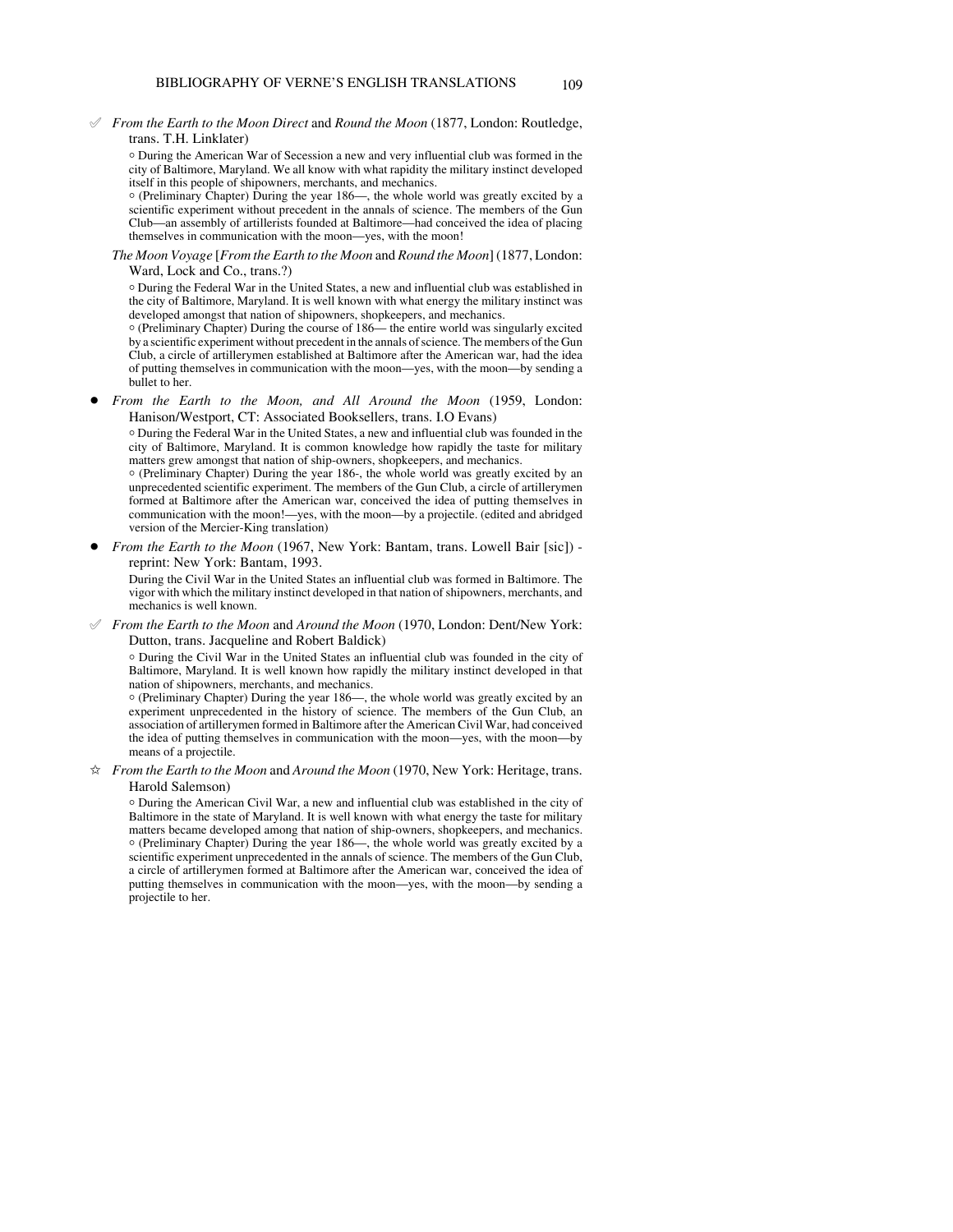# 110 SCIENCE FICTION STUDIES, VOLUME 32 (2005)

 $\hat{\varphi}$  The Annotated Jules Verne: From the Earth to the Moon (1978, New York: Crowell, trans. Walter James Miller) - reprint: New York: Random House, 1996. During the Civil War in the United States, a highly influential club was founded in the city of Baltimore, in the middle of Maryland. Everyone will remember the vigor with which that nation of shipowners, shopkeepers, and mechanics discovered their instinct for warfare.

#### *Voyages et aventures du capitaine Hatteras* - 1866

- <sup>o</sup> « Demain, à la marée descendante, le brick le *Forward*, capitaine, K.Z., second, Richard Shandon, partira de New Princes Docks pour une destination inconnue. » Voilà ce que l'on avait pu lire dans le *Liverpool Herald* du 5 avril 1860. N C'était un hardi dessein qu'avait eu le capitaine Hatteras de s'élever jusqu'au nord, et de
- réserver à l'Angleterre, sa patrie, la gloire de découvrir le pôle boréal du monde.
- ° *The Adventures of Captain Hatteras* (1 vol.) (1874-75, Boston: Osgood, trans.?) reprint: *At the North Pole: The Voyages and Adventures of Captain Hatteras* and *The Desert of Ice: The Voyages and Adventures of Captain Hatteras*, Mattituck, NY: Aeonian, 1976.
	- <sup>o</sup> "To-morrow, at the turn of the tide, the brig *Forward*, K.Z., captain, Richard Shandon, mate, will clear from New Prince's Docks; destination unknown.
		- This announcement appeared in the *Liverpool Herald* of April 5, 1860.
	- o The design which Captain Hatteras had formed of exploring the North, and of giving England the honor of discovering the Pole, was certainly a bold one.
- ! *The English at the North Pole* [also as *A Journey to the North Pole*] and *The Field of Ice* [also as *The Desert of Ice*] [2 vols.] (1874, London: Routledge, trans.?) reprint: New York: Munro, 1877, 1879; New York: Vincent Parke (vols. 2-3), ed. Charles F. Horne, 1911; abridged and edited by I.O. Evans as *At the North Pole* and *The Wilderness of Ice*, London: Arco/Westport, CT: Associated Booksellers, 1961; Amsterdam, Fredonia, 2002. Online version available at Zvi Har'El's Jules Verne website <http://JV.Gilead.org.il/ works.html>.
	- <sup>o</sup> "To-morrow, at ebb tide, the brig *Forward* will sail from the New Prince's Docks, captain, K.Z.; chief officer, Richard Shandon; destination unknown."
	- Such was the announcement which appeared in the *Liverpool Herald* of April 5, 1860. <sup>o</sup> It was a bold project of Hatteras to push this way to the North Pole, and gain for his country the honour and glory of its discovery.
	- *The Adventures of Captain Hatteras* [*The English at the North Pole* and *The Ice Desert*] (1876, London: Ward, Lock and Tyler, trans.?)
		- o "To-morrow, at low tide, the brig *Forward*, Captain K.Z—, Richard Shandon mate, will start from New Prince's Docks for an unknown destination."
		- The foregoing might have been read in the *Liverpool Herald* of April 5th, 1860.
		- <sup>o</sup> Captain Hatteras's design was a bold one; he had meant that England should have the glory of the discovery of the world's boreal Pole.
	- *Captain Hatteras: or, the English at the North Pole* and *The Frozen Desert* / *The Desert of Ice* [2 vols.] (1877, London: Goubaud, and 1890, London: Hutchinson, trans.?)
		- <sup>o</sup> "The brig *Forward*, captain K.Z.; Richard Shandon, mate, will leave New Prince's Dock tomorrow with the first of the ebb—destination unknown."
			- This was the notice in the *Liverpool Herald*, of the 5th of April, 1866.
		- <sup>o</sup> Captain Hatteras's design to reach the North, and so to attribute the glory of discovering the North Pole to England, was a bold one.

## *Les Enfants du capitaine Grant* - 1867

<sup>o</sup> Le 26 juillet 1864, par une forte brise du nord-est, un magnifique yacht évoluait à toute vapeur sur les flots du canal du Nord. Le pavillon d'Angleterre battait à sa corne d'artimon; à l'extrémité du grand mât, un guidon bleu portait les initiales E. G., brodées en or et surmontées d'une couronne ducale.

N Les premiers instants furent consacrés au bonheur de se revoir. Lord Glenarvan n'avait pas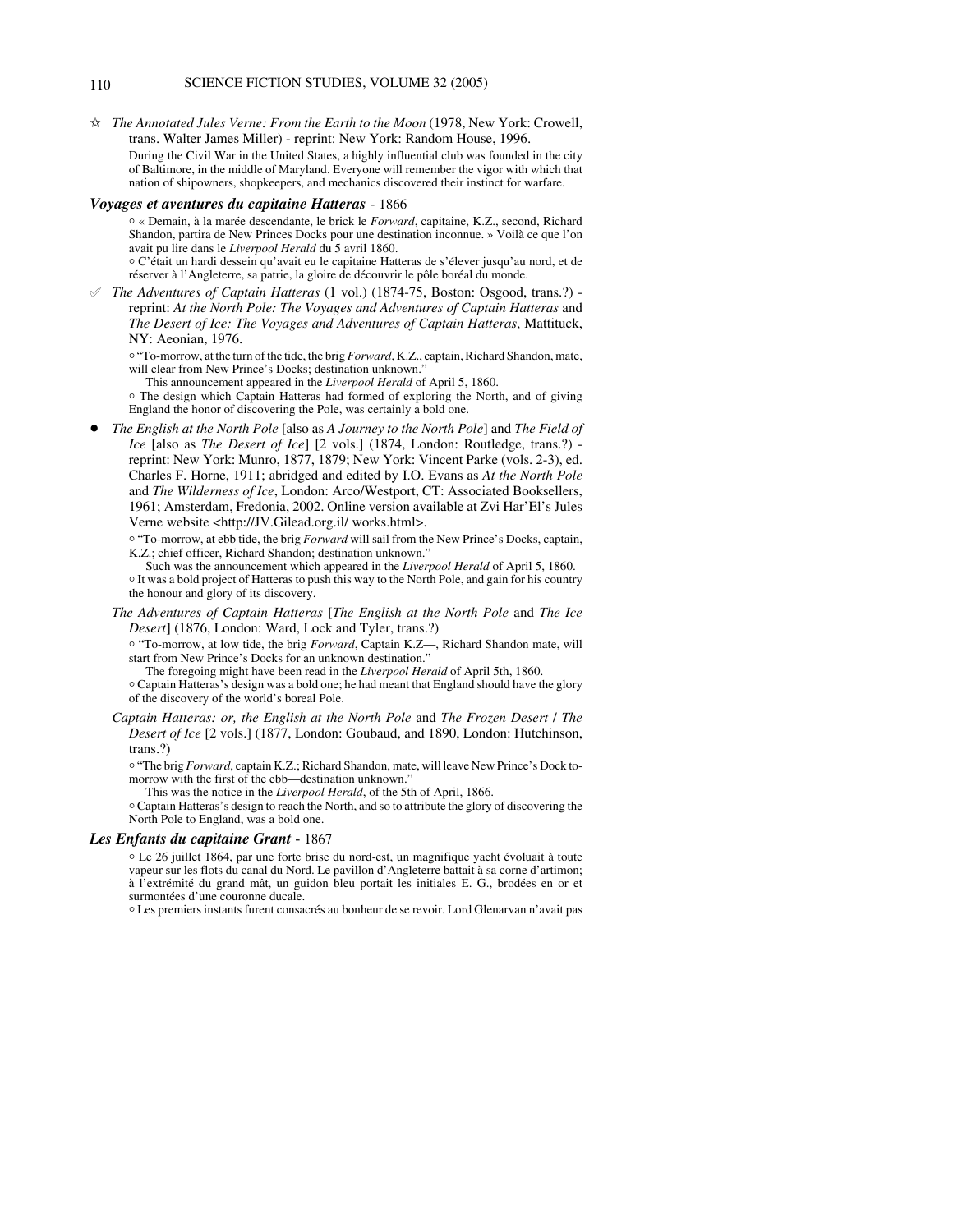voulu que l'insuccès des recherches refroidît la joie dans le coeur de ses amis. Aussi ses premières paroles furent-elles celles-ci : « Confiance, mes amis, confiance! Le capitaine Grant n'est pas avec nous, mais nous avons la certitude de le retrouver. »

N Si jamais les chercheurs du capitaine Grant devaient désespérer de le revoir, n'était-ce pas en ce moment où tout leur manquait à la fois? Sur quel point du monde tenter une nouvelle expédition? Comment explorer de nouveaux pays?

*In Search of the Castaways* [1 vol.] (1873, Philadelphia: Lippincott, trans.?).

 $\circ$  On the 26th of July, 1864, under a strong gale from the northeast, a magnificent yacht was steaming at full speed through the waves of the North Channel. The flag of England fluttered at her yard-arm, while at the top of the mainmast floated a blue pennon, bearing the initials E.G., worked in gold and surmounted by a ducal coronet.

N (Chap. 27) The first moments were consecrated to the happiness of meeting. Lord Glenarvan did not wish the joy in the hearts of his friends to be chilled by tidings of their want of success. His first words, therefore, were,— "Courage, my friends, courage! Captain Grant is not with us, but we are sure to find him."

 $\circ$  (Chap. 44) If ever the searchers of Captain Grant had reason to despair of seeing him again, was it not when every hope forsook them at once? To what part of the country should they venture a new expedition? how explore unknown countries?

*The Mysterious Document* / *On the Track* / *Among the Cannibals* [3 vols.] (1876, London: Ward, Lock and Tyler, trans. ?) - reprint: abridged and edited by I.O. Evans in 2 volumes as *The Mysterious Document* and *Among the Cannibals*, London: Arco/Wesport, CT: Associated Booksellers, 1964; *The Mysterious Document* reprinted by New York: Airmont, 1970; *On the Track* reprinted by Amsterdam: Fredonia, 2001; *Among the Cannibals* reprinted by Honolulu: University Press of the Pacific, 2001.

o On the 26th of July, 1864, a magnificent yacht was steaming along before a N.E. wind in the North Channel. The English flag floated from her mizenmast; at the extremity of her mainmast hung a blue pendant, with the initials E.G. embroidered in gold, and surmounted by an earl's coronet.

 $\circ$  For the benefit of those readers who may not have read "The Mysterious Document," of which this is a sequel, we must introduce our characters, and state where they are, and why they are there, when our story opens.

<sup>o</sup> If ever those who were seeking Captain Grant might despair of finding him, was it not now, when they were in want of everything? How could they explore a new country?

° *Voyage Round the World: South America / Australia / New Zealand* [3 vols.] (1876, London: Routledge, trans.?) - reprint: *The Castaways, or A Voyage Round the World*, New York: Munro, 1877; abridged and edited as *In Search of the Castaways,* New York: Vincent Parke (vol. 4), ed. Charles F. Horne, 1911; this latter version is available from Kessinger Publishing (Whitefish, MT), n.d., and is also available online at Zvi Har'El's Jules Verne website <http://JV. Gilead.org.il/works.html>.

N On the 26th of July, 1864, a magnificent yacht was steaming along the North Channel at full speed, with a strong breeze blowing from the N.E. The Union Jack was flying from the mizenmast, and a blue standard, bearing the initials E.B. embroidered in gold, and surmounted by a ducal coronet, floated from the topgallant head of the mainmast.

<sup>o</sup> For the first few moments the joy of reunion completely filled all hearts. Lord Glenarvan had taken care that the ill-success of their expedition should not throw a gloom over the pleasure of meeting, his very first words being: "Cheer up, friends, cheer up! Captain Grant is not with us, but we have a certainty of finding him!"

o If ever the searchers after Captain Grant were tempted to despair, surely it was at this moment when all their hopes were destroyed at a blow. Toward what quarter of the world should they direct their endeavors? How were they to explore new countries?

#### *Vingt mille lieues sous les mers* - 1870

L'année 1866 fut marquée par un événement bizarre, un phénomène inexpliqué et inexplicable que personne n'a sans doute oublié. Sans parler des rumeurs qui agitaient les populations des ports et surexcitaient l'esprit public à l'intérieur des continents les gens de mer furent particulièrement émus.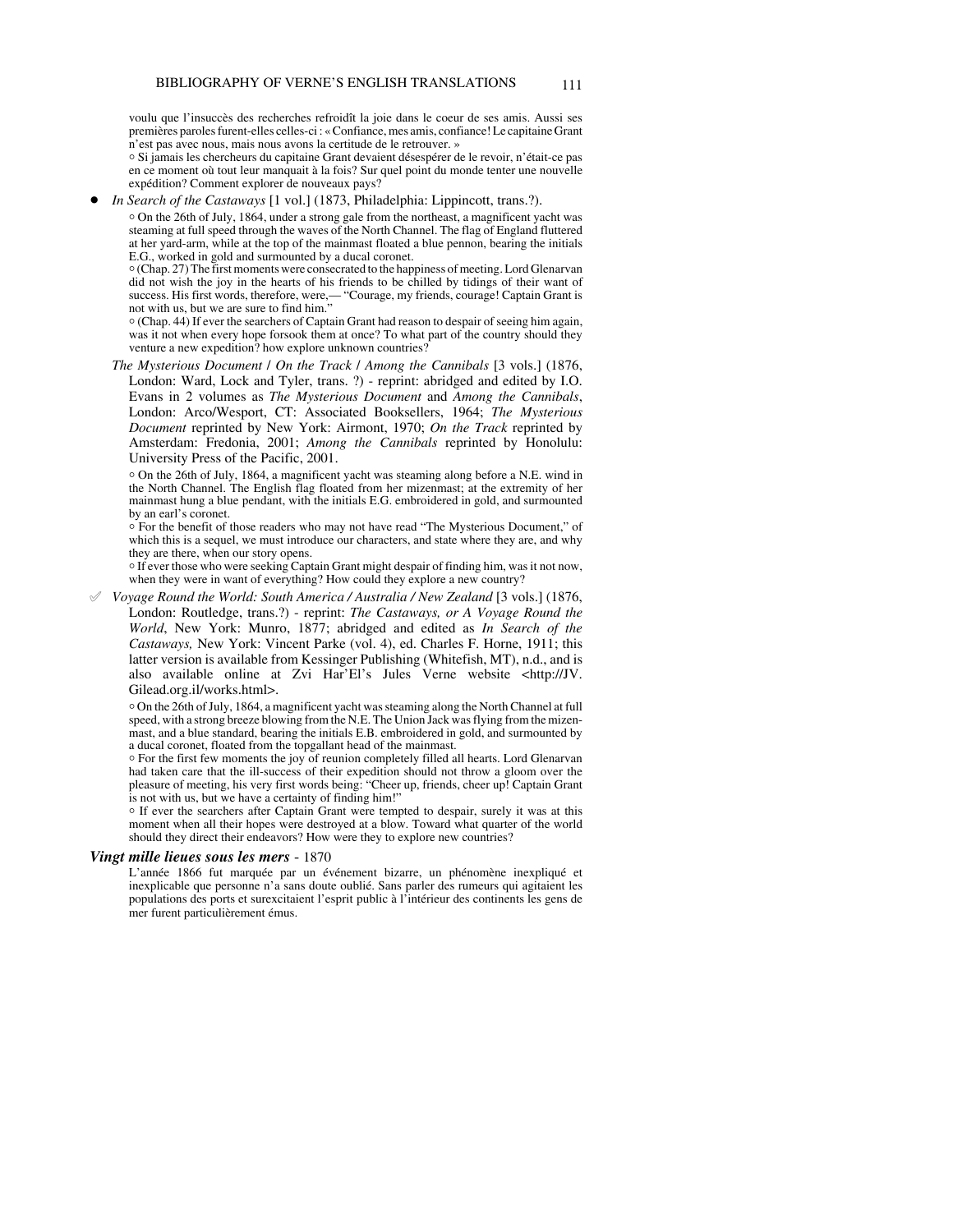# 112 SCIENCE FICTION STUDIES, VOLUME 32 (2005)

! *Twenty Thousand Leagues Under the Seas* (1872, London: Sampson Low, trans. Louis/Lewis Mercier) - reprints: New York: Munro, 1877; New York: Vincent Parke (vol. 5), ed. Charles F. Horne, 1911; New York: Avenel, 1983; New York: Grammercy, 1995; New York: Tor, 1995. Available on cd: *Jules Verne Collection*, Sandy, UT: Quiet Vision, 1999. Available online at Zvi Har'El's Jules Verne website <http://JV.Gilead.org.il/works.html>.

The year 1866 was signalis[z]ed by a remarkable incident, a mysterious and inexplicable phenomenon, which doubtless no one has yet forgotten. Not to mention rumors which agitated the maritime population, and excited the public mind, even in the interior of continents, seafaring men were particularly excited.

(Among many others, a modified and slightly corrected version of this translation was published in 1965 by Platt & Munk [New York] in their Platt & Munk Great Writers Collection. This version begins as follows:)

The year 1866 was marked by a series of strange events revolving around a mysterious and puzzling phenomenon that is doubtless still vivid in the mind of the public. Particularly in the coastal communities—but even in the inland areas, peculiar but insistent rumors had spread, stirring up fear and apprehension.

(Another modified and corrected version of this translation was published in 1980 by Watermill Press [Mahwah, NJ]. This version begins as follows:)

The year 1866 was made notable by a series of bizarre events, a chain of mysterious phenomena which have never been explained, that I am sure no one has forgotten. Rumors of these strange occurrences excited the inhabitants of seaports, the world over, and excited the imaginations of the public throughout all the continents.

*Twenty Thousand Leagues Under the Sea* (1876, London: Routledge, trans. Henry Frith).

The year 1866 was marked by a very strange event, an inexplicable and unexplained phenomenon, which must still be in the recollection of our readers. Without mentioning rumours which agitated the population of the sea-ports, and extended to the interior of various countries, the maritime population were more particularly exercised in their minds.

*Twenty Thousand Leagues Under the Sea* (1876, London: Ward, Lock & Tyler, trans.?) - reprint: London: Octopus, 1978.

In the year 1866 the whole maritime population of Europe and America was excited by a mysterious and inexplicable phenomenon. This excitement was not confined to merchants, common sailors, sea-captains, shippers, and naval officers of all countries, but the governments of many states on the two continents were deeply interested.

- *Twenty Thousand Leagues Under the Sea* (1922, Chicago: Rand, McNally, trans. Philip Schuyler Allen) - reprint: Pleasantville, NY: Reader's Digest, 1990. The year of grace 1866 was made memorable by a marvelous event which doubtless still lingers in men's minds. No explanation for this strange occurrence was found, and it soon came to be generally regarded as inexplicable. A thousand rumors were current among the population of the seacoasts and stirred the imagination of those millions who dwelt inland far from the shores of an ocean. But of course it was the seafaring men who were the most excited.
- ! *Twenty Thousand Leagues Under the Sea* (1960, London: Arco/Westport, CT: Associated Booksellers, Fitzroy Edition, trans. I.O. Evans).

The year 1866 was remarkable for a mysterious and perplexing incident, which no one has yet forgotten; seafaring men were particularly excited.

° *Twenty Thousand Leagues Under the Sea* (1962, 2003, New York: Bantam, trans. Anthony Bonner).

The year 1866 was marked by a strange event, an unexplainable occurrence which is undoubtedly still fresh in everyone's memory. Those living in coastal towns or in the interior of continents were aroused by all sorts of rumors; but it was seafaring people who were particularly excited.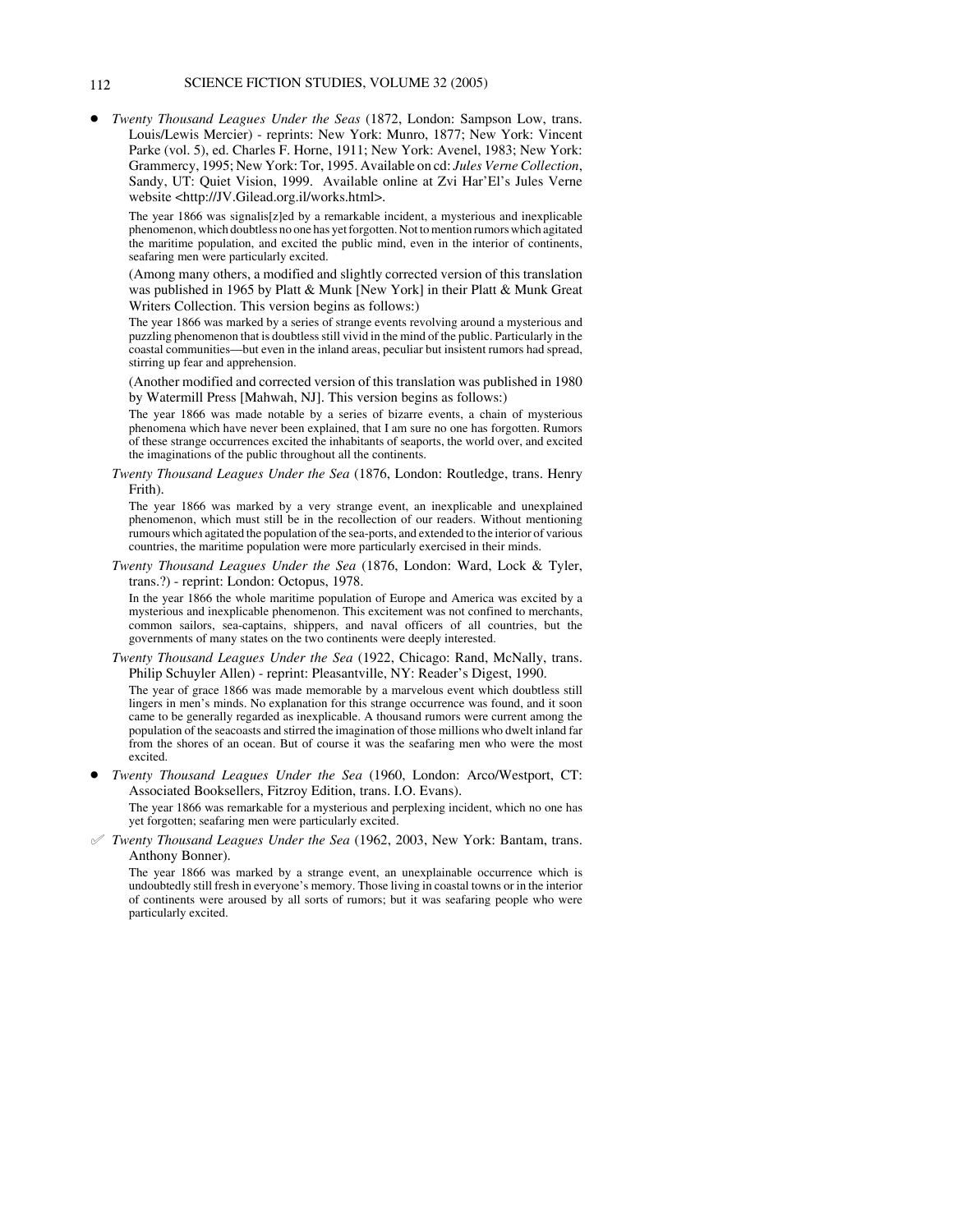*Twenty Thousand Leagues Under the Sea* (1965, New York: Washington Square, trans. Walter James Miller).

Eighteen sixty-six was marked by a strange occurrence, an amazing phenomenon that probably no one has yet forgotten. People living along the coasts, even people far inland, were disturbed by bizarre rumors. But seafaring men were especially upset.

*Twenty Thousand Leagues Under the Sea* (1969, New York: Signet, trans. Mendor T. Brunetti).

The year 1866 was marked by a strange occurrence, an unexplained and inexplicable phenomenon that surely no one has forgotten. People living along the coasts, and even far inland, had been perturbed by certain rumors, while seafaring men had been especially alarmed.

° *The Annotated Jules Verne: Twenty Thousand Leagues Under the Sea* (1976, New York: Crowell, ed. & trans. Walter James Miller from the Lewis Mercier translation).

The year 1866 was signalised by a remarkable incident, a mysterious and inexplicable phenomenon, which doubtless no one has yet forgotten. Not to mention rumors which agitated the maritime population, and excited the public mind, even in the interior of continents, seafaring men were particularly excited.

° *The Complete Twenty Thousand Leagues Under the Sea* (1992, Bloomington: Indiana UP, trans. Emanuel J. Mickel).

The year 1866 was marked by a strange incident, an unexplained and inexplicable phenomenon, which doubtless no one has yet forgotten. Not to mention rumors which disturbed the maritime population and excited the public mind in the interior of continents, but even seafaring men were excited.

 $\hat{\mathbb{X}}$  Jules Verne's Twenty Thousand Leagues Under the Sea: The Definitive Unabridged *Edition Based on the Original French Texts* (1993, Annapolis: US Naval Institute, trans. Walter James Miller & Frederick Paul Walter).

The year 1866 was marked by a bizarre situation, a phenomenon unexplained and inexplicable that probably no one has yet forgotten. Putting aside those rumors that upset people in the seaports and excited the public mind far inland, the significant fact is that seafaring men were especially agitated.

j *Twenty Thousand Leagues Under the Seas* (1998, Oxford: Oxford UP, trans. William Butcher).

The year 1866 was marked by a strange event, an unexplained and inexplicable occurrence that doubtless no one has yet forgotten. Without mentioning the rumours which agitated the denizens of the ports and whipped up the public's imagination on every continent, seafaring men felt particularly disturbed.

 $\hat{\varphi}$  *Twenty Thousand Leagues Under the Seas* (2001, e-text: Project Gutenberg, trans. F.P. Walter) - available online at Zvi Har'El's Jules Verne website <http://JV.Gilead.org.il/works.html>.

The year 1866 was marked by a bizarre development, an unexplained and downright inexplicable phenomenon that surely no one has forgotten. Without getting into those rumors that upset civilians in the seaports and deranged the public mind even far inland, it must be said that professional seamen were especially alarmed.

# *Une Ville flottante, suivi de Les Forceurs de blocus* - 1871

N Le 18 mars 1867, j'arrivais à Liverpool. Le Great-Eastern devait partir quelques jours après pour New York, et je venais prendre passage à son bord. Voyage d'amateur, rien de plus. Le premier fleuve dont les eaux écumèrent sous les roues d'un bateau à vapeur fut la Clyde. C'était en 1812. Ce bateau se nommait la Comète et il faisait un service régulier entre Glasgow et Greenock, avec une vitesse de six milles à l'heure.

*The Floating City and The Blockade Runners* (1874, London: Sampson Low, and New York: Scribner, trans.?) - reprint: New York: Vincent Parke (vol. 7), ed. Charles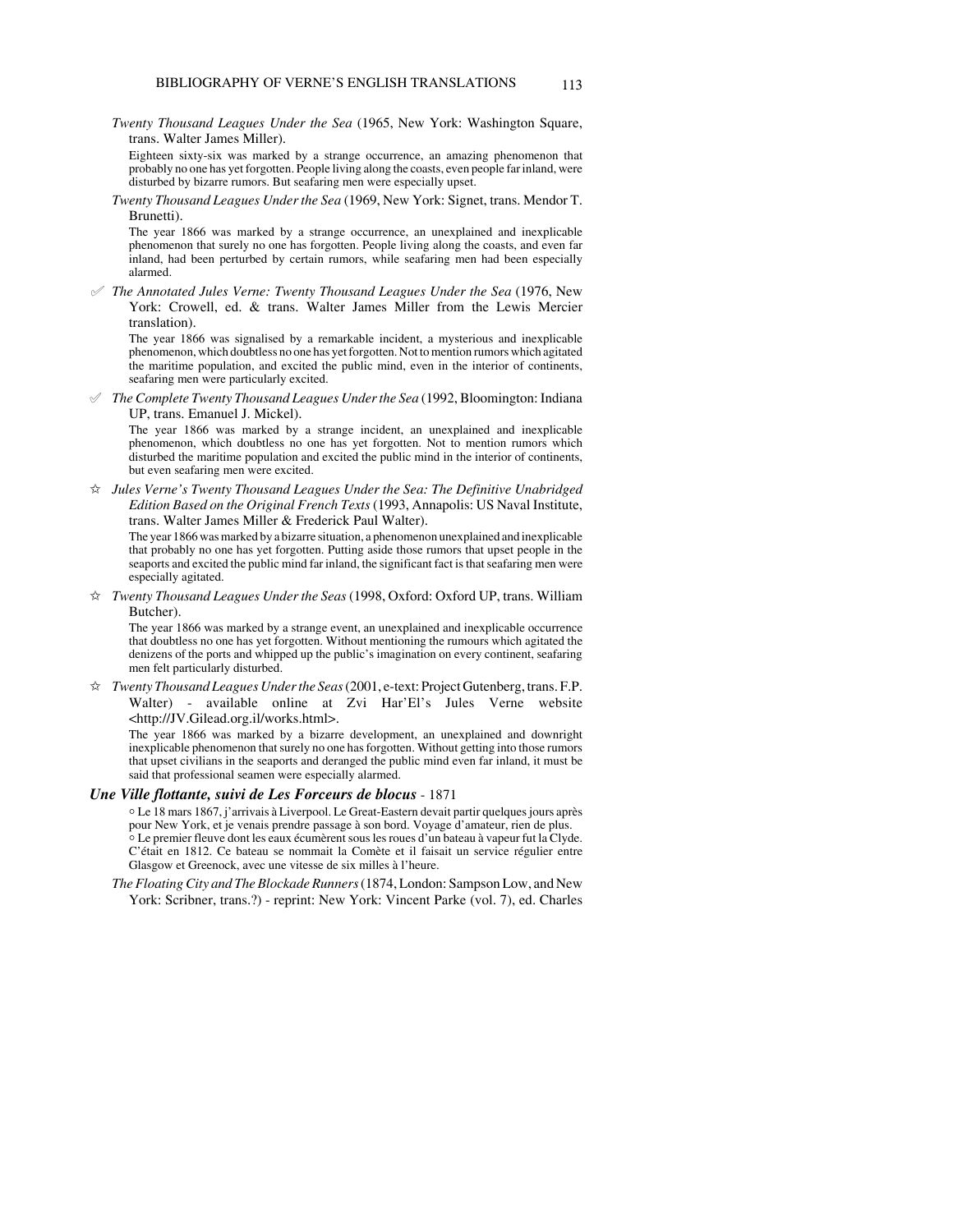F. Horne, 1911 (abridged); abridged and edited by I.O. Evans as *The Floating City*, London: Hanison/Westport, CT: Associated Booksellers, 1965; abridged and edited by I.O. Evans as *The Green* Ray *and The Blockade Runners*, London: Arco/Westport, CT: Associated Booksellers, 1965. The Parke version of *The Floating City* is reprinted in Amsterdam: Fredonia, 2002. Online version of *The Blockade Runners* available at Zvi Har'El's Jules Verne website <http://JV.Gilead.org.il/works.html>.

 $\circ$  On the 18th of March, 1867, I arrived at Liverpool, intending to take a berth simply as an amateur traveller on board the "Great Eastern," which in a few days was to sail for New York. <sup>o</sup> The Clyde was the first river whose waters were lashed into foam by a steamboat. It was in 1812, when the steamer called the "Comet" ran between Glasgow and Greenock, at the speed of six miles an hour.

° *The Floating City and The Blockade Runners* (1876, London: Routledge, trans. Henry Frith).

" On the 18th March, 1867, I arrived in Liverpool. The *Great Eastern* was to sail for New York in a few days, and I came to take my passage in her. A mere traveller for pleasure, a trip across the Atlantic in this gigantic steamship had great attractions for me.

 $\circ$  The Clyde was the first river that was disturbed by the wheels of a steamer. The time was 1812, the steamer was the *Comet*, and it performed a regular service between Glasgow and Greenock, at a speed of six miles an hour.

#### *Aventures de trois Russes et de trois Anglais dans l'Afrique australe* - 1872

Le 27 février 1854, deux hommes, étendus au pied d'un gigantesque saule pleureur, causaient en observant avec une extrême attention les eaux du fleuve Orange.

*Meridiana: The Adventures of Three Englishmen and Three Russians in South Africa* (1872, London: Sampson Low, trans. Ellen E. Frewer) - reprint: New York: Munro, 1877; *Measuring a Meridian*, New York: Vincent Parke (vol. 10), ed. Charles F. Horne, 1911; abridged and edited by I.O. Evans as *Measuring a Meridian*, London: Arco/Westport, CT: Associated Booksellers, 1964.

On the 27th of January, 1854, two men lay stretched at the foot of an immense weeping willow, chatting, and at the same time watching most attentively the waters of the Orange River.

! *Adventures in the Land of the Behemoth* (1874, Boston: Shepard, trans.?) - reprint: Amsterdam: Fredonia, 2001

On the 22nd of February, 1854, two men, lying at the foot of a large weeping-willow, were busily engaged in conversation, and were watching with earnest attention the waters of the river Orange.

° *Adventures of Three Englishmen and Three Russians in Southern Africa* (1877, London: Routledge, trans. Henry Frith).

On the 27th January, 1854, two men were lying beneath a gigantic weeping willow, and chatting, while they kept a watchful eye upon the River Orange.

*Adventures in Southern Africa* (1906, London: Hutchinson, trans.?).

The 27th of February, 1854, two men, stretched out at the foot of a gigantic weeping willow, were talking together, while they watched attentively the waters of the Orange river.

## *Le Pays des fourrures* - 1873

Ce soir-là—17 mars 1859—, le capitaine Craventy donnait une fête au fort Reliance. Que ce mot de fête n'éveille pas dans l'esprit l'idée d'un gala grandiose, d'un bal de cour, d'un "raout" carillonné ou d'un festival à grand orchestre. La réception du capitaine Craventy était plus simple, et, pourtant, le capitaine n'avait rien épargné pour lui donner tout l'éclat possible.

*The Fur Country* (1873, Sampson Low, trans. N. D'Anvers [Mrs. Arthur (Nancy) Bell]) - reprint: New York: Munro, 1878; abridged and edited by I.O. Evans in 2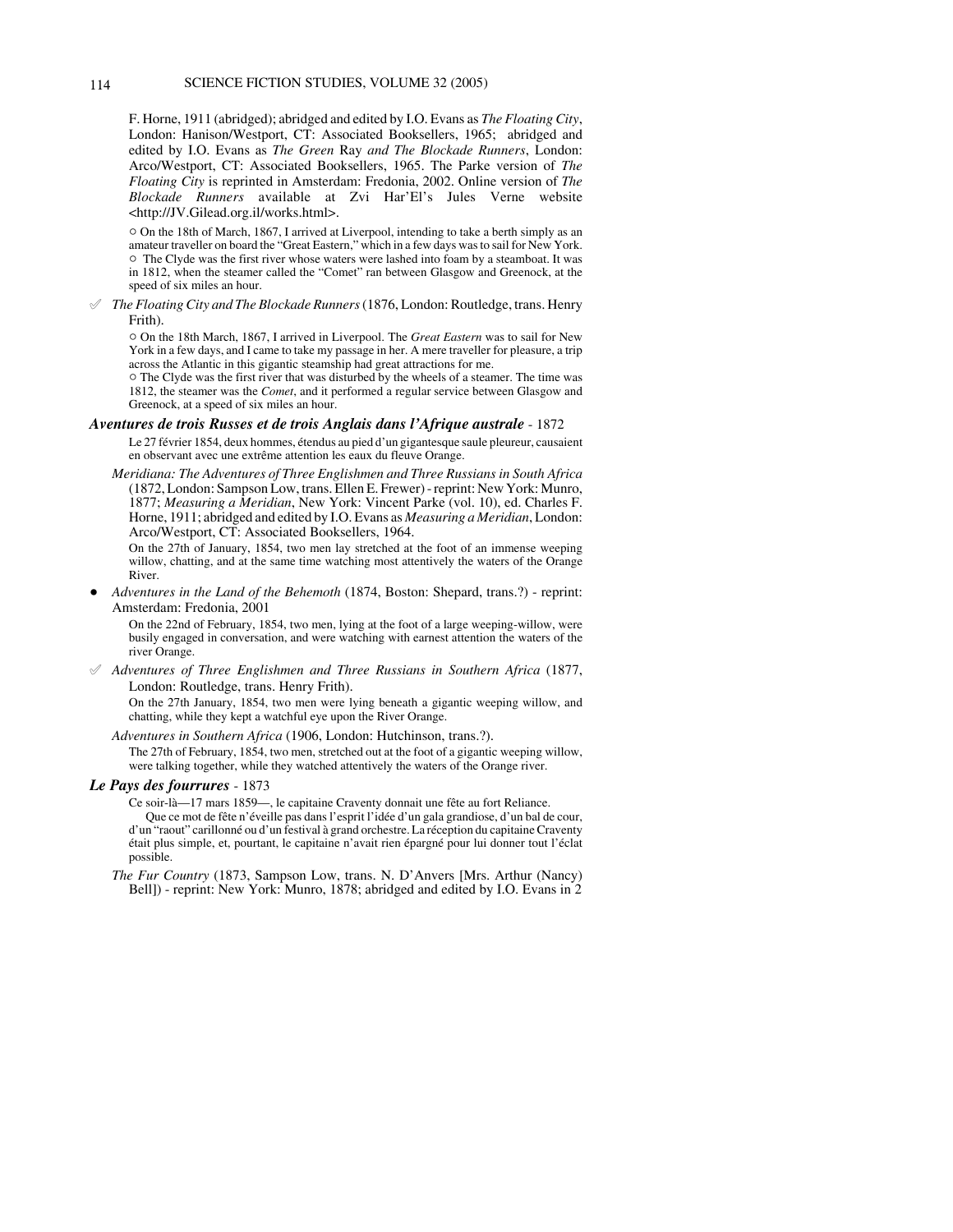volumes as *The Sun in Eclipse* and *Through the Behring Strait*, London: Arco/Westport, CT: Associated Booksellers, 1966. Online version available at Zvi Har'El's Jules Verne website <http://JV.Gilead.org.il/ works.html>.

On the evening of the 17th March 1859, Captain Craventy gave a fête at Fort Reliance. Our readers must not at once imagine a grand entertainment, such as a court ball, or a musical soiree with a fine orchestra. Captain Craventy's reception was a very simple affair, yet he had spared no pains to give it *éclat*.

*The Fur Country* (1879, Routledge, trans. Henry Frith).

On the 17th March, 1859, Captain Craventy gave a party at Fort Reliance. This must not be understood as a grand ball, or a magnificent gala or "rout," or even as a concert. Captain Craventy's reception was much more commonplace, but nevertheless he had done all in his power to make it a success.

 $\hat{\varphi}$  *The Fur Country* (1987, Toronto: NC Press, trans. Edward Baxter).

On the evening of March 17, 1859, Captain Craventy gave a party at Fort Reliance. It was not a grand official reception, or a court ball, or a festival complete with orchestra. The captain's party was much more modest, although he had spared no effort to make it as elegant as he could.

- *Le Tour du monde en quatre-vingts jours* 1873. For a detailed analysis of the various English translations of this novel, see William Butcher's excellent article "The Most Translated Verne Novel" (*Nautilus* [Jan. 2002]: 6-9), available online at:
- <http://home.netvigator.com/~wbutcher/articles/mosttranslated.htm>.

En l'année 1872, la maison portant le numéro 7 de Saville-row, Burlington Gardens— maison dans laquelle Sheridan mourut en 1814—, était habitée par Phileas Fogg, esq., l'un des membres les plus singuliers et les plus remarqués du Reform-Club de Londres, bien qu'il semblât prendre à tâche de ne rien faire qui pût attirer l'attention.

*The Tour of the World in 80 Days* (1873, Boston: Osgood, trans. George M. Towle) reprints: *Around the World in Eighty Days*, New York: Bantam, 1988. Available on CD: *Jules Verne Collection*, Sandy, UT: Quiet Vision, 1999. Online version available at Zvi Har'El's Jules Verne website <http://JV.Gilead.org.il/ works.html>.

Mr. Phileas Fogg lived, in 1872, at No. 7, Saville Row, Burlington Gardens, the house in which Sheridan died in 1814. He was one of the most noticeable members of the Reform Club, though he seemed always to avoid attracting attention; an enigmatic personage, about whom little was known, except that he was a polished man of the world.

*Around the World in Eighty Days* (1873, London: Sampson Low, trans. George M. Towle and N. D'Anvers [Mrs. Arthur (Nancy) Bell]) - reprints: 1978, London: Octopus; 1982, London: Folio; among many others.

Mr. Phileas Fogg lived, in 1872, at No. 7, Saville Row, Burlington Gardens, the house in which Sheridan died in 1814. He was one of the most noticeable members of the Reform Club, though he seemed always to avoid attracting attention; an enigmatic personage, about whom little was known, except that he was a polished man of the world.

*The Tour of the World in Eighty Days* (1874, Philadelphia: Warburton, trans. Stephen W. White) - reprints: New York: Munro, 1877; *Round the World in Eighty Days*, New York: Vincent Parke (vol. 7), ed. Charles F. Horne, 1911; 1963, New York: Airmont.

In the year 1872, the house No. 7, Saville row, Burlington Gardens—the house in which Sheridan died in 1814—was inhabited by Phileas Fogg, Esq., one of the most singular and most noticed members of the Reform Club of London, although he seemed to take care to do nothing which might attract attention.

° *Round the World in Eighty Days* (1878, London: Routledge, trans. Henry Frith). In the year of Grace one thousand eight hundred and seventy-two, the house in which Sheridan died in 1816 [sic]—viz. No 7, Saville Row, Burlington Gardens—was occupied by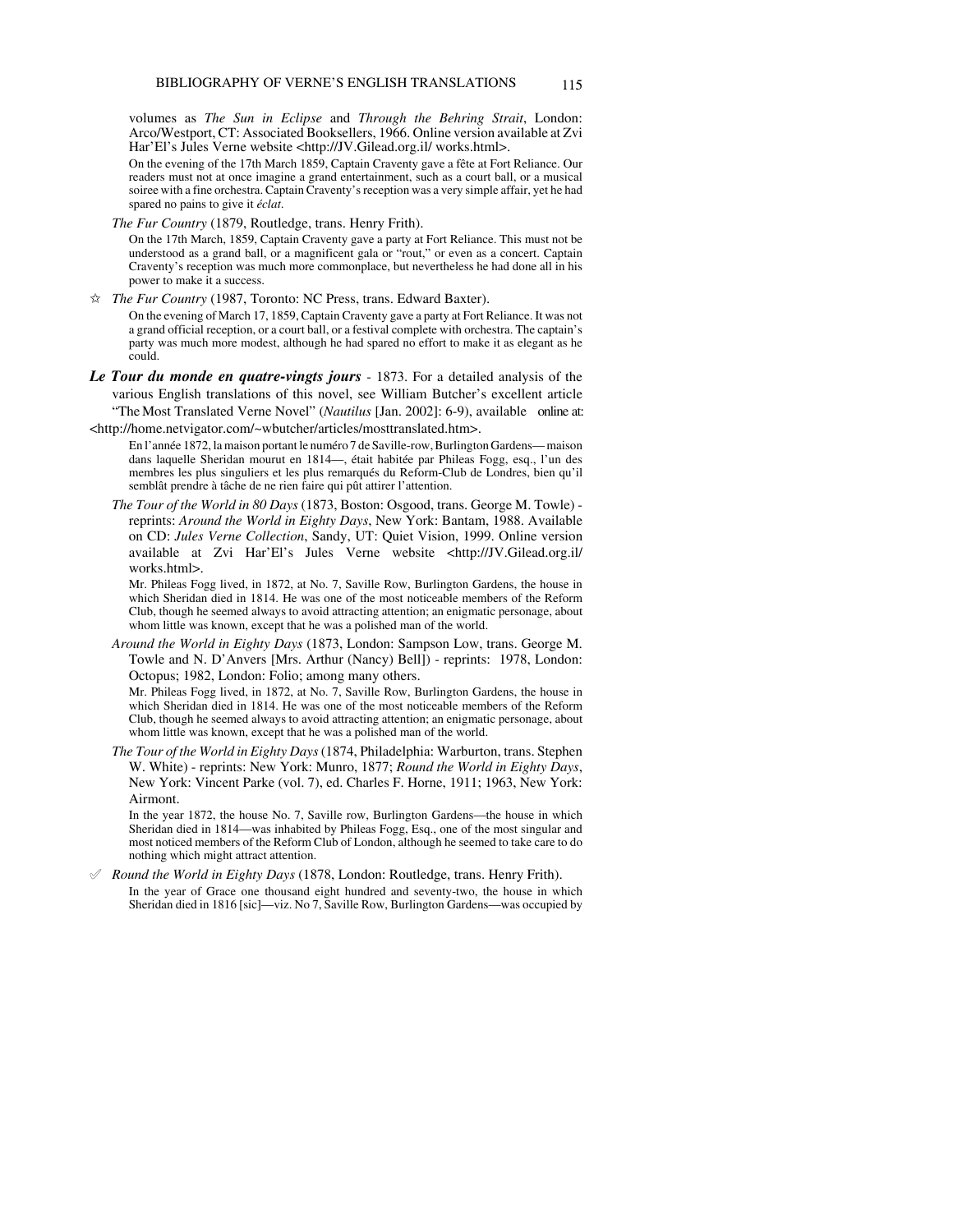# 116 SCIENCE FICTION STUDIES, VOLUME 32 (2005)

Phileas Fogg, Esq., one of the most eccentric members of the Reform Club, though it always appeared as if he were very anxious to avoid remark.

- *Around the World in Eighty Days* (1879, London: Ward, Lock & Tyler, trans?). In the year 1872 the house, No 7, Savile [sic] Row, Burlington Gardens, in which Sheridan died in 1816 [sic], was occupied by Phileas Fogg, Esquire, one of the most remarkable members of the Reform Club, though he always appeared very anxious to avoid remark.
- ° *Round the World in Eighty Days* (n.d., London: Hutchinson, trans.?). In the year 1872, No. 7 Saville Row, Burlington Gardens, the house in which Sheridan died in 1814, was inhabited by Phileas Fogg, Esq., one of the most eccentric and noticeable members of the Reform Club, although he seemed to be especially careful to do nothing which could attract anyone's attention.
- ° *Around the World in Eighty Days* (1926, Dent & Dutton, trans. P. Desages) reprint: (slightly edited by Peter Costello) London: Everyman, 1994; 1994, London: Wordsworth.

In the year 1872, No. 7 Saville Row, Burlington Gardens (the house in which Sheridan died in 1816 [sic]) was inhabited by Phileas Fogg, Esq., one of the most unusual and more remarkable members of the Reform Club of London, although he tried his best to do nothing that would draw attention to himself.

! *Around the World in Eighty Days* (1962, London: Collier, trans. Mercier Lewis) reprints: 1964, New York: Doubleday; online version available at Zvi Har'El's Jules Verne website <http://JV.Gilead.org.il/works.html>.

Mr. Phileas Fogg lived, in 1872, at No. 7, Saville Row, Burlington Gardens. He was one of the most noticeable members of the Reform Club, though he seemed always to avoid attracting attention.

- ! *Around the World in Eighty Days* (1965, London: Hamlyn, trans. K.E. Lichtenecker). In 1872, the house at Number Seven, Saville Row was occupied by Phileas Fogg, Esquire, one of the most remarkable and unusual members of the London Reform Club. It was his habit to avoid everything which could arouse attention.
	- *Round the World in Eighty Days* (1965, London: Blackie, trans. Irene R. Gibbons). In 1872, No. 7 Savile Row, Burlington Gardens—the house where Sheridan died in 1816 [sic]—was occupied by Phileas Fogg, Esq., one of the oddest and most conspicuous members of the Reform Club of London, although he appeared to make a point of never doing anything that could possibly attract attention.
	- *Around the World in Eighty Days* (1967, London: Arco/Westport, CT: Associated Booksellers, Fitzroy Edition, trans. I.O. Evans).

In 1872 No. 7, Savile [sic] Row, Burlington Gardens, the former home of Sheridan, was occupied by Mr Phileas Fogg. He belonged to the Reform Club of London, and although he never did anything to attract attention, he was one of its most unusual and conspicuous members.

° *Around the World in Eighty Days* (1968, London: Dent/New York: Dutton, trans. Jacqueline & Robert Baldick) - reprint: 1988, London: Armada.

In 1872 No. 7 Savile [sic] Row, Burlington Gardens—the house in which Sheridan died in 1816 [sic]—was occupied by Phileas Fogg, Esq. He belonged to the Reform Club of London, and although he seemed to take care never to do anything which might attract attention, he was one of its strangest and most conspicuous members.

- (*Around the World in Eighty Days* [1983, New York: Scholastic, trans. Edward Roth] - translation erroneously attributed to Roth; it is a reprint of the Stephen White translation first published by Warburton in 1874)
- *Around the World in Eighty Days* (1991, New York: Signet, "revised and updated" by Jacqueline Rogers—essentially the Towle/d'Anvers translation with some slight spelling changes, etc.)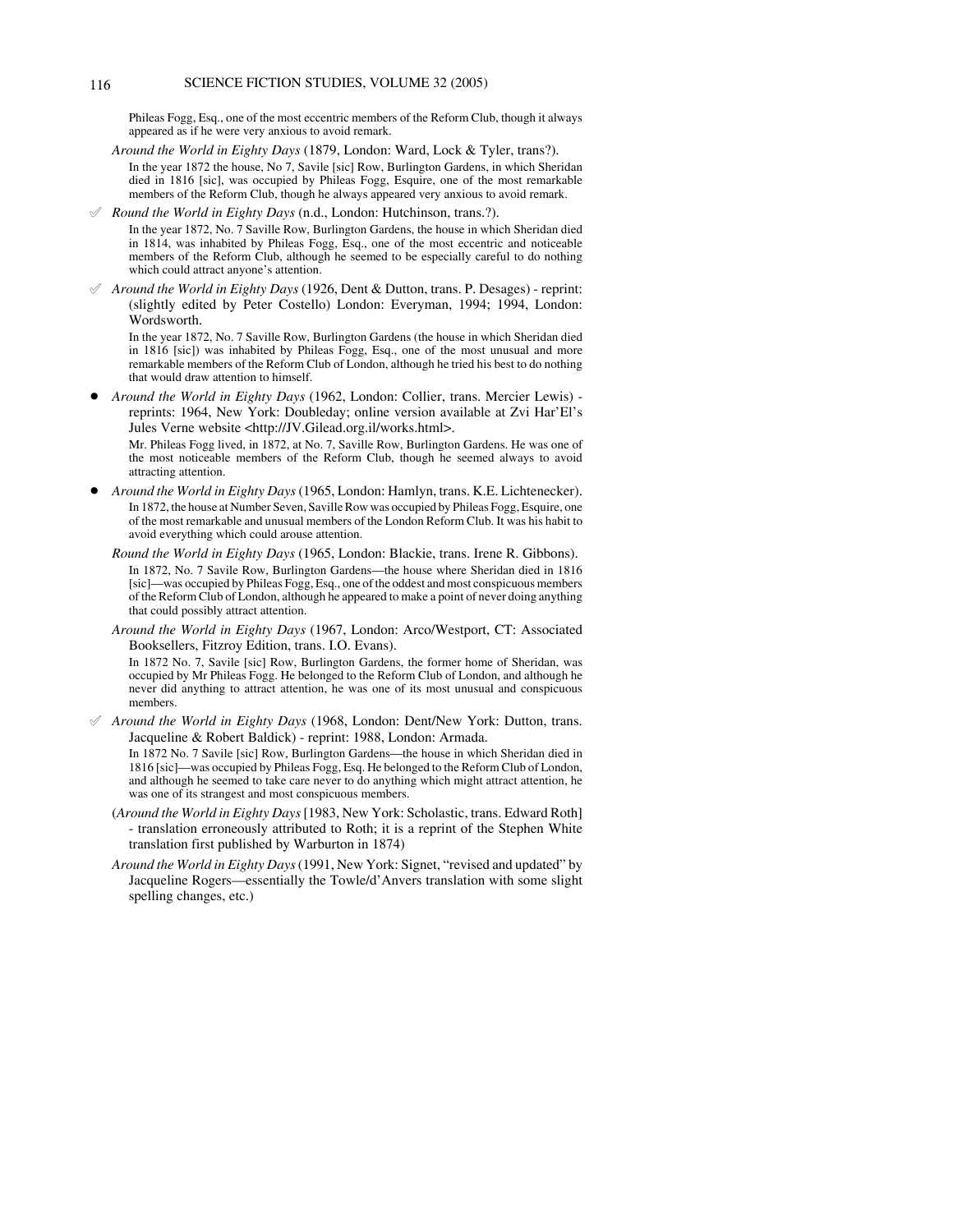Mr. Phileas Fogg lived, in 1872, at No. 7, Saville Row, Burlington Gardens, the house in which Sheridan died in 1814. He was one of the most prominent members of the London Reform Club, though he never did anything to attract attention; an enigmatic character about whom little was known except that he was a polished man of the world.

 $\hat{\varphi}$  *Around the World in Eighty Days* (1995, Oxford: Oxford UP, trans. William Butcher).

In the year 1872, No. 7 Savile [sic] Row, Burlington Gardens—the house where Sheridan died in 1814—was occupied by Phileas Fogg, Esq. This gentleman was one of the most remarkable, and indeed most remarked upon, members of the Reform Club, although he seemed to go out of his way to do nothing that might attract attention.

 $\dot{\varphi}$  *Around the World in Eighty Days* (2004, London: Penguin, trans. Michael Glencross).

In the year 1872, the house at number 7 Savile [sic] Row, Burlington Gardens—the house in which Sheridan died in 1814—was lived in by Phileas Fogg, Esq., one of the oddest and most striking members of the Reform Club, although he seemed determined to avoid doing anything that might draw attention to himself.

# *Le Docteur Ox (recueil de nouvelles: Le Docteur Ox, Maître Zacharius, Un Drame dans les airs, Un Hivernage dans les glaces, Quarantième ascension du Mont-Blanc)* - 1874

"Une Fantaisie du Docteur Ox"

Si vous cherchez sur une carte des Flandres, ancienne ou moderne, la petite ville de Quiquendone, il est probable que vous ne l'y trouverez pas. Quiquendone est-elle donc une cité disparue? Non.

"Maître Zacharius"

La ville de Genève est située à la pointe occidentale du lac auquel elle a donné ou doit son nom. Le Rhône, qui la traverse à sa sortie du lac, la partage en deux quartiers distincts, et est divisé lui-même, au centre de la cité, par une île jetée entre ses deux rives.

"Un Drame dans les airs"

Au mois de septembre 185—, j'arrivais à Francfort-sur-le-Mein. Mon passage dans les principales villes d'Allemagne avait été brillamment marqué par des ascensions aérostatiques; mais, jusqu'à ce jour, aucun habitant de la Confédération ne m'avait accompagné dans ma nacelle, et les belles expériences faites à Paris par MM. Green, Eugène Godard et Poitevin n'avaient encore pu décider les graves Allemands à tenter les routes aériennes.

"Un Hivernage dans les glaces"

Le curé de la vieille église de Dunkerque se réveilla à cinq heures, le 12 mai 18—, pour dire, suivant son habitude, la première basse messe à laquelle assistaient quelques pieux pêcheurs.

"Quarantième ascension du Mont-Blanc" de Paul Verne

Le 18 août 1871 j'arrivais à Chamonix avec l'intention bien arrêtée de faire, coûte que coûte, l'ascension du mont Blanc. Ma première tentative en août 1869 n'avait pas réussi.

"A Voyage in a Balloon" (May 1852, *Sartain's Union Magazine of Literature*, trans. Anne T. Wilbur)

In the month of September, 1850, I arrived at Frankfort-on-the-Maine. My passage through the principal cities of Germany had been brilliantly marked by aerostatic ascensions; but, up to this day, no inhabitant of the Confederation had accompanied me, and the successful experiments at Paris of Messrs. Green, Godard, and Poitevin, had failed to induce the grave Germans to attempt aerial voyages.

° *Dr. Ox and Other Stories* (1874, Boston: Osgood, trans. George M. Towle); also published as *Dr. Ox's Experiment and Other Stories* (1874, London: Sampson Low, trans. George M. Towle) - reprint: edited by I.O. Evans as *Dr. Ox and Other Stories*, London: Arco/Westport, CT: Associated Booksellers, 1964, but "The Fortieth French Ascent of Mont Blanc" has been replaced by an edited version of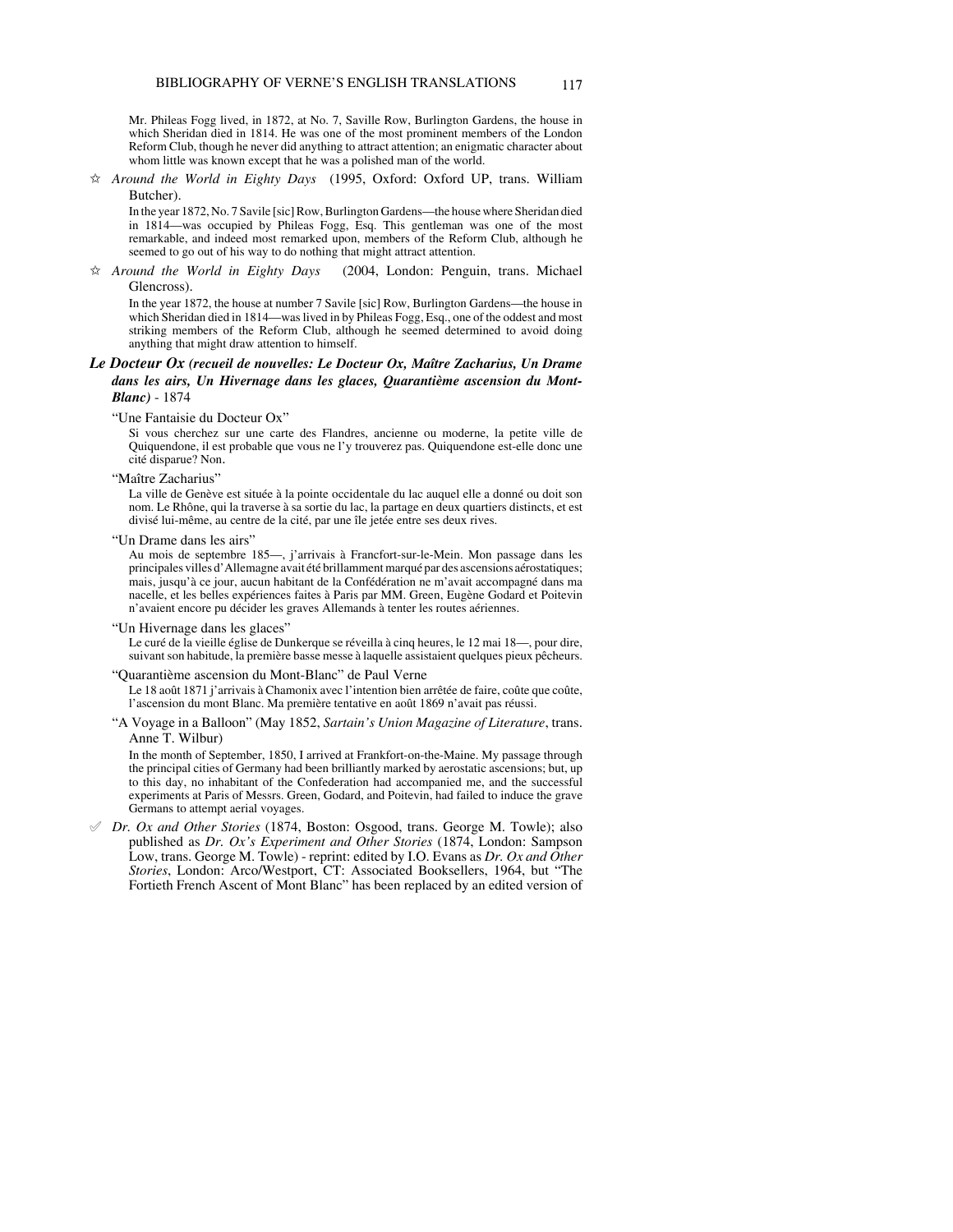the Kingston translation of "A Drama in Mexico" (see *Michel Strogoff, suivi de Un Drame au Méxique*).

"Dr. Ox's Experiment" - reprints: *Doctor Ox's Experiment*, New York: Munro, 1879; New York: Vincent Parke (vol. 7), ed. Charles F. Horne, 1911; in Jules Verne, *The Eternal Adam, and other Stories*, ed. Peter Costello, London: Phoenix, 1999.

If you try to find, on any map of Flanders, ancient or modern, the small town of Quiquendone, probably you will not succeed. Is Quiquendone, then, one of those towns which have disappeared? No.

"Master Zacharius" - reprint: in Jules Verne, *The Eternal Adam, and other Stories*, ed. Peter Costello, London: Phoenix, 1999.

The city of Geneva lies at the west end of the lake of the same name. The Rhone, which passes through the town at the outlet of the lake, divides it into two sections, and is itself divided in the centre of the city by an island placed in mid-stream.

"A Drama in the Air" - reprints: New York: Vincent Parke (vol. 1), ed. Charles F. Horne, 1911; in Jules Verne, *The Eternal Adam, and other Stories*, ed. Peter Costello, London: Phoenix, 1999.

In the month of September, 185—, I arrived at Frankfort-on-the-Maine. My passage through the principal German cities had been brilliantly marked by balloon ascents; but as yet no German had accompanied me in my car, and the fine experiments made at Paris by MM. Green, Eugene Godard, and Poitevin had not tempted the grave Teutons to essay aerial voyages.

"A Winter Amid the Ice" - reprint: "A Winter in the Ice," New York: Vincent Parke (vol. 1), ed. Charles F. Horne, 1911.

The curé of the ancient church of Dunkirk rose at five o'clock on the 12th of May, 18—, to perform, according to his custom, low mass for the benefit of a few pious sinners.

"The Fortieth French Ascent of Mont Blanc," by Paul Verne

I arrived at Chamonix on the 18th of August, 1871, fully decided to make the ascent of Mont Blanc, cost what it might. My first attempt in August, 1869, was not successful.

*A Fancy of Doctor Ox* (1874, Philadelphia: Warburton, trans. Stephen W. White).

## "Doctor Ox"

If you look on a map of Flanders, ancient or modern, for the little town of Quiquendone, it is probable that you will not find it there. Is Quiquendone, then, a city that has disappeared? No.

! *From the Clouds to the Mountains* (1874. Boston: Gill, trans. Abby L. Alger).

#### "A Drama in Mid-Air"

In September, 185—, I arrived in Frankfort-on-the-Main. My passage through the chief cities of Germany had been marked by a brilliant series of aerostatic ascensions, but up to this time no native of the Confederation had accompanied me in my car; and the charming Parisian experiences of MM. Green, Eugène Godard, and Poitevin had been powerless to persuade the grave Germans to dare aerial roads.

#### "Dr. Ox's Hobby"

If you look for the little town of Quiquendone, on a map of Flanders, ancient or modern, you will probably be unable to find it. Is Quiquendone a buried city? No.

"Master Zachary" - reprint: "The Watch's Soul," New York: Vincent Parke (vol. 1), ed. Charles F. Horne, 1911 (named changed in text to "Master Zacharius"). The city of Geneva lies on the western shore of the lake to which it gives or owes its name. The Rhone, which crosses it on issuing from the lake, divides it into two distinct parts, and is itself divided in the centre of the city, by an island midway between its two shores.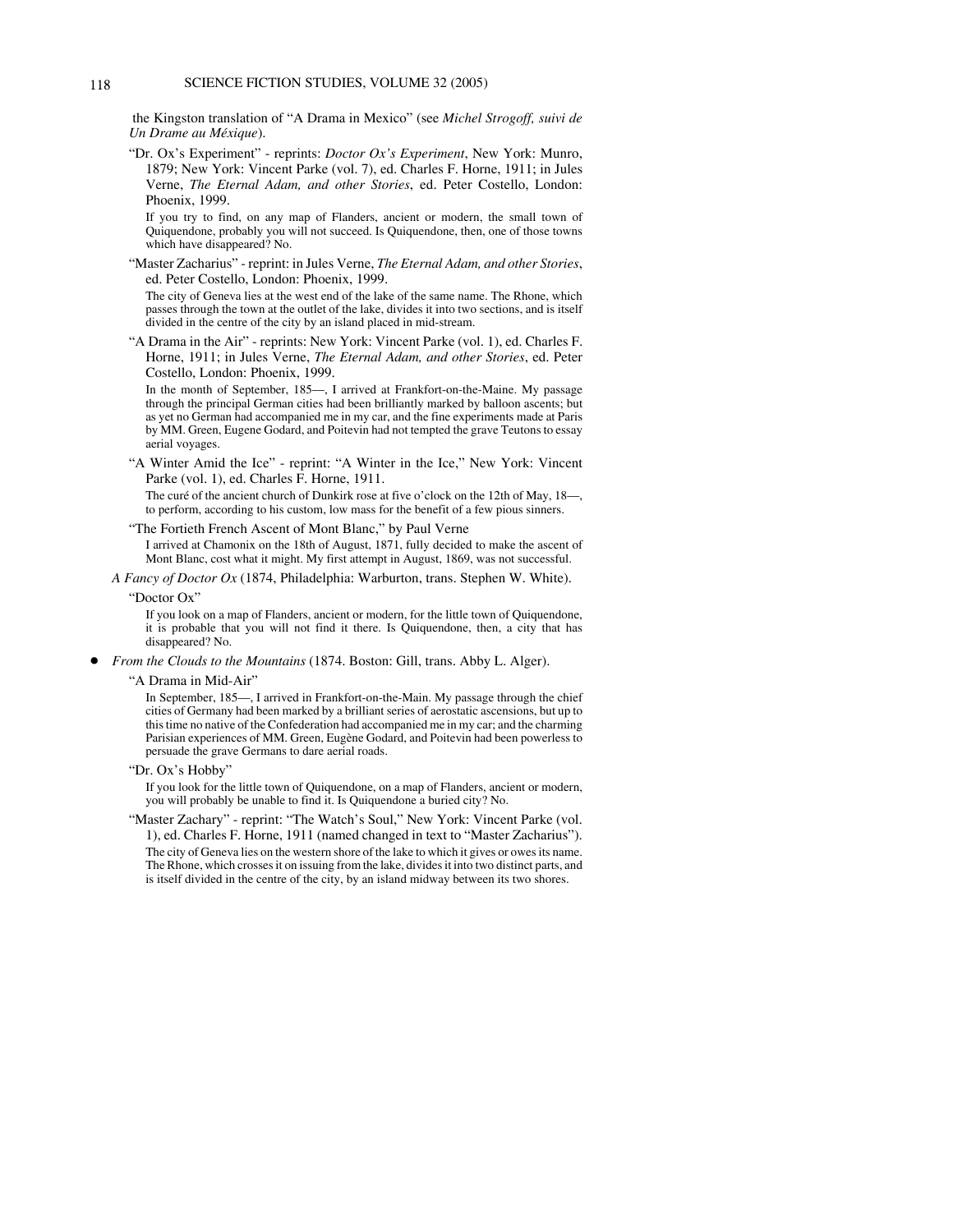"A Winter Among the Ice-Fields"

The priest of the old church in Dunkirk rose at five on the 12th of May, 18—, to say, as was his wont, the first low mass, attended by a few pious fishers only.

"Fortieth French Ascent of Mont Blanc," by Paul Verne

August 18, 1871, I reached Chamounix, with the firm intention of ascending Mont Blanc, let it cost me what it might. My first attempt, in August, 1869, had been unsuccessful.

 $\hat{\varphi}$  *A Fantasy of Dr. Ox* (2003, London: Hesperus, trans. Andrew Brown).

If you take a map of Flanders, old or new, and start looking for the small town of Quiquendone, it is quite probable that you won't find it. So is Quiquendone a vanished town? No.

*A Winter's Sojourn in the Ice* (1874, *The Evening Telegraph*, trans. Stephen W. White) - reprint: *A Journey to the Center of the Earth, and A Winter's Sojourn in the Ice*, Philadelphia: Warburton, 1874.

The cure of the old church of Dunkirk awoke at five o'clock on the 12th of May, 18—, to say, according to his custom, the first low mass, at which a few pious fishermen assisted.

- *A Winter Amid the Ice, and Other Stories* (1876, London: Sampson Low, trans. George M. Towle).
	- "A Winter Amid the Ice"

The curé of the ancient church of Dunkirk rose at five o'clock on the 12th of May, 18—, to perform, according to his custom, low mass for the benefit of a few pious sinners.

"A Drama in the Air"

In the month of September, 185—, I arrived at Frankfort-on-the-Main. My passage through the principal German cities had been brilliantly marked by balloon ascents....

"The Fortieth French Ascent of Mont Blanc," by Paul Verne

I arrived at Chamonix on the 18th of August, 1871, fully decided to make the ascent of Mont Blanc, cost what it might. My first attempt in August, 1869, was not successful.

"Martin Paz" - reprint: "The Pearl of Lima," New York: Vincent Parke (vol. 1), ed. Charles F. Horne, 1911.

The sun had just sunk behind the snowy peaks of the Cordilleras, and, although the beautiful Peruvian sky was being covered by the veil of the night, the atmosphere was clear and refreshing in its balmy coolness. It was just the hour when a European might enjoy the climate, and with open verandah luxuriate in the grateful breeze.

#### *L'Île mystérieuse* - 1874

 $\circ$  « Remontons-nous?

— Non! Au contraire! Nous descendons!

— Pis que cela, monsieur Cyrus! Nous tombons!

— Pour Dieu! Jetez du lest!

o Il y avait sept mois, jour pour jour, que les passagers du ballon avaient été jetés sur l'île Lincoln. Depuis cette époque, quelque recherche qu'ils eussent faite, aucun être humain ne s'était montré à eux.

N Depuis deux ans et demi, les naufragés du ballon avaient été jetés sur l'île Lincoln, et jusqu'alors aucune communication n'avait pu s'établir entre eux et leurs semblables.

*The Mysterious Island* - (1874, London: Sampson Low in *St. James Magazine*, trans.?) and *Mysterious Island* [Part 1 - *Wrecked in the Air*] (1874, New York in *Scribner's Monthly Magazine*, trans.?)

"Are we going up again?"

"No! On the contrary—"

"Are we descending?"

"Worse than that, Monsieur Cyrus; we are falling."

"For God's sake, throw some ballast overboard!"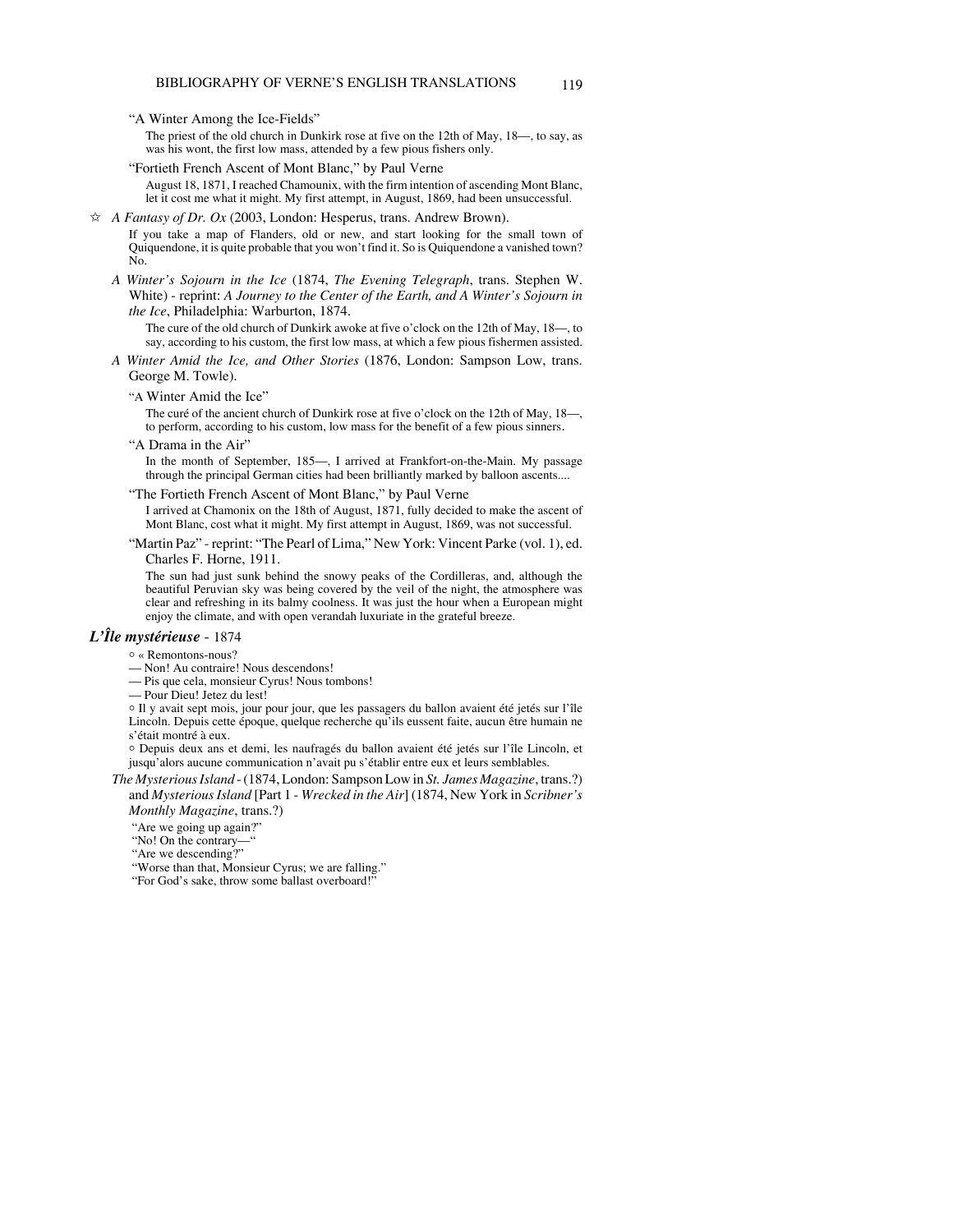*Mysterious Island* [Part 1 - *Shipwrecked in the Air*] (1874, Boston: Shepard, trans. W.H.G. Kingston).

"Are we going up again?"

"No! On the contrary—"

"Are we descending?"

 "Worse than that, captain! we are falling." "For Heaven's sake heave out the ballast!"

*The Mysterious Island* (*Dropped from the Clouds, The Abandoned, The Secret of the Island*) [3 vols.] (1875 London: Sampson Low, trans. W.H.G. Kingston) - reprint: New York: Munro, 1877; New York: Vincent Parke (vol. 5-6), ed. Charles F. Horne, 1911; Amsterdam: Fredonia, 2001. Online version available at Zvi Har'El's Jules Verne website <http://JV.Gilead.org.il/works.html>.

o "Are we going up [rising] again?"

"No! On the contrary-

"Are we descending?"

"Worse than that, captain! we are falling."

"For Heaven's sake heave out the ballast!"

<sup>o</sup> It was now exactly seven months since the balloon voyagers had been thrown on Lincoln Island. During that time, notwithstanding the researches they had made, no human being had been discovered.

 $\circ$  It was now two years and a half since the castaways from the balloon had been thrown on Lincoln Island, and during that period there had been no communication between them and their fellow-creatures.

! *Mysterious Island* (1876 Philadelphia: *The Evening Telegraph*, 1876, trans. Stephen W. White) - reprint: Philadelphia, Warburton, 1876.

o "Are we going up again?"

"No. On the contrary; we are going down!"

"Worse that that, Mr. Smith, we are falling!"

"For God's sake throw over all the ballast!"

 $\circ$  (chap. 23) It was exactly seven months since the passengers in the balloon had been thrown upon Lincoln Island. In all this time no human had been seen.

 $\circ$  (chap.43) Two years and a half ago, the castaways had been thrown on Lincoln Island; and up to this time they had been cut off from their kind.

! *The Mysterious Island* (*Dropped from the Clouds, Marooned, Secret of the Island* ) [2 vols.] (1959, London: Hanison/Westport, CT: Associated Booksellers, Fitzroy Edition, trans. I.O. Evans)

o "Are we rising again?"

"No. On the contrary."

"Are we descending?"

"Worse than that, captain; we are falling!"

"For heaven's sake heave out the ballast!"

o It was now seven months since the balloon voyagers had been thrown on Lincoln Island. During that time, no human being had been discovered.

 $\circ$  It was now two years and a half since the castaways from the balloon had been thrown on Lincoln Island, and there had been no communication between them and their fellowcreatures. (edited version of the Kingston translation)

*The Mysterious Island* (1970, New York: Bantam, trans. Lowell Bair [sic])

o "Are we rising?"

"No, we're sinking."

"It's worse than that, Cyrus: we're falling!"

"For God's sake, throw out some ballast!"

 $\circ$  (chap. 9) The colonists had been on Lincoln Island for seven months. During all that time they had found nothing to make them believe that they were not the only people on the island.  $\circ$  (chap. 14) Gideon, Pencroff and Neb ran to the window. Pencroff seized the telescope and looked in the direction that Cyrus had pointed out to him.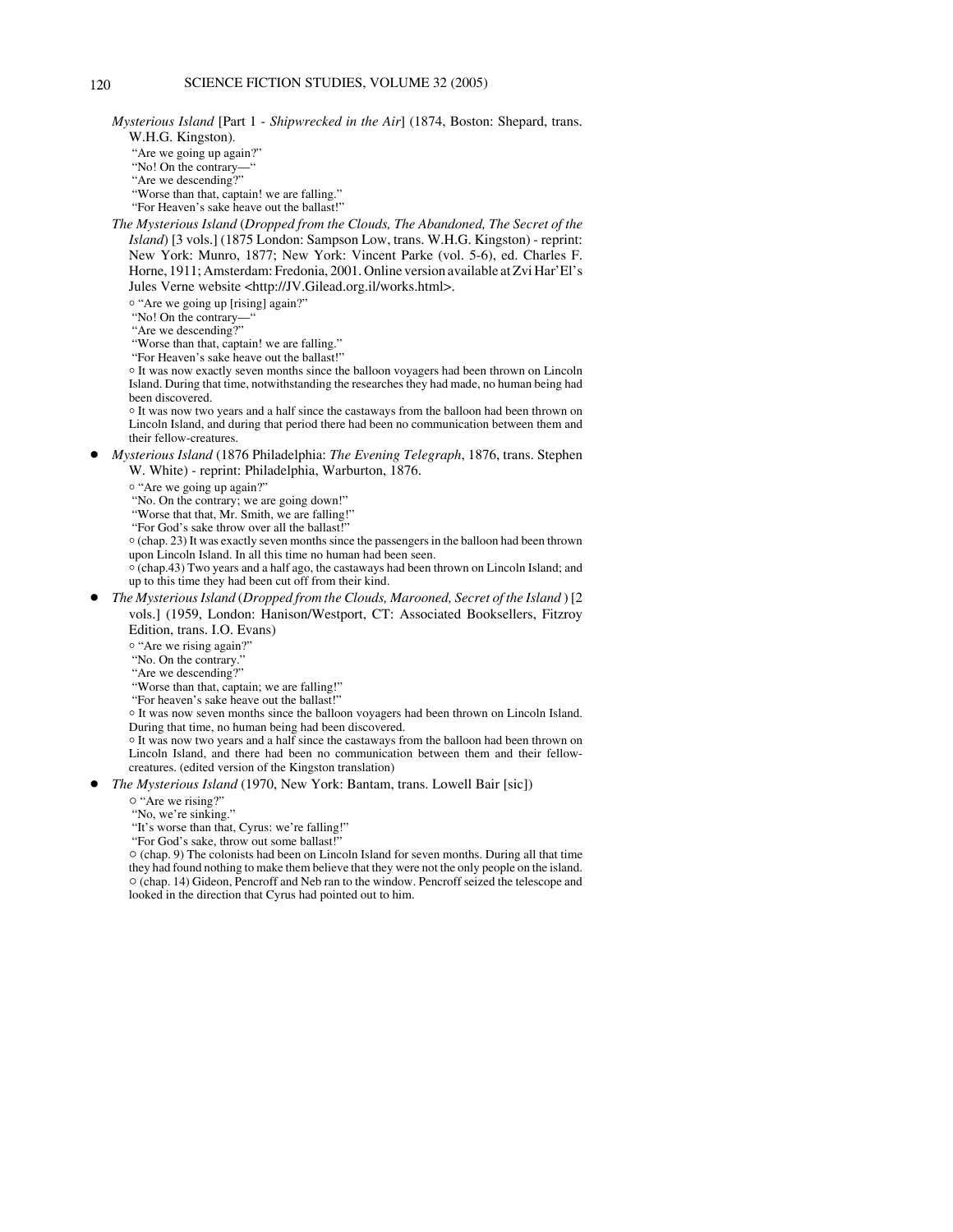- $\hat{\mathbb{X}}$  *The Mysterious Island* (2001, Wesleyan UP, trans. Sidney Kravitz)
	- $\circ$  "Are we rising again?"
	- "No! On the contrary! We're going down!"
	- "Worse than that, Mr. Cyrus! We're falling!" "For God's sake, throw out the ballast!"
	-
	- $\circ$  It was seven months to the day since the balloon passengers had been thrown onto Lincoln Island. During this time, despite their searching, no human had shown himself.
	- " It had now been two and a half years since the castaways from the balloon had been thrown upon Lincoln Island; throughout this entire time, they had had no contact with their fellow men.

 $\hat{\varphi}$  *The Mysterious Island* (2001, Modern Library, trans. Jordan Stump)

 $\circ$  "Are we rising?"

"No! Quite the reverse! We're sinking!"

- "Worse than that, Mr. Cyrus! We're falling!"
- "For the love of God, drop some ballast!"

 $\circ$  It was now seven months to the day since the passengers of the balloon had been cast onto the shores of Lincoln Island. In all this time, no matter how they searched, no human being had ever shown his face.

 $\circ$  In all their two and a half years on Lincoln Island, the castaways from the balloon had had no communication with the outside world

# *Le Chancellor, suivi de Martin Paz* - 1875

" Charleston. – 27 septembre 1869. – Nous quittons le quai de la Batterie à trois heures du soir, à la pleine mer. Le jusant nous porte rapidement au large.

" Le soleil venait de disparaître au delà des pics neigeux des Cordillères; mais sous ce beau ciel péruvien, à travers le voile transparent des nuits, l'atmosphère s'imprégnait d'une lumineuse fraîcheur.

° *The Wreck of the Chancellor; Martin Paz* (1875, Boston: Osgood, trans. George M. Towle)

 $\circ$  Charleston, September 27th, 1869.—We have just left the Battery wharf, at 3 P.M. The ebbtide is fast carrying us out to sea.

 $\circ$  The sun had just set behind the snowy peaks of the Cordilleras; but beneath this lovely Peruvian sky the atmosphere, across the transparent veil of night, was impregnated with a luminous freshness.

*The Survivors of the Chancellor; and Martin Paz* (1875, London: Sampson Low, trans. Ellen E. Frewer) - reprint: *The Survivors of the Chancellor*, New York: Munro, 1880, and *The Pearl of Lima*, New York: Munro, 1879; New York: Vincent Parke (vol. 8, vol. 1), ed. Charles F. Horne, 1911 (abridged); abridged and edited by I.O. Evans as *The Chancellor*, London: Arco: Westport, CT: Associated Booksellers, 1965. Parke version available online at Zvi Har'El's Jules Verne website <http://JV.Gilead.org.il/works.html>.

" Charleston, September 27th, 1869.—It is high tide, and three o'clock in the afternoon when we leave the Battery quay; the ebb carries us off shore...

 $\circ$  The sun had just sunk behind the snowy peaks of the Cordilleras, and, although the beautiful Peruvian sky was being covered by the veil of night, the atmosphere was clear and refreshing in its balmy coolness.

# *Michel Strogoff***,** *suivi de Un Drame au Mexique* - 1876

- $\circ$  « Sire, une nouvelle dépêche.
- D'où vient-elle?
- De Tomsk.

— Le fil est coupé au delà de cette ville?

— Il est coupé depuis hier.

— D'heure en heure, général, fais passer un télégramme à Tomsk, et que l'on me tienne au courant.

" Le 18 octobre 1825, *l'Asia*, vaisseau espagnol de haut bord, et *la Constanzia*, brick de huit canons, relâchaient à l'île de Guajan, l'une des Mariannes. Depuis six mois que ces navires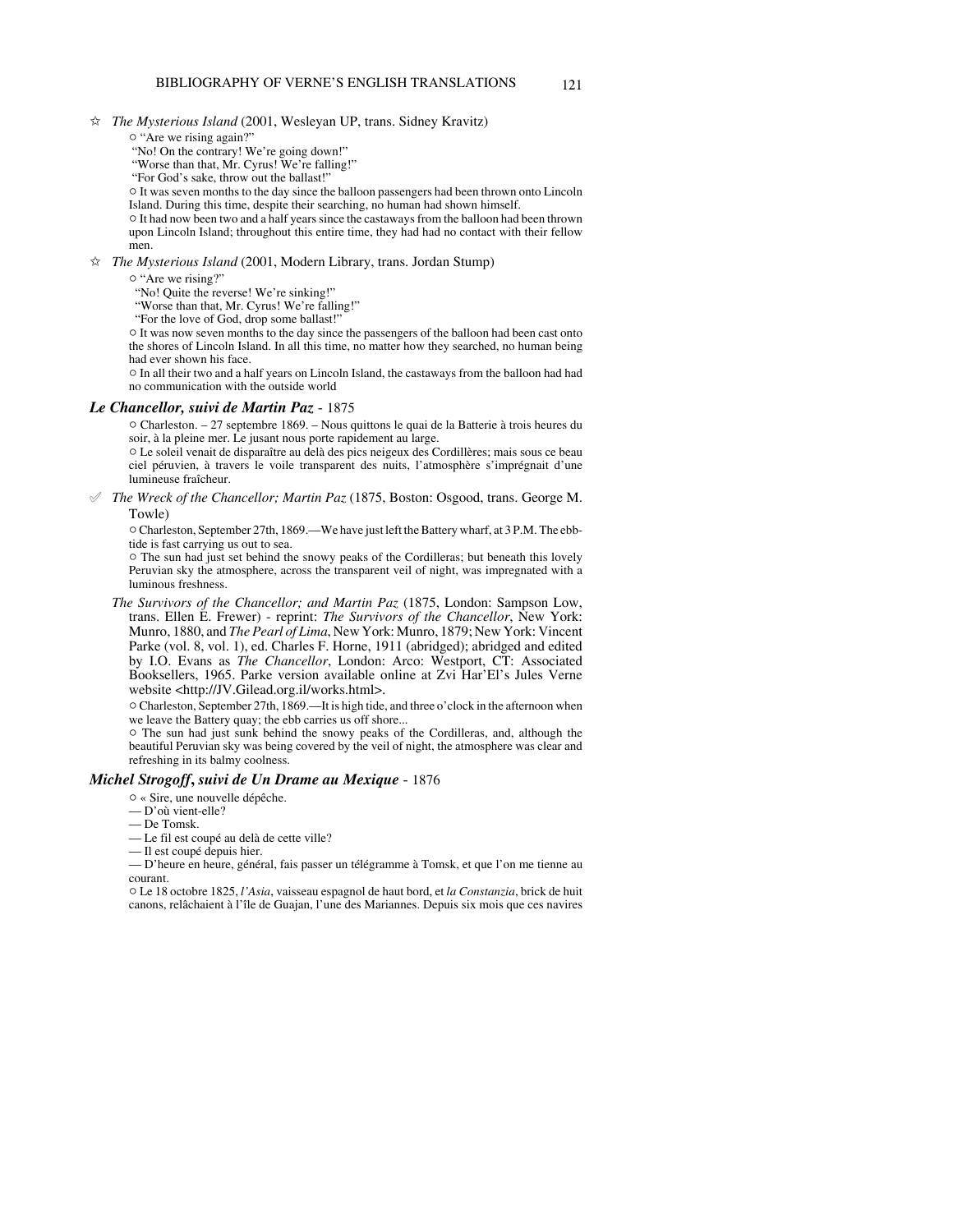avaient quitté l'Espagne, leurs équipages, mal nourris, mal payés, harassés de fatigue, agitaient sourdement des projets de révolte.

*Michael Strogoff; From Moscow to Irkoutsk* (1876, New York: Frank Leslie, trans.

E.G. Walraven)

"Sire, a fresh dispatch."

"From what point?" "From Tomsk."

"The wire is cut beyond that village, is it not?"

"Cut since yesterday."

"Send a telegraph to Tomsk every hour, general, and keep me informed."

° *Michael Strogoff, the Courier of the Czar; and The Mutineers: A Romance of Mexico* (1876, London: Sampson Low, trans. W.H.G. Kingston) - reprints: New York: Scribners (1877, translation "revised" by Julius Chambers); New York: Munro, 1877; New York: Vincent Parke (vol. 8), ed. Charles F. Horne, 1911; "The Mutineers, or A Tragedy of Mexico," New York: Vincent Parke (vol. 1), ed. Charles F. Horne, 1911; abridged and edited by I.O. Evans as *Michael Strogoff, Courier to the Czar*, London: Arco/Westport, CT: Associated Booksellers, 1959. Parke version of *Michael Strogoff* is available online at Zvi Har'El's Jules Verne website at <http://JV.Gilead.org.il/works.html>.

 $\circ$  "Sire, a fresh dispatch."

"Whence?"

"From Tomsk."

"Is the wire cut beyond that city?"

"Yes, sire, since yesterday."

 "Telegraph hourly to Tomsk, General, and let me be kept *au courant* [posted] [and keep me informed] of all that occurs.'

" On the 18th of October, 1825, the *Asia*, a high-built Spanish ship, and the *Constanzia*, a brig of eighteen guns, cast anchor off the island of Guajan, one of the Mariannas.

The crews of these vessels, badly fed, ill-paid, and harrassed with fatigue during the six months occupied by their passage from Spain, had been secretly plotting a mutiny.

*A Drama in Mexico* (in *Dr. Ox, and other Stories*, 1964, London: Arco/Westport, CT: Associated Booksellers: Fitzroy Edition, ed. I.O. Evans, see above) - reprint as "The First Ships of the Mexican Navy" in Jules Verne, *The Eternal Adam, and other Stories*, ed. Peter Costello, London: Phoenix, 1999.

On 18th October, 1825, the *Asia*, a high-built Spanish ship, and the *Constanzia*, a brig of eight guns, cast anchor off the isle of Guajan, one of the Mariannas.

The crews of these vissels, badly fed, ill-paid, and harrassed with fatigue during their six months voyage for [sic] Spain, had been secretly plotting a mutiny. (edited version of the Kingston translation)

#### *Hector Servadac* - 1877

 $\circ$  « Non, capitaine, il ne me convient pas de vous céder la place!

— Je le regrette, monsieur le comte, mais vos prétensions ne modifieront pas les miennes!

" Le trente-sixième habitant de Gallia venait enfin d'apparaître sur la Terrre-Chaude. Les seuls mots, à peu près incompréhensibles, qu'il eût encore prononcés, étaient ceux-ci:

« C'est ma comète, à moi! C'est ma comète! »

#### *Hector Servadac* (1877, New York: Munro, trans.?)

 $\circ$  "No, captain. It does not suit me to give you my place."

"I regret it, count, but your pretensions do not affect mine."

 $\circ$  The thirty-sixth inhabitant of Gallia had at last just appeared on Hot-Land. The only words,

almost incomprehensible, which he had yet uttered were these:

"It is my comet, mine! It is my comet!"

*Hector Servadac* (1877, London: Sampson Low, trans. Ellen E. Frewer) - reprint: as *Off on a Comet*, New York: Vincent Parke (vol. 9), ed. Charles F. Horne, 1911; as *Off on a Comet*, New York: Ace, 1957; abridged and edited by I.O. Evans in 2 volumes as *Anomalous Phenomena* and *Homeward Bound*, London: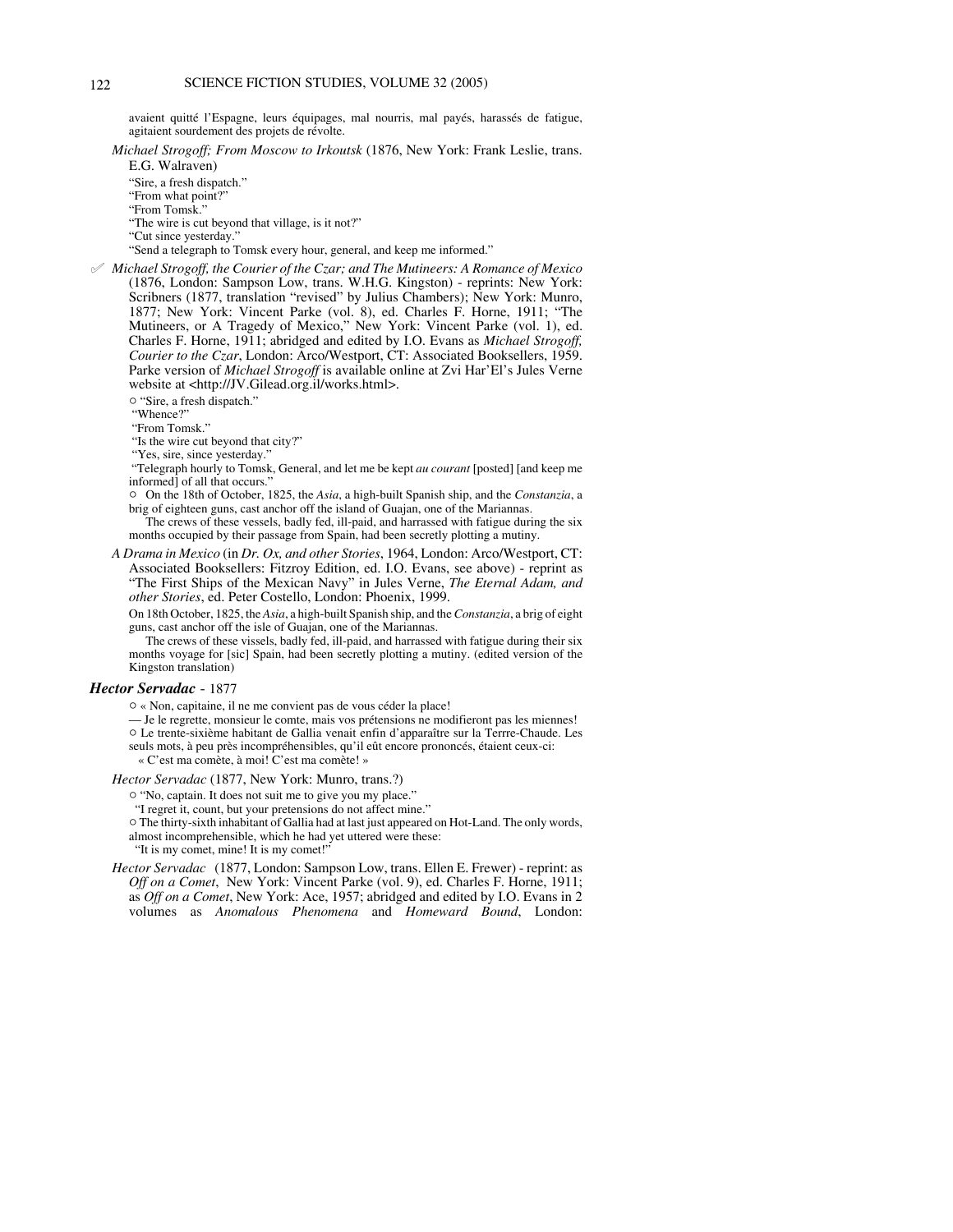Arco/Westport, CT: Associated Booksellers, 1965; and as *Hector Servadac*, Honolulu: University Press of the Pacific, 2000. Frewer version available online at Zvi Har'El's Jules Verne website at <http://JV.Gilead.org.il/works.html>.

 $\circ$  "Nothing, sir, can induce me to surrender my claim."

"I am sorry for it, count, but in such a matter your views cannot modify mine."

 $\circ$  By the return of the expedition, conveying its contribution from Formentera, the known population of Gallia was raised to a total of thirty-six.

! *To the Sun?* and *Off on a Comet!* (2 vols.) (1877-78, Philadelphia: Claxton, Remsen,

Haffelfinger, trans. Edward Roth) - reprint: New York: Dover, 1960.

<sup>o</sup> "Captain, it does not suit me to surrender."

"I regret it extremely, my dear Count; for my own cause is exactly similar."

o "Gallia's my comet—*mine*!"

# *Les Indes noires* - 1877

« Mr. J. R. Starr, ingénieur, 30, Canongate. Édimbourg. »

« Si monsieur James Starr veut se rendre demain aux houillères d'Aberfoyle, fosse Dochart, puits Yarrow, il lui sera fait une communication de nature à l'intéresser. »

*The Black Indies* (1877, New York: Munro, trans.?).

"Mr. J.R. Starr, 30 Canongate, Edinburgh:

If Mr. James Starr will present himself to-morrow at the Aberfoyle Coalmines, Dochart Pit, Yarow [sic] Well, he will receive a communication of an interesting nature.

° *The Child of the Cavern* (1877, London: Sampson Low, trans. W.H.G. Kingston) reprint: *Underground City, or The Child of the Cavern*, Philadelphia: Porter and Coates, 1883, and (abridged) as *The Underground City*, New York: Vincent Parke (vol. 9), ed. Charles F. Horne, 1911; abridged and edited by I.O. Evans as *Black Diamonds*, London: Arco/Westport, CT: Associated Booksellers, 1961. Parke version is available online at Zvi Har'El's Jules Verne website <http://JV.Gilead.org.il/works.html>.

"To Mr. J.R. Starr, Engineer, 30, Canongate, Edinburgh.

If Mr. James Starr will come to-morrow to the Aberfoyle coal-mines, Dochart pit, Yarrow shaft, a communication of an interesting nature will be made to him.

### *Un Capitaine de quinze ans* - 1878

Le 2 février 1873, le brick-goélette *Pilgrim* se trouvait par 43º57' de latitude sud, et par 165º19' de longitude ouest du méridien de Greenwich.

Ce bâtiment, de quatre cents tonneaux, armé à San Francisco pour la grande pêche des mers australes, appartenait à James W. Weldon, riche armateur californien, qui en avait confié, depuis plusieurs années, le commandement au capitaine Hull.

#### ° *A Captain at Fifteen* (1878, New York: Munro, trans.?).

On February 2, 1873, the schooner "Pilgrim" was in latitude 43º57' south, and in longitude 165º19' west of the meridian of Greenwich.

This vessel, of four hundred tons, fitted out at San Francisco for whale-fishing in the southern seas, belonged to James W. Weldon, a rich Californian ship-owner, who had for several years entrusted the command of it to Captain Hull.

*Dick Sands, The Boy Captain* (1878, London: Sampson Low, trans. Ellen E. Frewer) reprints: *Dick Sands*, New York: Vincent Parke (vol. 10), ed. Charles F. Horne, 1911; *Dick Sands, The Boy Captain*, Mattituck, NY: Aeonian, 1976 (from the 1879 Scribner edition; Parke version reprinted in 2 volumes as *Dick Sands: A Captain at Fifteen* and *Dick Sands: The Dark Continent* by Amsterdam: Fredonia, 2002. Parke version also available online at Zvi Har'El's Jules Verne website at <http://JV.Gilead.org.il/works.html>.

On the 2nd of February, 1873, the "Pilgrim," a tight little craft of 400 tons burden, lay in lat. 43º57', S. and long. 165º19', W. She was a schooner, the property of James W. Weldon, a wealthy Californian ship-owner who had fitted her out at San Francisco, expressly for the whale-fisheries in the southern seas.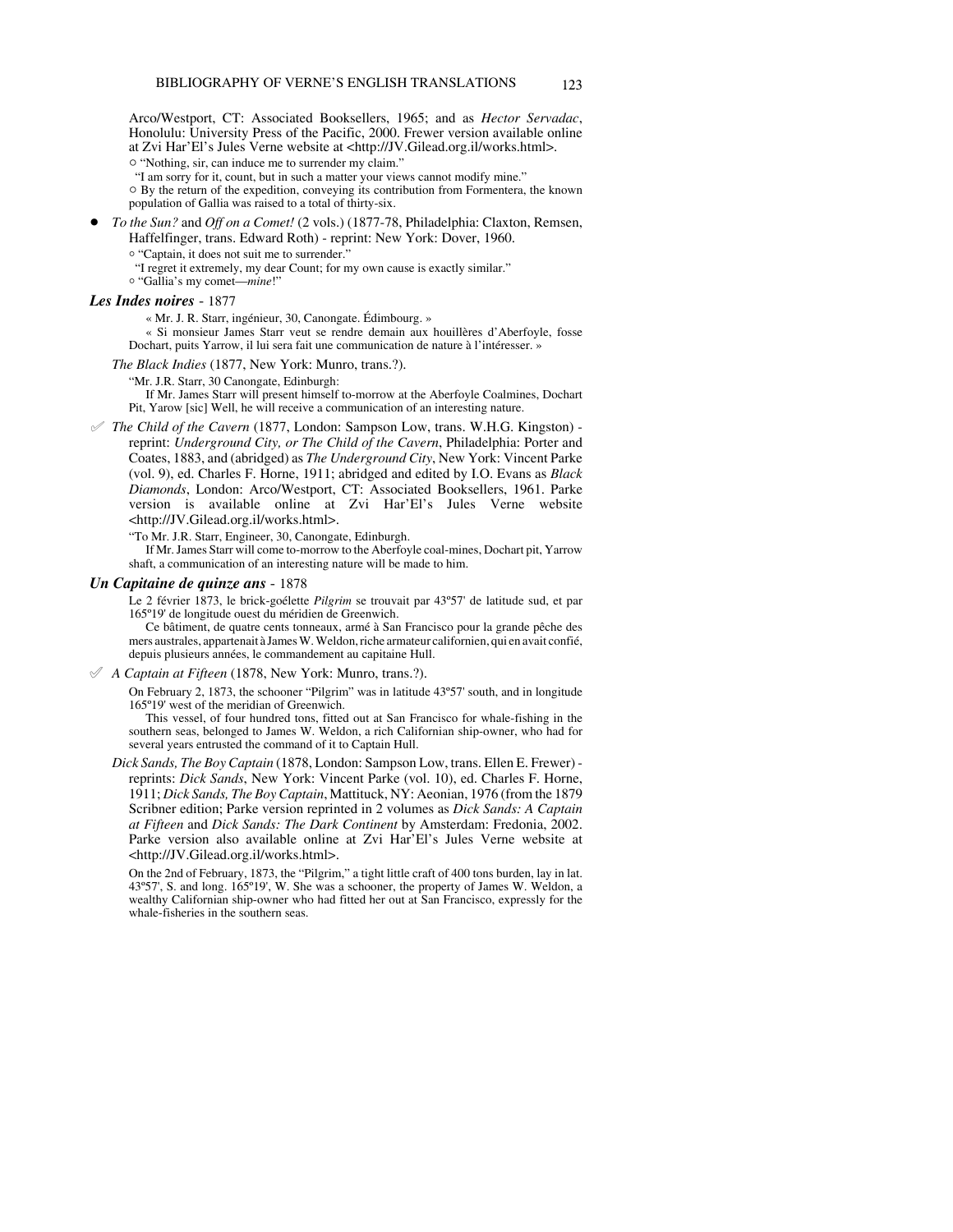# *Les Cinq cents millions de la Bégum***,** *suivi de Les Revoltés de la "Bounty"* - 1879

 $\circ$  « Ces journaux anglais sont vraiment bien faits! » se dit à lui-même le bon docteur en se renversant dans un grand fauteuil de cuir.

" Pas le moindre souffle, pas une ride à la surface de la mer, pas un nuage au ciel. Les splendides constellations de l'hémisphère austral se dessinent avec une incomparable pureté. Les voiles de la *Bounty* pendent le long des mâts, le bâtiment est immobile, et la lumière de la lune, pâlissant devant l'aurore qui se lève, éclaire l'espace d'une lueur indéfinissable.

! *The 500 Millions of the Begum* (1879, New York: Munro, trans.?).

"These English journals are indeed well conducted," said the good doctor, turning himself around in his easy arm-chair.

*The Begum's Fortune, with an account of The Mutineers of the Bounty* (1879, London: Sampson Low, trans. W.H.G. Kingston) - reprint: *The Five Hundred Millions of the Begum*, New York: Vincent Parke (vol. 11), ed. Charles F. Horne, 1911; abridged and edited by I.O. Evans as *The Begum's Fortune*, London: Hanison/Westport, CT: Associated Booksellers, 1958; Holicong, PA: Wildside Press, 2003.

 $\circ$  "Really these English newspapers are very well written," said the worthy doctor to himself, as he leant back in the great leathern easy-chair.

 $\circ$  Not a breath of wind, not a ripple on the surface of the ocean, not a cloud in the sky. The splendid constellation of the Southern Hemisphere shone with exquisite brilliancy. The *Bounty* lay motionless, with drooping sails, as the night wore on; and the moon, turning pale at the approach of dawn, filled the air with dim and uncertain light.

# *Les Tribulations d'un Chinois en Chine* - 1879

« Il faut pourtant convenir que la vie a du bon! » s'écria l'un des convives, accoudé sur le bras de son siège à dossier de marbre, en grignotant une racine de nénuphar au sucre.

° *The Tribulations of a Chinaman in China* (1879, Boston: Lee & Shepard, trans. Virginia Champlin [Grace Virginia Lord]).

"It must be acknowledged, however, that there is some good in life," observed one of the guests, who, leaning his elbow on the arm of his chair with a marble back, sat nibbling a root of a sugar water-lily.

*The Tribulations of a Chinaman in China* (1879, New York: Munro, trans.?) - reprint: *Tribulations of a Chinaman*, New York: Vincent Parke (vol. 11), ed. Charles F. Horne, 1911.

"It must be admitted that life has some good in it" said one of the guests, leaning his elbow on the arm of his marble-backed chair, while he sat biting the root of a sugar water-lily.

*The Tribulations of a Chinaman* (1880, London: Sampson Low, trans. Ellen E. Frewer) - reprint: abridged and edited by I.O. Evans as *The Tribulations of a Chinese Gentleman*, London: Arco/Westport, CT: Associated Booksellers, 1963; Amsterdam: Fredonia, 2001.

"There's some good in life, after all!" exclaimed one of a party of six, as he rested his elbow upon the arm of a marble-backed seat, and nibbled a fragment of lotus-root.

## *La Maison à vapeur* - 1880

 $\circ$  « Une prime de deux mille livres est promise à quiconque livrera, mort ou vif, l'un des anciens chefs de la révolte des Cipayes, dont on a signalé la présence dans la présidence de Bombay, le nabab Dandou-Pant, plus connu sous le nom de…»

 $\circ$  « Les incommensurables de la création! » cette expression superbe, dont le minéralogiste Haüy s'est servi pour qualifier les Andes américaines, ne serait-elle pas plus juste, si on l'appliquait à l'ensemble de cette chaîne de l'Himalaya, que l'homme est encore impuissant à mesurer avec une précision mathématique?

*The Steam House, or A Trip Across Northern India* (1880, New York: Munro, trans. James Cotterell).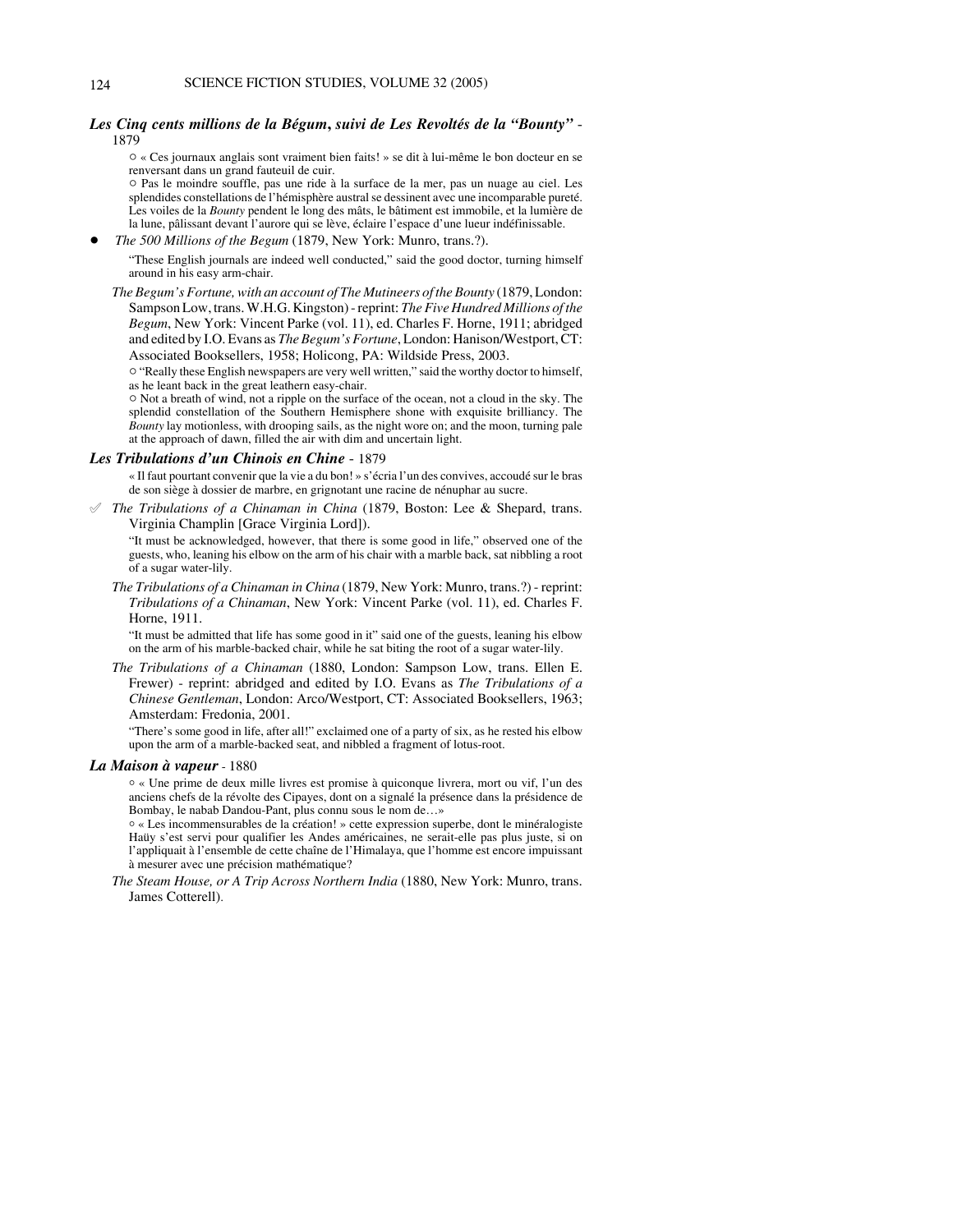<sup>o</sup> "A reward of £2,000 is offered to whoever will deliver up dead or alive one of the old chiefs of the revolt of the Sepoys—Nabob Dandou Pant, better known under the name of —."

<sup>o</sup> "The incommensurability of the creation." This grand expression of Hany [sic], the mineralogist, serves to describe the American Andes; and could it not be applied with equal justice to the chain of the Himalaya Mountains, which no man thus far has been able to measure with mathematical precision?

° *The Steam House* [*The Demon of Cawnpore* and *Tigers and Traitors* (2 vols.)] (1880, London: Sampson Low, trans. Agnes D. Kingston) - reprint: New York: Vincent Parke (vol. 12), ed. Charles F. Horne, 1911; abridged and edited by I.O. Evans in 2 volumes as *The Demon of Cawnpore* and *Tigers and Traitors*, London: Hanison/Westport, CT: Associated Booksellers, 1959; Parke version reprinted in 2 volumes as *The End of Nana Sahib: The Steam House* and *Tigers and Traitors* by Amsterdam: Fredonia, 2003 and 2001 respectively.

<sup>o</sup> "A reward of two thousand pounds will be paid to any one who will deliver up, dead or alive, one of the prime movers of the Sepoy revolt, at present known to be in the Bombay presidency, the Nabob Dandou Pant, commonly called ....

<sup>o</sup> Speaking of the great American Andes, the mineralogist Haüy uses a grand expression when he calls them "The incommensurable parts of Creation."

 These proud words may justly be applied to the Himalayan chain, whose heights no man can measure with any mathematical precision.

# *La Jangada* - 1881

N«*Phyjslyddqfdzxgasgzzqqehxgkfndrxujugiocytdxvksbxhhuypohdvyrymhuhpuydkjoxphetoz sletnpmvffovpdpajxhyynojyggaymeqynfuqlnmvlyfgsuzmqiztlbqgyugsqeubvnrcredgruzblrmx yuhqhpzdrrgcrohepqxufivvrplphonthvddqfhqsntzhhhnfepmqkyuuexktogzgkyuumfvijdqdpzj qsykrplxhxqrymvklohhhotozvdksppsuvjhd*.»

L'homme qui tenait à la main le document, dont ce bizarre assemblage de lettres formait le dernier alinéa, resta quelques instants pensif, après l'avoir attentivement relu.

o La ville de Manao est exactement située par 3°8'4" de latitude australe et 67°27' de longitude à l'ouest du méridien de Paris. Quatre cent vingt lieues kilométriques la séparent de Bélem, et dix kilomètres, seulement, de l'embouchure du rio Negro.

*The Jangada, or 800 Leagues over the Amazon* (1881, New York: Munro, trans. James Cotterell).

N*"Phyjslyddqfdzxgasgzzqqehxgkfndrxujugiocytdxvksbxhhuypohdvyrymhuhpuydkjoxphetoz sletnpmvffovpdpajxhyynojyggaymeqynfuqlnmvlyfgsuzmqiztlbqgyugsqeubvnrcredgruzblrmx yuhqhpzdrrgcrohepqxufivvrplphonthvddqfhqsntzhhhnfepmqkyuuexktogzgkyuumfvijdqdpzj qsykrplxhxqrymvklohhhotozvdksppsuvjhd."*

The person who held in his hand the document, of which this medley of letters composed the last paragraph, remained for some moments in a thoughtful attitude after contemplating it attentively.

N The town of Manao is situated in 3º 8' 4' of southern latitude, and 67º 27' of longitude to the west of the meridian of Paris. Four hundred and twenty kilometric leagues separate it from Bélem, and only ten kilometers from the mouth of the Rio Negro.

° *The Giant Raft* (*Eight Hundred Leagues on the Amazon* and *The Cryptogram*) [2 vols.] (1881-82, London: Sampson Low, trans. W.J. Gordon) - reprint: New York: Vincent Parke (vol. 11-12), ed. Charles F. Horne, 1911 (abridged); abridged and edited by I.O. Evans in 2 volumes as *Down the Amazon* and *The Cryptogram*, London: Arco/Westport, CT: Associated Booksellers, 1967; published in 2 volumes as *The Giant Raft: Eight Hundred Leagues on the Amazon* and *The Giant Raft: The Cryptogram* by Amsterdam: Fredonia, 2001. Parke version available online at Zvi Har'El's Jules Verne website <http://JV.Gilead. org.il/works.html>.

N*"Phyjslyddqfdzxgasgzzqqehxgkfndrxujugiocytdxvksbxhhuypohdvyrymhuhpuydkjoxphetoz sletnpmvffovpdpajxhyynojyggaymeqynfuqlnmvlyfgsuzmqiztlbqgyugsqeubvnrcredgruzblrmx*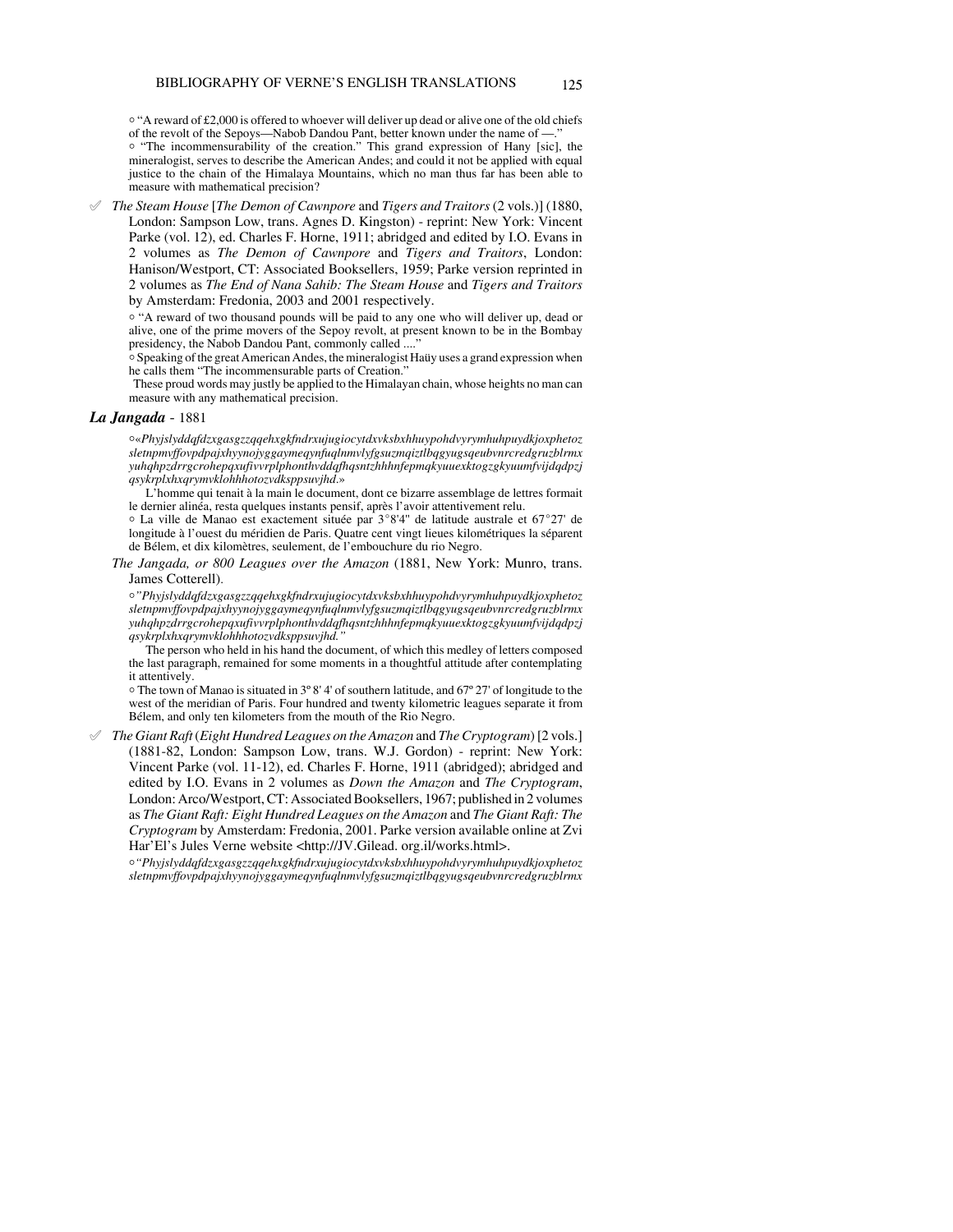*yuhqhpzdrrgcrohepqxufivvrplphonthvddqfhqsntzhhhnfepmqkyuuexktogzgkyuumfvijdqdpzj qsykrplxhxqrymvklohhhotozvdksppsuvjhd."*

 The man who held in his hand the document of which this strange assemblage of letters formed the concluding paragraph, remained some moments lost in thought.

 $\circ$  The town of Manaos is in  $3^{\circ} 8^{\circ} 4'$  south latitude, and 67° 27' west longitude, reckoning from the Paris meridian. It is some four hundred and twenty leagues from Belem, and about ten miles from the *embouchure* of the Rio Negro.

#### *Le Rayon vert, suivi de Dix heures de chasse* - 1882

 $\circ$  < Bet!

—Beth!

—Bess!

—Betsey!

—Betty! »

Tels furent les noms qui retentirent successivement dans le magnifique hall d'Helensburgh,—une manie du frère Same et du frère Sib d'interpeller ainsi la femme de charge du cottage.

N Il y a des gens qui n'aiment point les chasseurs, et peut-être n'ont-ils pas tout à fait tort. Est-ce parce qu'il ne répugne pas à ces gentlemen de tuer le gibier de leurs propres mains, avant de le manger?

*The Green Ray* (1883, New York: Munro, trans. James Cotterell).

"Bet."

"Bess."

"Betsey."

"Betty."

Such were the appellations that were heard successively in the magnificent hall of Helensburgh.

It was Brother Sam's and Brother Sib's way of expressing themselves when they desired to call the housekeeper in charge of their establishment.

*The Green Ray* (1883, London: Sampson Low, trans. Mary de Hautville) - reprints: abridged and edited by I.O. Evans, London: Arco/Westport, CT: Associated Booksellers, Fitzroy Edition, 1965; Holicong, PA: Wildside Press, 2003.

"Betty!"

"Bess!"

"Betsy!"

One after another these names re-echoed through the hall of Helensburgh; it was the way the brothers Sam and Sib had of summoning their housekeeper.

"Ten Hours Hunting" (1965, in *Yesterday and Tomorrow*, trans. I.O. Evans, see listing below).

There are people who don't like huntsmen, and perhaps they're not altogether wrong. Is it because it doesn't disgust these gentry to kill the game with their own hands before they eat it?

# *L'École des Robinsons* - 1882

« Île à vendre, au comptant, frais en sus, au plus offrant et dernier enchérisseur! » redisait coup sur coup, sans reprendre haleine, Dean Felporg, commissaire-priseur de l'«auction», où se débattaient les conditions de cette vente singulière.

*Robinson's School* (1883, New York: Munro, trans. ?).

"An island for sale, to the highest bidder. For cash!" shouted Dean Felporg, the auctioneer, over and over again, as he announced the conditions of this singular sale.

° *Godfrey Morgan: A California Mystery* (1883, London: Sampson Low, trans. W.J. Gordon) - reprint: New York: Scribners, 1883; as *The Robinson Crusoe School*, New York: Vincent Parke (vol. 13), ed. Charles F. Horne, 1911 (abridged) and Chicago: Sequoyah Books, 2004; abridged and edited by I.O. Evans as *The School for Crusoes*, London: Arco/Westport, CT: Associated Booksellers, 1966.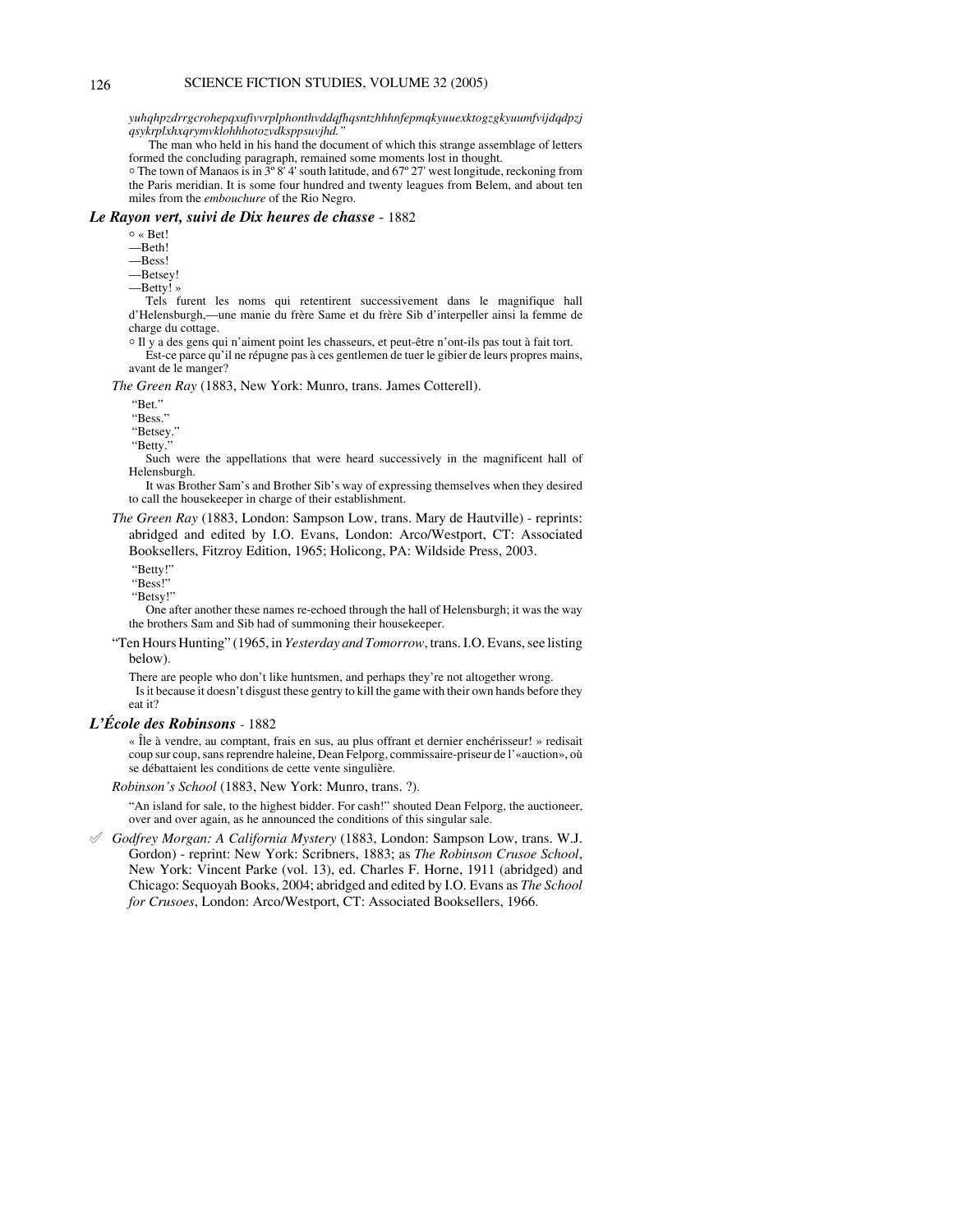"An island to sell, for cash, to the highest bidder!" said Dean Felporg, the auctioneer, standing behind his rostrum in the room where the conditions of the singular sale were being noisily discussed.

° *An American Robinson Crusoe* (1883, New York: Redpath's Weekly, trans. J.C. Curtin).

"An island for sale—for cash down—to the highest bidder!" repeated, over and over again, Dean Felporg, the auctioneer, in the room where the conditions of this strange sale were discussed.

# *Kéraban-le-têtu* - 1883

N Ce jour-là, 16 août, à six heures du soir, la place de Top-Hané, à Constantinople, si animée d'ordinaire par le va-et-vient et le brouhaha de la foule, était silencieuse, morne, presque déserte.

o On s'en souvient sans doute, Van Mitten, désolé de n'avoir pu visiter les ruines de l'ancienne Colchide, avait manifesté l'intention de se dédommager en explorant le mythologique Phase, qui, sous le nom moins euphonique de Rion, se jette maintenant à Poti dont il forme le petit port sur le littoral de la mer Noire.

*The Headstrong Turk* [2 parts] (1883-84, New York: Munro, trans. James Cotterell). <sup>o</sup> On the 16th of August, at six o'clock in the evening, Top-Hané Square at Constantinople, so full of life at ordinary times with the coming and going of the crowd, was silent, dull, and almost deserted.

N It will doubtless be remembered that Van Mitten, who had been inconsolable because he had not been able to visit the ruins of Ancient Colchis, had determined to explore the mythological Phasis, which, under the less euphonious name of Rion, is near Poti, of which it forms the little harbor on the shore of the Black Sea.

° *The Headstrong Turk* (1883, New York: Redpath's Weekly, trans. J.C. Curtin).

o It was the 16th of August, and six o'clock in the evening. The Top Hane square, in Constantinople, usually the scene of bustling, busy crowds, was now silent, dismal and deserted.

<sup>1</sup> The reader will doubtless remember that Van Mitten, keenly disappointed at his inability to visit the ruins of ancient Colchis, determined to make up for that loss by exploring the Phasis of mythology, which, under the less euphonic name of the Rion, empties into the Black Sea at Poti, where it forms the port of that name.

*Kéraban the Inflexible* [*The Captain of the Guidara* and *Scarpante, the Spy* (2 vols.)] (1884, London: Sampson Low, trans. Henri Frith) - reprint: *Keraban the Inflexible, or Adventures on the Euxine* (vol. 2), Amsterdam: Fredonia, 2001.

 $\circ$  At six o'clock in the evening of the 16th of August, in a certain year which need not be particularly specified, the quay of Top-Hane in Constantinople, usually so crowded and full of life, and bustle, was silent—almost deserted.

 $\circ$  The reader no doubt remembers that Van Mitten, much disappointed at not having been able to visit the ruins of the ancient Colchis, had made up his mind to indemnify himself by exploring the "mythological" Phasis, which, under the less euphonious name of the Rion, now flows into the sea at Poti, where it forms a little harbour in the littoral of the Black Sea.

## *L'Archipel en feu* - 1884

Le 18 octobre 1827, vers cinq heures du soir, un petit bâtiment levantin serrait le vent pour essayer d'atteindre avant la nuit le port de Vitylo, à l'entrée du golfe de Coron.

*The Archipelago on Fire* (1885, New York: Munro, trans.?).

On the 18th of October, 1827, about five o'clock in the evening, a little Levantine vessel was taking advantage of a fresh breeze in order to reach the port of Vitylo, at the entrance to the Gulf of Coron, before night-fall.

*The Archipelago on Fire* (1885, London: Sampson Low, trans.?).

On the 18th of October, about five o'clock in the evening, a small Levantine vessel was heading close-hauled for Vitylo, in the Gulf of Koron, endeavouring to reach that port before night-fall.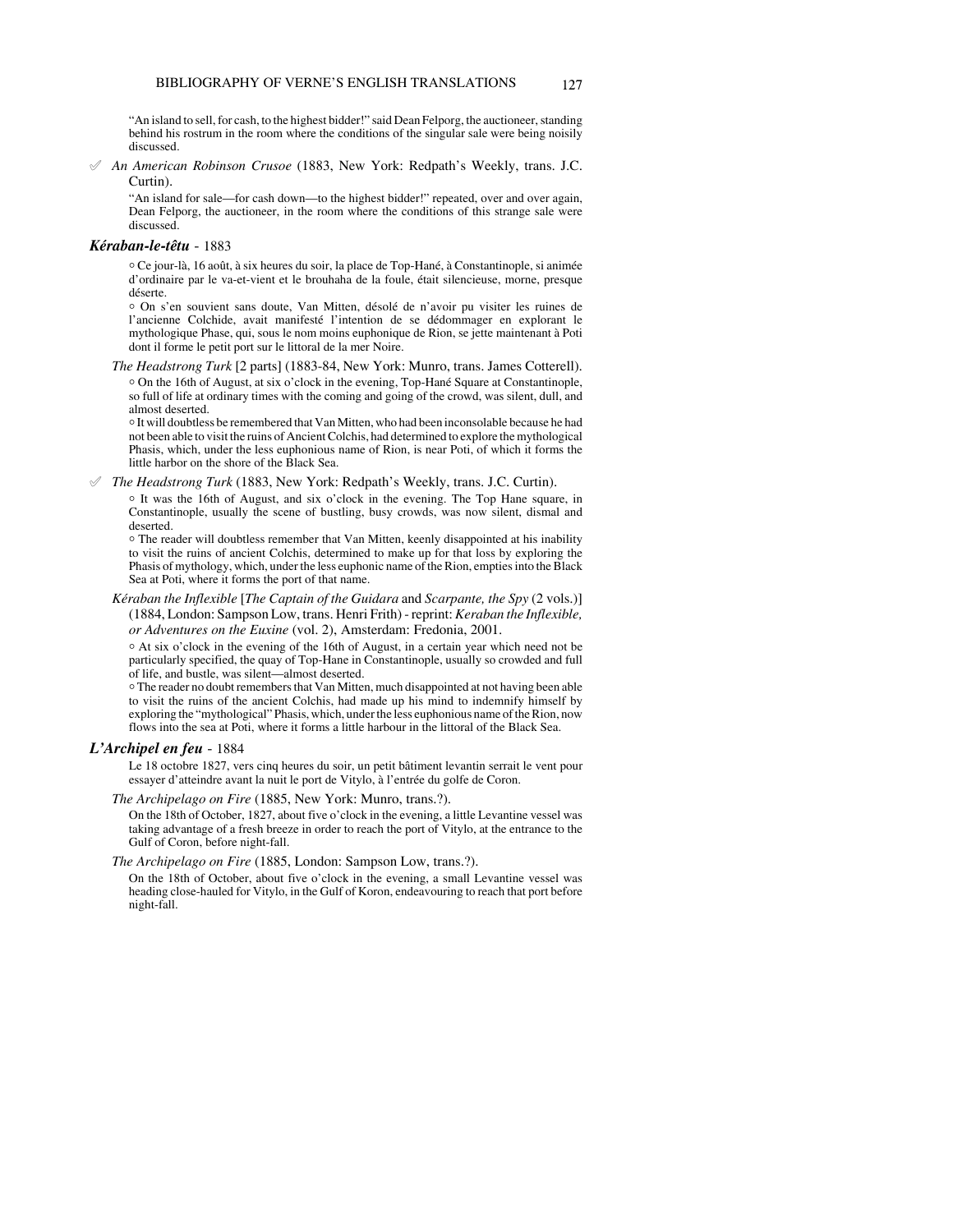# 128 SCIENCE FICTION STUDIES, VOLUME 32 (2005)

# *L'Étoile du sud* - 1884

« Parlez, monsieur, je vous écoute.

— Monsieur, j'ai l'honneur de vous demander la main de Miss Watkins, votre fille.

— La main d'Alice?...

— Oui, monsieur. Ma demande vous semble surprendre. Vous m'excuserez, pourtant, si j'ai quelque peine à comprendre en quoi elle pourrait vous paraître extraordinaire. J'ai vingt-six ans. Je m'appelle Cyprien Méré. Je suis ingénieur des Mines, sorti avec le numéro deux de l'Ecole polytechnique. Ma famille est honorable et honorée, si elle n'est pas riche.

° *The Southern Star, or The Diamond Land* (1885, New York: Munro, trans.?).

"Speak on, sir. I am listening."

"Sir, I have the honor of asking you for the hand of your daughter, Miss Watkins!"

"The hand of Alice?"

"Yes, sir. My request seems to surprise you, but you will excuse me if I say that I am at a loss to understand why it should appear extraordinary. I am twenty-six years old, my name is Cyprien Mere. I am a mining engineer, having graduated from the Polytechnic School, second in my class; my family is honorable, and respected, if they are not rich."

*The Vanished Diamond* (1885, London: Sampson Low, trans.?) - reprint: *The Star of the South*, New York: Vincent Parke (vol. 13), ed. Charles F. Horne, 1911; abridged and edited by I.O. Evans as *The Southern Star Mystery*, London: Arco/Westport, CT: Associated Booksellers, 1966; Amsterdam: Fredonia, 2002. "Go on; I am listening."

"I have the honour to ask you for your daughter's hand."

"Alice?"

 "Yes. My request seems to surprise you. Perhaps you will forgive me if I have some difficulty understanding why it appears so strange. I am twenty-six years old; my name is Victor Cyprien; I am a mining engineer, and left the Polytechnic as second on the list. My family is honest and respected, if it is not rich."

 $\hat{\varphi}$  *The Star of the South* (2003, Pretoria: Protea Book House, trans. Stephen Gray).

"Keep talking, young man. I'm listening."

"Sir, I have the honour of asking for the hand of Miss Watkins, your daughter."

"The hand of Alice..."

 "Yes, sir. My request seems to have taken you by surprise. But please excuse me if I don't grasp why you could find it so daring. I am twenty-six. I am called Cyprien Méré. I am a mining engineer and I left the Polytechnic second in my year. My family is honourable and much respected, even though we aren't rich."

#### *Mathias Sandorf* - 1885

Trieste, la capitale de l'Illyrie, se divise en deux villes très dissemblables: une ville neuve et riche, Theresienstadt, correctement bâtie au bord de cette baie sur laquelle l'homme a conquis son sous-sol; une ville vieille et pauvre, irrégulièrement construite, resserrée entre le Corso, qui la sépare de la première, et les pentes de la colline de Karst, dont le sommet est couronné par une citadelle d'aspect pittoresque.

*Mathias Sandorf* (1885, New York:: Munro, trans. G.W. Hanna) - reprint: London, Sampson Low, 1886.

Trieste, the capital of Illyria, consists of two towns of widely dissimilar aspect. One of them—Theresienstadt—is modern and well-to-do, and squarely built along the shore of the bay from which the land it occupies has been reclaimed; the other is old, and poor, and irregular, straggling from the Corso up the slopes of the Karst, whose summit is crowned by the picturesque citadel.

# *L'Épave du Cynthia* - 1885

Il n'y a probablement, ni en Europe ni ailleurs, un savant dont la physionomie soit plus universellement connue que celle du docteur Schwaryencrona, de Stockhom; son portrait, reproduit par les marchands au-dessous de sa marque de fabrique, sur des millions de bouteilles cachetées de vert, circule avec elles jusqu'aux confins du globe.

#### *The Waif of the Cynthia* (1885, New York: Munro, trans.?).

There is probably neither in Europe nor anywhere else a scholar whose face is more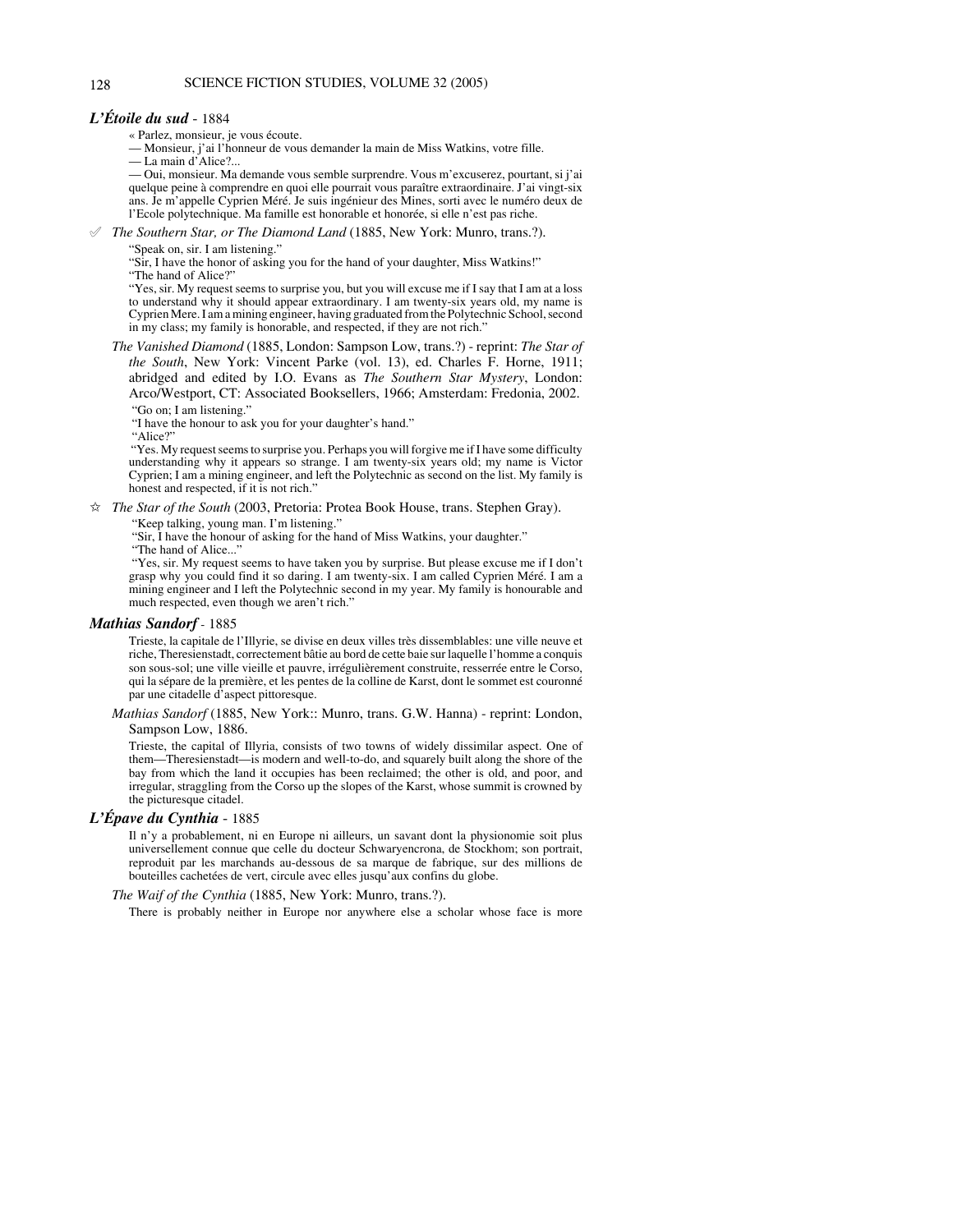universally known than that of Dr. Schwaryencrona, of Stockholm. His portrait appears on the millions of bottles with green seals, which are sent to the confines of the globe.

*Salvage from the Cynthia; or The Boy on the Buoy* (1964, London: Arco/Westport, CT: Associated Booksellers, Fitzroy Edition, trans. I.O. Evans).

In all probability there had never been, either in Europe or anywhere else, a scientist whose appearance was better known than that of Dr. Schwaryencrona; his portrait, reproduced by the vendors below his trade-mark on millions of bottles with their green seals, accompanied the bottles even to the ends of the earth.

# *Robur-le-conquérant* - 1886

« Pan !... Pan !.. »

Les deux coups de pistolet partirent presque en même temps. Une vache, qui paissait à cinquante pas de là, reçut une des balles dans l'échine. Elle n'était pour rien dans l'affaire, cependant.

Ni l'un ni l'autre des deux adversaires n'avait été touché.

! *Robur the Conqueror* (1887, New York: Munro, trans.?) - reprint: *A Trip Round the World in a Flying Machine*. Chicago: M.A. Donohue, n.d.; *Robur the Conqueror: Master of the World.* Amsterdam: Fredonia, 2003.

"Bang! Bang!"

The sound of two pistol shots was heard. A cow crossing a field fifty paces distant received a bullet in the spine.

The cow was an innocent victim. Like spectators at a riot she had fared worse than the combatants.

The contending adversaries were untouched.

*The Clipper of the Clouds* (1887, London: Sampson Low, trans.?) - reprint: *Robur the Conqueror.* New York: Vincent Parke (vol. 14), ed. Charles F. Horne, 1911; abridged and edited by I.O. Evans as *The Clipper of the Clouds*, London: Arco/Westport, CT: Associated, 1962; London: Claremont Books, 1995; McLean, VA: IndyPublish, n.d. Available online at Zvi Har'El's Jules Verne website at <http://JV.Gilead.org.il/works.html>.

"Bang! Bang!"

The pistol-shots were almost simultaneous. A cow peacefully grazing fifty yards away received one of the bullets in her back. She had nothing to do with the quarrel all the same. Neither of the adversaries was hit.

#### *Un Billet de Loterie, suivi de Frritt-Flacc* - 1886

N « Quelle heure est-il? » demanda dame Hansen, après avoir secoué les cendres de sa pipe, dont les dernières bouffées se perdirent entre les poutres coloriées du plafond.

N Frritt!... c'est le vent qui se déchaîne.

Flacc!... c'est la pluie qui tombe à torrents.

Cette rafale mugissante courbe les arbres de la côte volsinienne et va se briser contre le flanc des montagnesde Crimma.

 $\mathcal I$  *Ticket No.* 9672 (1886, New York: Munro, trans. Laura E. Kendall)

"What time is it?" inquired Dame Hansen, shaking the ashes from her pipe, the fast curling rings from which were slowly disappearing between the stained rafters overhead.

*The Lottery Ticket* (1886, London: Sampson Low, trans.?) - reprint: Holicong, PA: Wildside Press, 2003.

"What time is it?" asked Dame Hansen, as she knocked the ashes out of her pipe while the last few whiffs floated off against the painted beams of the ceiling.

"Dr. Trifulgas: A Fantastic Tale" (July-Dec. 1892, *The Strand Magazine*, trans.?) reprinted in Jules Verne, *The Eternal Adam, and other Stories*, ed. Peter Costello, London: Phoenix, 1999. Available online at Zvi Har'El's Jules Verne website <http://JV.Gilead.org.il/works.html>.

Swish! It is the wind, let loose.

Swash! It is the rain, falling in torrents.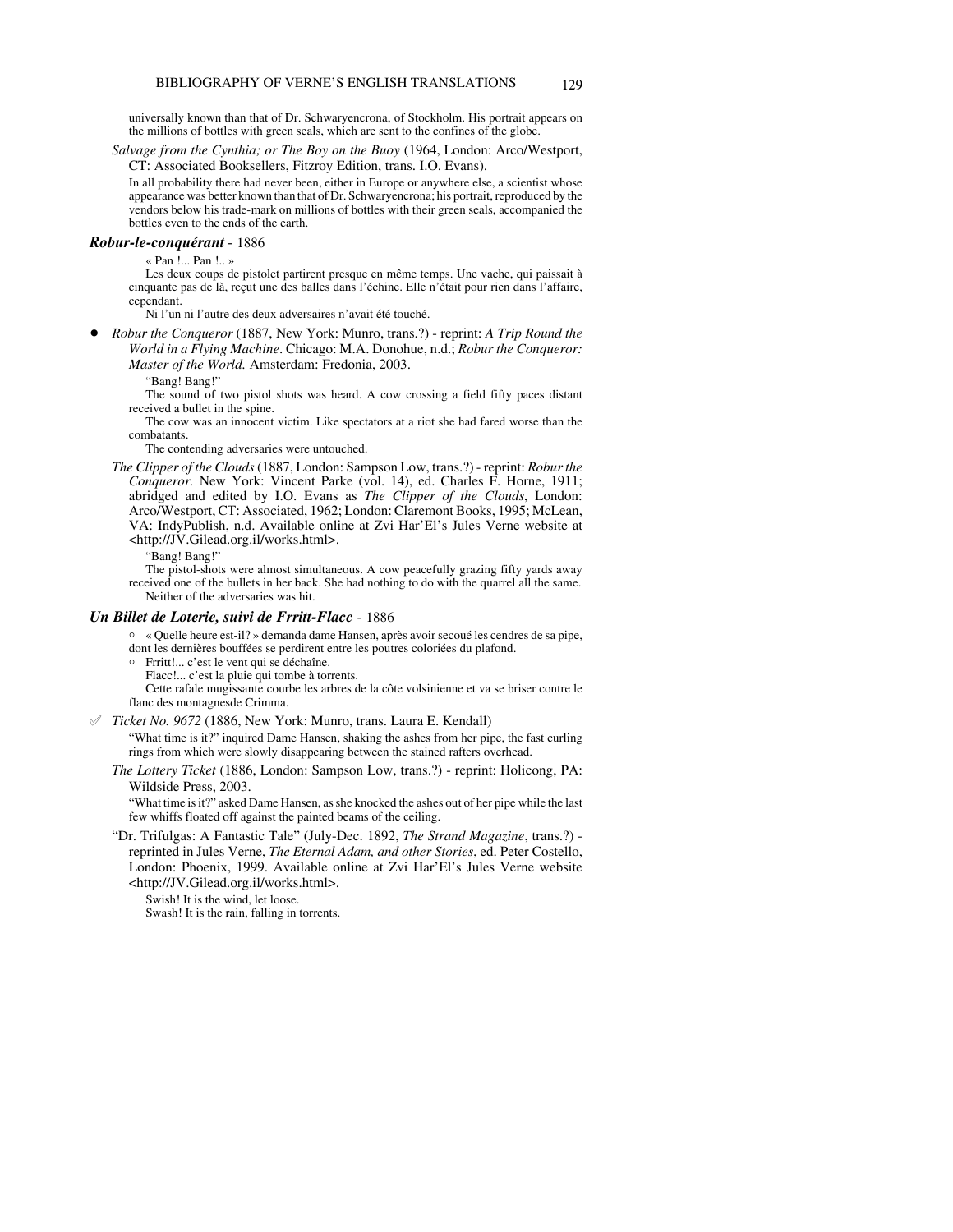This shrieking squall bends down the trees of the Volsinian coast, and hurries on, flinging itself against the sides of the mountains of Crimma.

"The Ordeal of Dr. Trifulgas" (July 1957, *Saturn*, trans. Willis T. Bradley).

WhOO-OO-OO... The wind is on the rampage.

SH-SH-SH... The rain is falling in torrents.

The roaring gale bends the trees of the Volsinian coast and smashes against the slopes of the mountains of Crimma.

° "Frritt-Flacc" (Nov. 1959, *Magazine of Fantasy and Science Fiction,* trans. I.O. Evans) - reprinted in *Yesterday and Tomorrow*, 1965 (see below).

*Frritt!* That is the wind getting up.

*Flacc!* That is the rain falling in torrents.

 Its roaring force is bending the trees on the adjacent hills and driving on to break against the slopes of the mountains of Crimma.

! "The Storm" (1983, in *Black Water: The Book of Fantastic Literature* [New York: Clarkson N. Potter], trans. Alberto Manguel).

The wind is blowing. The rain is pouring down. The roaring storm bends the trees on the Volsinian shore and crashes against the flanks of the Crimma Mountains.

#### *Le Chemin de France, suivi de Gil Braltar*- 1887

<sup>o</sup> Je me nomme Natalis Delpierre. Je suis né en 1761, à Grattepanche, un village en Picardie. Mon père était cultivateur. Il travaillait sur les terres du marquis d'Estrelle. Ma mère l'aidait de son mieux. Mes soeurs et moi, nous faisions comme ma mère.

<sup>o</sup> Ils étaient là de sept à huit cents, à tout le moins. De taille moyenne, mais robustes, agiles, souples, faits pour les bonds prodigieux, ils gambadaient sous les dernières clartés du soleil qui se couchait au delà des montagnes échelonnées vers l'ouest de la rade.

*Flight to France* (1888, London: Sampson Low, trans.?) - reprint: abridged and edited by I.O. Evans as *Flight to France*, London: Arco/Westport, CT: Associated Booksellers, 1966.

My name is Natalis Delpierre. I was born in 1761, at Grattepanche, a village in Picardy. My father was a farm labourer. He worked on the estate of the Marquis d'Estrelle. My mother did her best to help him. My sisters and I followed our mother's example.

"Gil Braltar" (July 1958, *Magazine of Fantasy and Science Fiction*, trans. I.O. Evans) - reprint in *Yesterday and Tomorrow*, 1965 (see below).

There were seven or eight hundred of them at least. Of medium height, but strong, supple, framed to make prodigious bounds, they gamboled in the last rays of the sun, now setting over the mountains which formed serried ridges westward of the roadstead.

# *Nord contre Sud* - 1887

N La Floride, qui avait été annexée à la grande fédération américaine en 1819, fut érigée en État quelques années plus tard. Par cette annexion, le territoire de la République s'accrut de soixante-sept mille milles carrés. Mais l'astre floridien ne brille que d'un éclat sécondaire au firmament des trente-sept étoiles qui constellent le pavillon des États-Unis d'Amérique. N « Texar! ...» tel était bien le nom détesté que Zermah avait jeté dans l'ombre, au moment où

Mme Burbank et miss Alice arrivaient sur la berge de la crique Marino.

*Texar's Vengeance, or North Versus South* (1887, New York: Munro, trans. Laura E. Kendall). NOTE: although Part I of this edition is a different translation, Part II appears to be identical—except for occasional spellings and a few differences in punctuation—to the Sampson Low translation.

N Florida, which had been annexed by the great American Republic in 1820, was elevated to the dignity of a sovereign State a few years later. By this annexation, the territory of the United States was increased sixty-seven thousand square miles, but the star of Florida glitters with only a secondary light in the constellation of thirty-eight stars that adorns the flag of the United States.

o "Texar!"—such was the well-hated name that Zermah had shouted into the darkness at the moment Mrs. Burbank and Alice reached the bank of Marine Creek.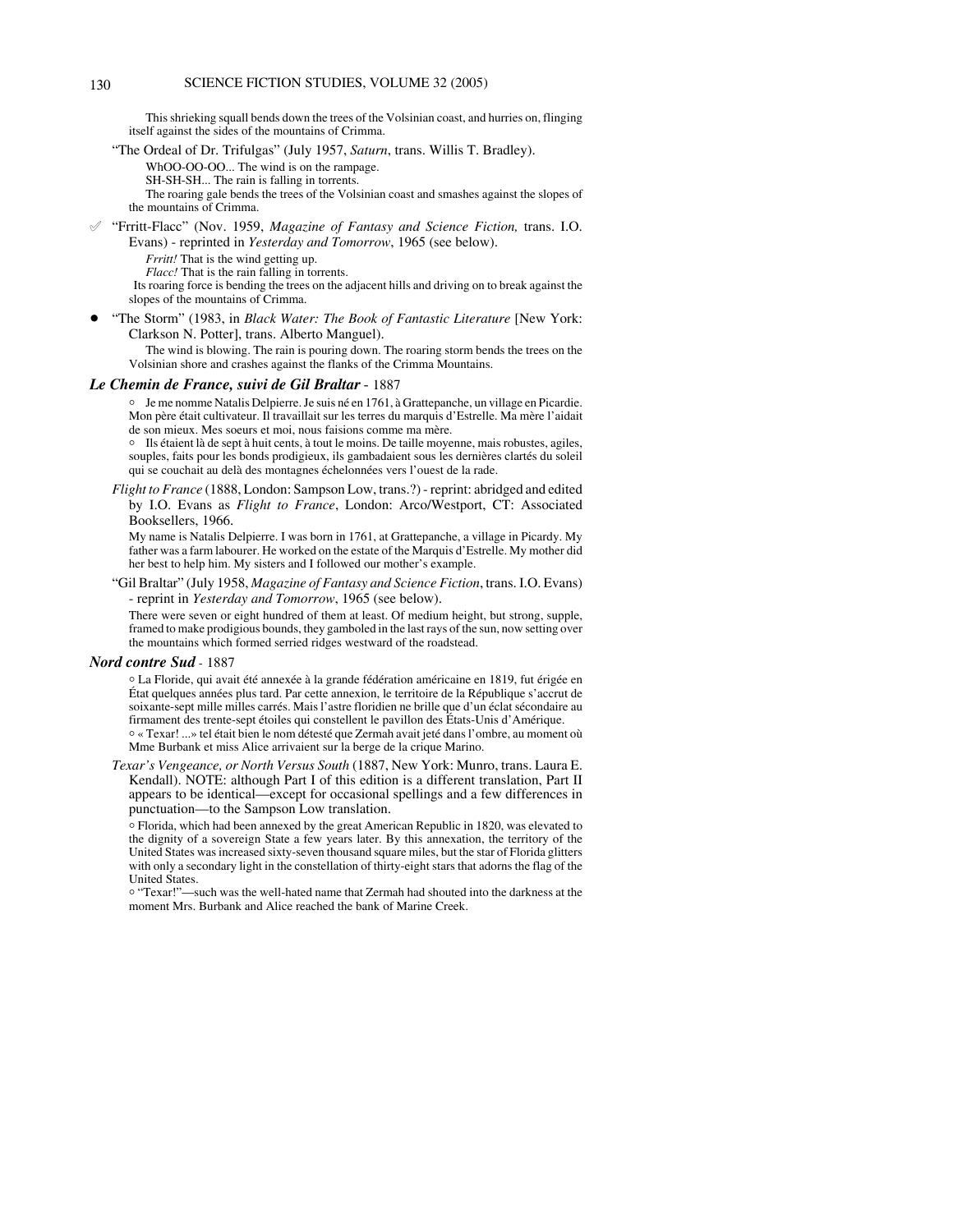° *Texar's Revenge, or North Against South* (1887, London: Sampson Low, trans.?) reprint: abridged and edited by I.O. Evans in 2 volumes as *Burbank the Northerner* and *Texar the Southerner*, London: Arco/Westport, CT: Associated Booksellers, 1965; published both as *North Against South* and as *Texar's Revenge* (identical volumes with different titles) by Amsterdam: Fredonia, 2001 and 2002 respectively.

 $\circ$  Florida was annexed to the American federation in 1819; it was organized into a state a few years afterwards. By the annexation the area of the republic was increased by some 67,000 square miles. But the star of Florida shines with second-rate brilliancy in that constellation of thirty-eight which spangle the banner of the United States of America.

o "Texar!"—such was the well-hated name that Zermah had shouted into the darkness at the moment Mrs. Burbank and Alice reached the bank of Marino Creek.

#### *Deux ans de vacances* - 1888

Pendant la nuit du 9 mars 1860, les nuages, se confondant avec la mer, limitaient à quelques brasses la portée de la vue.

Sur cette mer démontée, dont les lames déferlaient en projetant des lueurs livides, un léger bâtiment fuyait presque à sec de toile.

° *A Two Years' Vacation* (1889, New York: Munro, trans.?). NOTE: this edition also includes a translation of Verne's preface to this novel.

On the night of the 9th of March, 1860, the heavy, lowering clouds, which seemed almost a part of the sea, completely concealed from view even objects that were but a few yards off, as a small vessel with furled sails flew along over the fierce and angry waves, upon which occasional flashes of lightning cast a lurid glare.

*Adrift in the Pacific* (1889, London: Sampson Low, trans.?) - reprint: abridged and edited by I.O. Evans in 2 volumes as *Adrift in the Pacific* and *Second Year Ashore*, London: Arco/Westport, CT: Associated Booksellers, 1965; in 1 volume as *Adrift in the Pacific: Two Years Holiday* by Amsterdam: Fredonia, 2003.

It was the 9th of March, 1860, and eleven o'clock at night. The sea and sky were as one, and the eye could pierce but a few fathoms into the gloom. Through the raging sea, over which the waves broke with a livid light, a little ship was driving under almost bare poles.

! *A Long Vacation* (1967, Holt Rinehart and Winston, trans. Olga Marx).

On the night of March 9, 1860, the clouds scudded so low they seemed to be lying on the ocean. The horizon had narrowed to a few yards.

The one-hundred-ton schooner *Sloughie* bounced about in a howling storm.

#### *Sans dessus dessous* - 1889

« Ainsi, monsieur Maston, vous prétendez que jamais femme n'eût été capable de faire progresser les sciences mathématiques ou expérimentales? »

*The Purchase of the North Pole* (1890, London: Sampson Low, trans.?) - reprints: New York: Vincent Parke (vol. 13), ed. Charles F. Horne, 1911; abridged and edited by I.O. Evans as *The Purchase of the North Pole*, London: Arco/Westport, CT: Associated Booksellers, 1966.

 "And so, Mr. Maston, you consider that a woman can do nothing for the advance of the mathematical or experimental sciences?"

! *Topsy-Turvy* (1890, New York: Ogilvie, trans.?) - reprint: *The Purchase of the North Pole*. New York: Ace, 1960. Available online at Zvi Har'El's Jules Verne website at <http://JV.Gilead.org.il/works.html>.

"Then, Mr. Maston, you pretend that a woman has never been able to make mathematical or experimental-science progress?"

#### *Famille-sans-nom* - 1889

« On plaint ce pauvre genre humain qui s'égorge à propos de quelques arpents de glace » disaient les philosophes à la fin du XVIII<sup>e</sup> siècle — et ce n'est pas ce qu'ils ont dit de mieux, puisqu'il s'agissait du Canada, dont les Français disputaient alors la possession aux soldats de l'Angleterre.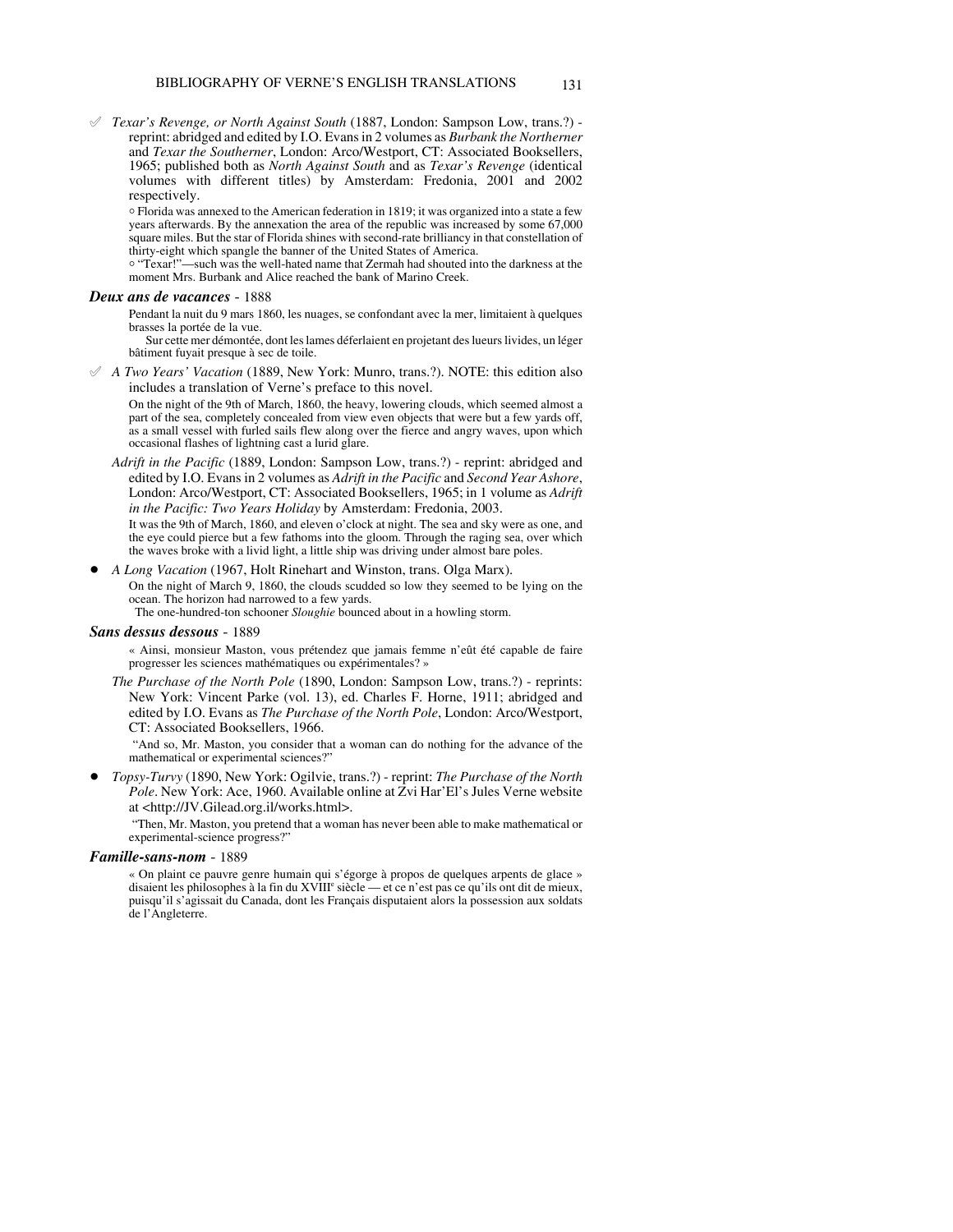*A Family Without a Name* (1889, New York: Lovell; 1889, New York: Munro; 1890, London: Sampson Low, trans.?) - reprint: abridged and edited by I.O. Evans in 2 volumes as *Leader of the Resistance* and *Into the Abyss*, London: Arco/Westport, CT: Associated Booksellers, 1963.

"We pity the poor creatures who are flying at each other's throats for the sake of a few acres of ice." So said the philosophers at the end of the eighteenth century, referring to Canada, for whose possession the French and English were then at strife.

 $\hat{\varphi}$  *Family Without a Name* (1982, Toronto: NC Press, trans. Edward Baxter).

"What a sorry sight the human race is," remarked the philosophers at the end of the eighteenth century, "cutting each other's throats for the sake of a few ice-covered acres of land." It was not their wisest observation, for they were referring to Canada, over which the British and French were then at war.

### *César Cascabel* - 1890

« Personne n'a-t-il quelque autre monnaie a me donner?… Allons, enfants, fouillez-vous! » – Voici, père!» répondit la petite fille.

Et elle tira de sa poche un carre de papier verdâtre, chiffonne et crasseux.

° *Caesar Cascabel* (1890, New York: Cassell, trans. A. Estoclet) - reprint: Amsterdam: Fredonia, 2001.

 "Has nobody got any more coppers to give me? Come, children, search your pockets!" "Here you are, father!"replied the little girl.

And she drew out of her pocket a square-cut piece of greenish paper, all crumpled and greasy.

*Cesar Cascabel* (1891, London: Sampson Low, trans.?) - reprint: abridged and edited by I.O. Evans in 2 volumes as *The Travelling Circus* and *The Show on Ice*, London: Arco/Westport, CT: Associated Booksellers, 1970.

"Has any one else any money? Now then, children, look about you!"

"Here, father!" the little girl took out of her pocket a square of greenish paper, crumpled and creased....

## *Mistress Branican* - 1891

Il y a deux chances de ne jamais revoir les amis dont on se sépare pour un long voyage: ceux qui restent peuvent ne se plus retrouver au retour; ceux qui partent peuvent ne plus revenir. Mais ils ne se préoccupaient guère de cette éventualité, les marins qui faisaient leurs préparatifs d'appareillage à bord de *Franklin*, dans la matinée du 15 mars 1875.

° *Mistress Branican* (1891, New York: Cassell, trans. A. Estoclet)

When you part with friends on the threshold of a long journey, there are at least two chances of your never seeing them again; those whom you leave behind may not be there on your return, and you, who go away, may never come back. Such calculations, however, were far away from the thoughts of the sailors who were preparing to get under sail on board the *Franklin*, on the morning of the 15th of March, in the year 1875.

*Mistress Branican* (1892, London: Sampson Low, trans.?) - reprint: Melbourne: Sun Books, 1970.

There are two chances of never again seeing the friends we part with when starting on a long voyage; those we leave may not be here on our return, and those who go may never come back. But little heed of these eventualities were taken by the sailors who were preparing for the departure on board the *Franklin* in the morning of the 15th of March, 1875.

#### *Le Château des Carpathes* - 1892

Cette histoire n'est pas fantastique, elle n'est que romanesque. Faut-il en conclure qu'elle ne soit pas vraie, étant donné son invraisemblance ? Ce serait une erreur. Nous sommes d'un temps où tout arrive, — on a presque le droit de dire où tout est arrivé. Si notre récit n'est point vraisemblable aujourd'hui, il peut l'être demain, grâce aux ressources scientifiques qui sont le lot de l'avenir, et personne ne s'aviserait de le mettre au rang des légendes.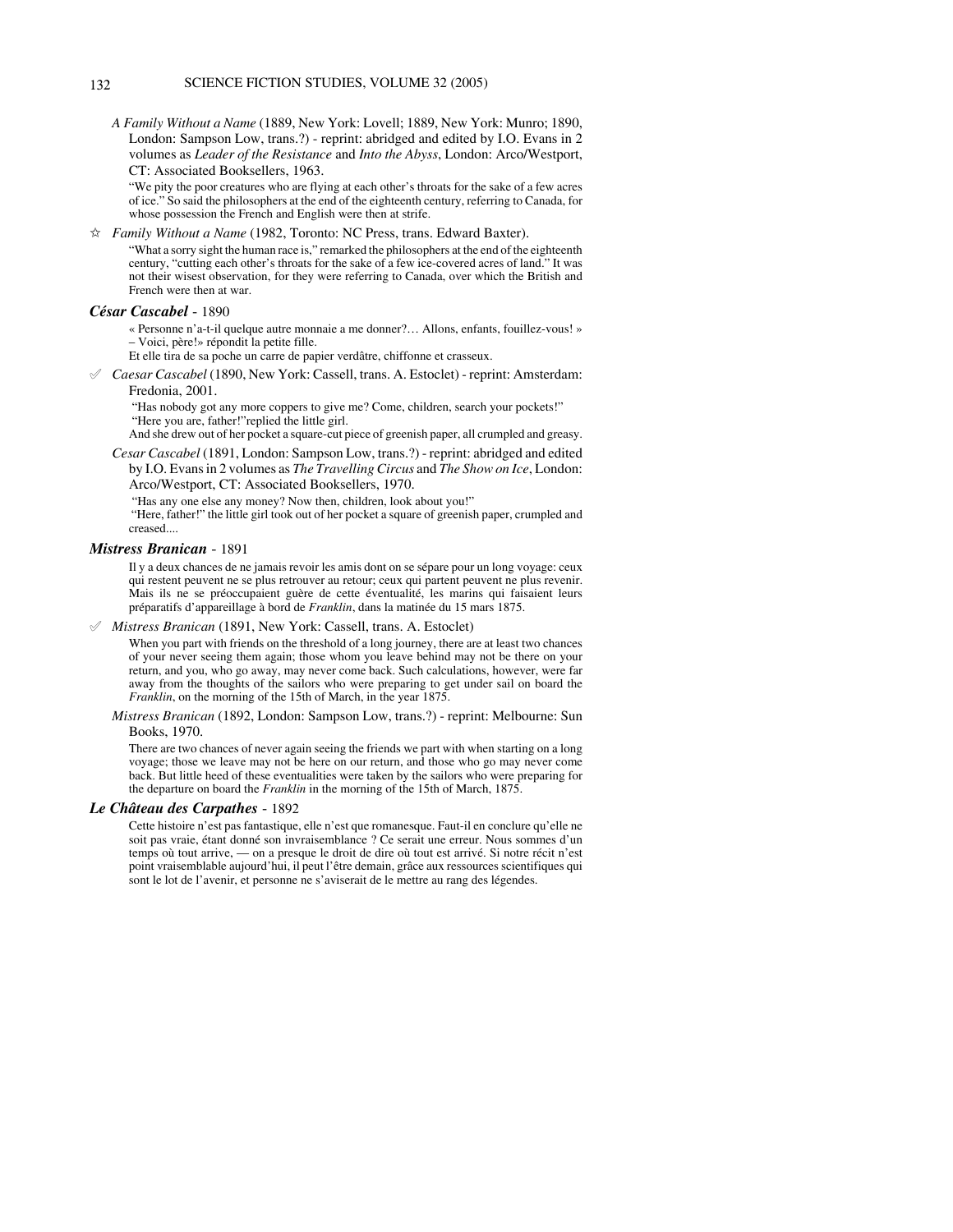° *The Castle of the Carpathians* (1893, London: Sampson Low, trans.?) - reprint: abridged and edited by I.O. Evans as *Carpathian Castle*, London: Arco/Westport, CT: Associated Booksellers, 1963.

This story is not fantastic; it is merely romantic. Are we to conclude that it is not true, its unreality being granted? That would be a mistake. We live in times when everything can happen—we might almost say everything has happened. If our story does not seem to be true to-day, it may seem so to-morrow, thanks to the resources of science, which are the wealth of the future.

#### *Claudius Bombarnac* - 1892

*Claudius Bombarnac reporter XXe siècle Tiflis (Transcaucasie)*

Telle est la suscription de la dépêche que je trouvai le 13 mai, en arrivant à Tiflis. Voici le texte de cette dépêche:

*« Toute affaire cessante à la date du 15 courant Claudius Bombarnac se trouvera au port Ouzoun-Ada littoral est de Caspienne. Là prendra train direct Grand-Transasiatique entre frontière Europe et capitale Céleste-Empire.* »

° *Claudius Bombarnac* [also published as *The Special Correspondent*] (1894, New York: U.S. Book; 1894, London: Sampson Low, trans.?) - reprint: *Adventures of a Special Correspondent in Central Asia*, Honolulu: University Press of the Pacific, 2000. Available online at Zvi Har'El's Jules Verne website at <http://JV.Gilead.org.il/works.html>.

*Claudius Bombarnac, Special Correspondent, "Twentieth Century," Tiflis, Transcaucasia*. Such is the address of the telegram I found on the 13th of May when I arrived at Tiflis. This is what the telegram said,—

"As the matters in hand will terminate on the 15th instant Claudius Bombarnac will repair to Uzun Ada, a port on the east coast of the Caspian. There he will take the train by the direct Grand Transasiatic between the European frontier and the capital of the Celestial Empire."

#### *P'tit-Bonhomme* - 1893

L'Ireland, dont la surface comprend vingt millions d'acres, soit environ dix millions hectares, est gouvernée par un vice-roi our lord-lieutenant, assisté d'un Conseil privé, en vertud'une délégation du souverain de la Grande-Bretagne.

*Foundling Mick* (1895, London: Sampson Low, trans.?)

Ireland, which has an area of 31,759 square miles, or 20,326,209 acres, formerly formed part of the insular tract of land now called the United Kingdom.

#### *Mirifiques aventures de Maître Antifer* - 1894

Ce matin-là,—9 septembre 1831,—le capitaine quitta sa cabine dès cinq heures et monta sur la dunette.

Le soleil pointait déjà à l'est, ou, plus exactement, la réfraction l'élevait au-dessus des basses couches de l'atmosphère, car son disque se traînait encore au-dessous de l'horizon.

*Captain Antifer* (1895, London: Sampson Low, trans.?) - reprint: Amsterdam: Fredonia, 2001.

It is September 9th, 1831. The captain left his cabin at six o'clock. The sun is rising, or to speak more exactly, its light is illuminating the lower clouds in the east, for its disk is still below the horizon.

# *L'Île à hélice* - 1895

Lorsqu'un voyage commence mal, il est rare qu'il finisse bien. Tout au moins, est-ce une opinion qu'auraient le droit de soutenir quatre instrumentistes, dont les instruments gisent sur le sol. En effet, le coach, dans lequel ils avaient dû prendre place à la dernière station du railroad, vient de verser brusquement contre le talus de la route.

! *The Floating Island, or the Pearl of the Pacific* (1896, London: Sampson Low, trans. W.J. Gordon) - reprint: London: Kegan Paul, "Pacific Basin," 1990; abridged and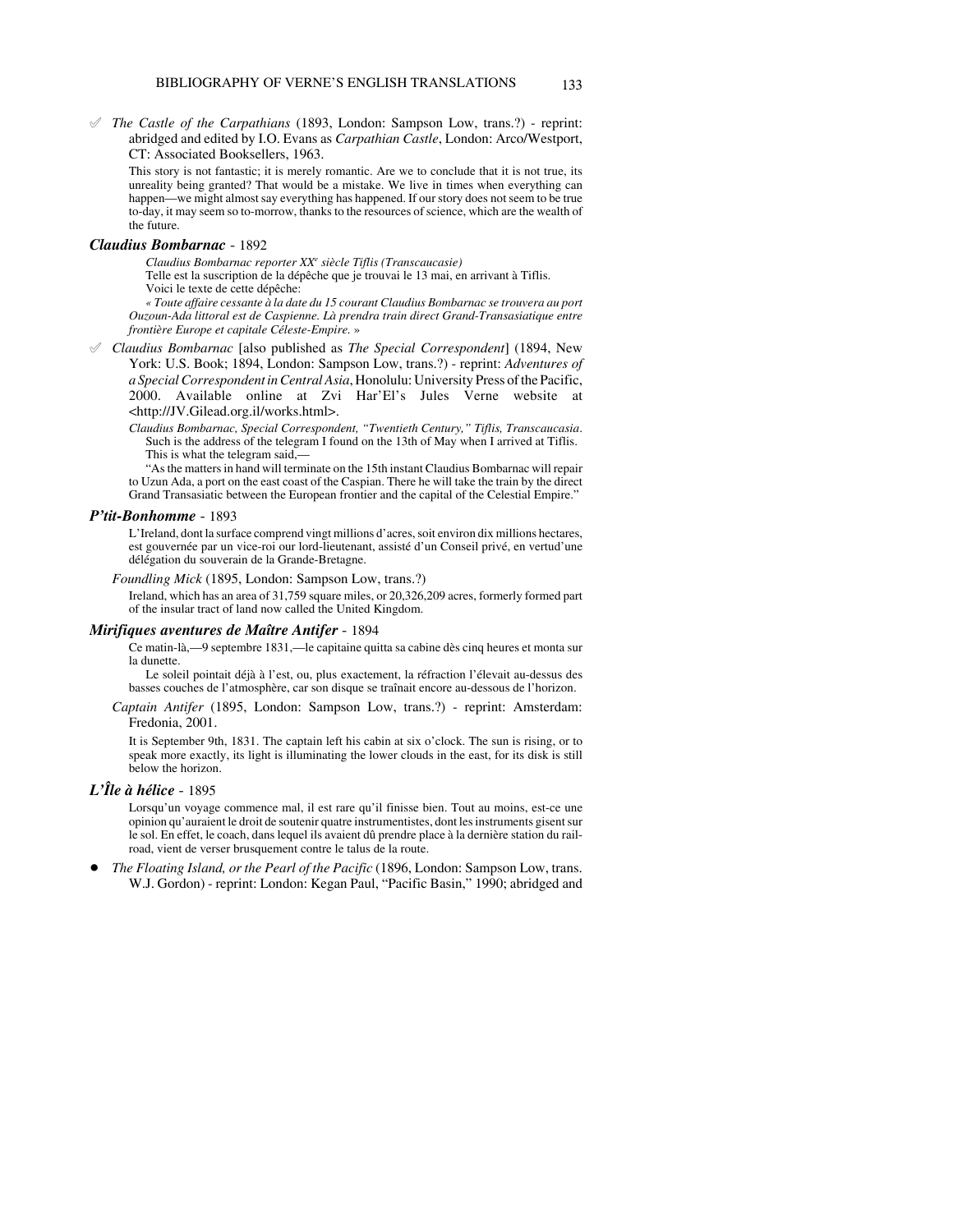edited by I.O. Evans as *Propeller Island*, London: Arco/Westport, CT: Associated Booksellers, 1965 (rpt. of this edition: London: Panther, 1965); Amsterdam: Fredonia, 2002.

When a journey begins badly it rarely ends well. At least that ought to have been the opinion of the four instrumentalists whose instruments lay on the ground, the carriage in which they were riding having suddenly upset against a mound by the side of the road.

#### *Face au drapeau* - 1896

La carte que recut ce jour-là—15 juin 189..—le directeur de l'établissement de Healthful-House, portait correctement ce simple nom, sans écusson ni couronne:

#### LE COMTE D'ARTIGAS

Au-dessous de ce nom, à l'angle de la carte, était écrite au crayon l'adresse suivante:

- « A bord de la goélette *Ebba*, au mouillage de New-Berne, Pamplico-Sound.»
- *Facing the Flag* (1897, New York: Neely, trans.?) reprint: Amsterdam: Fredonia, 2001. Available online at Zvi Har'El's Jules Verne website at <http://JV. Gilead.org.il/works.html>.

The *carte de visite* received that day, June 15, 189—, by the director of the establishment of Healthful House was a very neat one, and simply bore, without escutcheon or coronet, the name: COUNT D'ARTIGAS.

Below this name, in a corner of the card, the following address was written in lead pencil: "On board the schooner *Ebba*, anchored off New Berne, Pamlico [sic] Sound."

 $\mathscr S$  *For the Flag* (1897, London: Sampson Low, trans. Mrs. Cashel Hoey) - reprint: abridged and edited by I.O. Evans as *For the Flag*, London: Arco/Westport, CT: Associated Booksellers, 1961.

A card was handed to the Principal of Healthful House on a certain 15th of June, which bore simply the name, without escutcheon or coronet: COUNT D'ARTIGAS.

Above this name, on a corner of the card, the following address was written in pencil: "On board the schooner *Ebba*, at anchor at Newburn, Pamlico [sic] Sound."

#### *Clovis Dardentor* - 1896

Lorsque tous les deux descendirent en gare de Cette—train de Paris à la Méditerranée—Marcel Lornans, s'adressant à Jean Taconnat, lui dit: « Qu'allons-nous faire, s'il te plaît, en attendant le départ du paquebot? »

#### *Clovis Dardentor* (1897, London: Sampson Low, trans.?)

When they had both left the train at the Cette railway station—the train from Paris to the Mediterranean—Marcel Lornans, addressing Jean Taconnat, said to him: "What are you going to do until the boat starts?"

#### *Le Sphinx des glaces* - 1897

Personne n'ajoutera foi, sans doute, à ce récit intitulé *Le Sphinx des Glaces*. N'importe, il est bon, à mon avis, qu'il soit livré au public. Libre à lui d'y croire ou de n'y point croire. Il serait difficle, pour le début de ces merveilleuses et terribles aventures, d'imaginer un lieu mieux approprié que les îles de la Désolation—nom qui leur fut donné, en 1779, par le capitaine Cook.

° *An Antarctic Mystery* (1898, London: Sampson Low, trans. Mrs. Cashel Hoey) reprint: Boston: Gregg, 1975. Available online at Zvi Har'El's Jules Verne website at <http://JV.Gilead.org.il/works.html>.

No doubt the following narrative will be received with entire incredulity, but I think it well that the public should be put in possession of the facts narrated in "An Antarctic Mystery." The public is free to believe them or not, at its good pleasure.

No more appropriate scene for the wonderful and terrible adventures which I am about to relate could be imagined than the Desolation Islands, so called, in 1779, by Captain Cook.

! *The Sphinx of Ice, or An Antarctic Mystery* (1911, New York: Vincent Parke [vol. 14], ed. Charles F. Horne, 1911).

No doubt the following narrative will be received with entire incredulity, but I think it well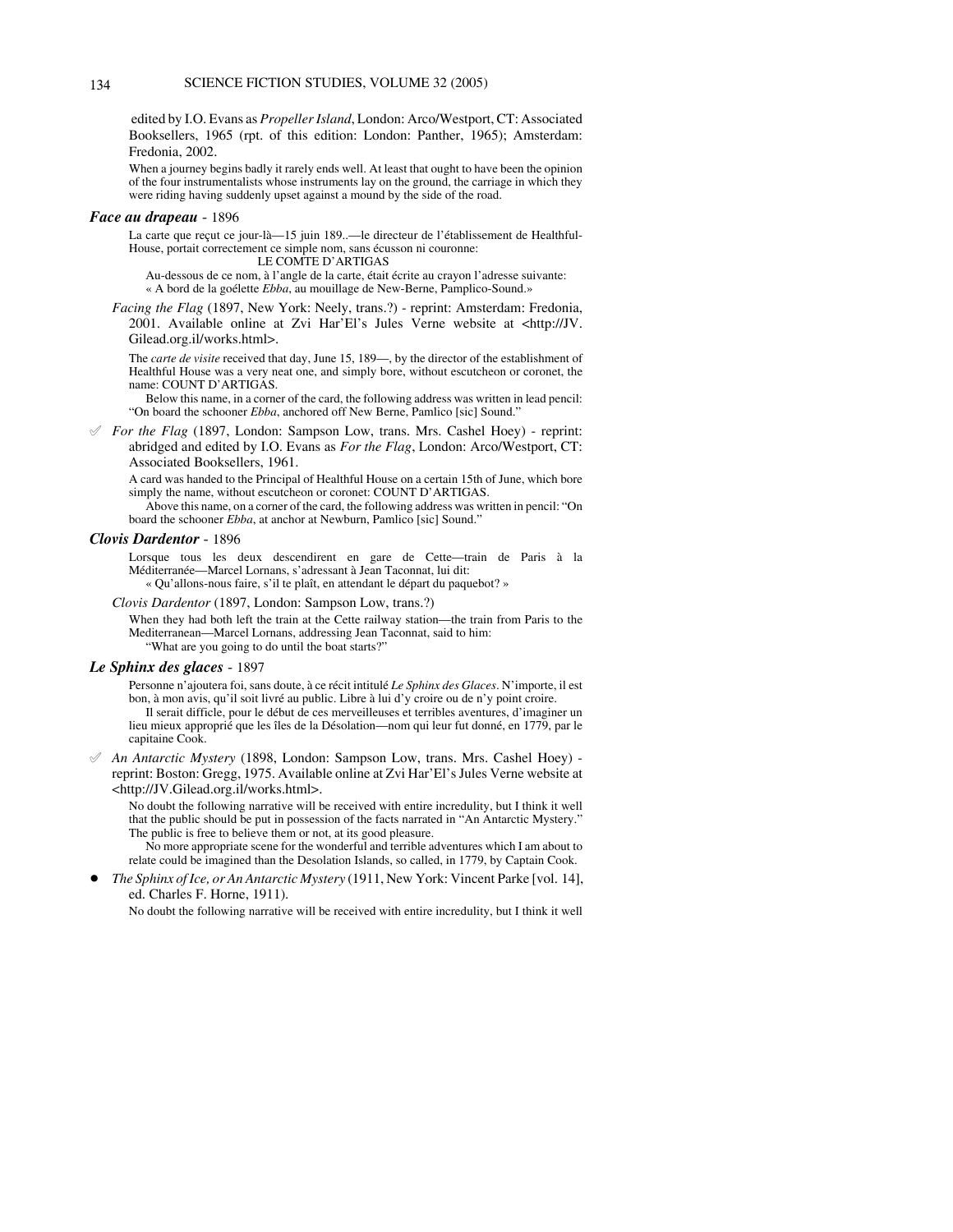that the public should be put in possession of the facts narrated in "An Antarctic Mystery." The public is free to believe them or not, at its good pleasure.

I am a Connecticut naturalist possessed of a small independent fortune. In the year 1839 I was engaged in research work among the islands of the far southern ocean. (abridged and altered version of the Hoey translation)

! *The Mystery of Arthur Gordon Pym by Edgar Allan Poe and Jules Verne* (1961, London: Arco/Westport, CT: Associated Booksellers, Fitzroy Edition, ed. Basil Ashmore).

The archipelago which lies at 49º 45' south and 69º 6' east is properly called the Kerguelen Islands, having been discovered by the French explorer of that name in 1772. I assert, however, that the name Desolation Islands, given them in 1779 by Captain Cook, is the only suitable name for this group of islets in the midst of the vast storm-swept Southern Seas.

#### *Le Superbe Orénoque* - 1898

« Il n'y a vraiment pas apparence de raison que cette discussion puisse prendre fin...» dit M. Miguel, qui cherchait à s'interposer entre les deux bouillants contradicteurs.

 $\hat{\varphi}$  *The Mighty Orinoco* (2002, Middletown, CT: Wesleyan UP, trans. Stanford Luce). "There is not the slightest reason to believe that this discussion can come to an end," said M. Miguel, who was seeking to intervene between the two fiery discussants.

## *Le Testament d'un excentrique* - 1899

Un étranger, arrivé dans la principale cité de l'Illinois le matin du 3 avril 1897, aurait pu, à bon droit, se considérer comme le favori du Dieu des voyageurs. Ce jour-là, son carnet se fût enrichi de notes curieuses, propres à fournir la matière d'articles sensationnels.

*The Will of an Eccentric* (1900, London: Sampson Low, trans.?)

A stranger arriving in the chief city of Illinois on the morning of the 3rd of April, 1897, would have had good reason for considering himself the most fortunate of travellers. His notebook that day would have had entries enough to yield copy for many sensational articles.

## *Seconde patrie* - 1900

N La belle saison arriva dès la seconde semaine d'octobre. Ce mois est le premier du printemps de la zone méridionale. L'hiver n'avait pas été très rigoureux sous cette latitude du dix-neuvième degré entre l'Équateur et le tropique du Capricorne. Les hôtes de la Nouvelle-Suisse allaient pouvoir reprendre leurs travaux accoutumés.

N (Chap. XVII) Il faisait nuit,—très noire A peine eût-on distingué le ciel de l'eau. De ce ciel chargé de nuages bas, lourds, écrasés, déchirés, s'échappait parfois un éclair que suivaient des roulements étouffés, comme si l'espace eût été impropre à reproduire les sons.

° *Their Island Home* and *The Castaways of the Flag* [2 vols.] (1923, London: Sampson Low, trans. Cranstoun Metcalfe) - reprint: *The Castaways of the Flag*: Honolulu: University Press of the Pacific, 2000.

N The dry season set in at the beginning of the second week of October. This is the first spring month in the Southern zone. The winter in this nineteenth degree of latitude between the Equator and the tropic of Capricorn had not been very severe. The inhabitants of New Switzerland would soon be able to resume their wonted labours.

 $\circ$  Night—a pitch-dark night! It was almost impossible to distinguish sky from sea. From the sky, laden with clouds low and heavy, deformed and tattered, lightning flashed every now and then, followed by muffled rolls of thunder. At these flashes the horizon lit up for a moment and showed deserted and melancholy.

## *Le Village aérien* - 1901

« Et le Congo américain, demanda Max Huber, il n'en est donc pas encore question?… »

- A quoi bon, mon cher Max?… répondit John Cort. Est-ce que les vastes espaces nous manquent aux États-Unis?…
- *The Village in the Treetops* (1964, London: Arco/Westport, CT: Associated Booksellers, Fitzroy Edition, trans. I.O. Evans) - reprint: New York: Ace, 1964. "But an American Congo," asked Max Huber. "Isn't there any question of that?"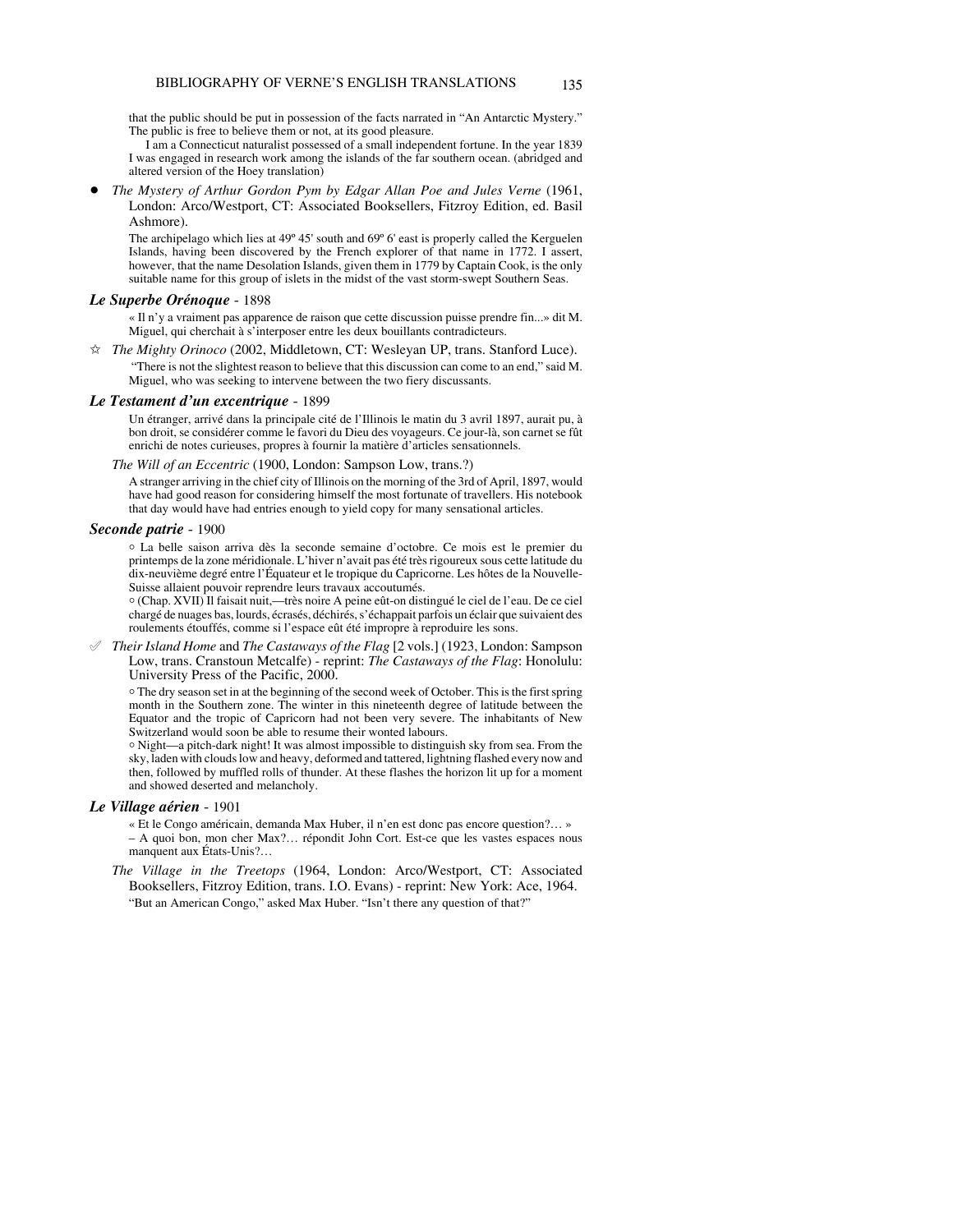"What would be the use, my dear Max?" replied John Cort. "Are we in the United States running short of wide open spaces?"

#### *Les Histoires de Jean-Marie Cabidoulin* - 1901

« Eh! capitaine Bourcart, ce n'est donc pas aujourd'hui le départ? »

— Non, monsieur Brunel, et je crains que nous ne puissions partir ni demain ... ni même dans huit jours ...

— Cela est contrariant.

— Et surtout inquétant, déclara M. Bourcart en secouant la tête.

*The Sea Serpent* (1967, London: Arco/Westport, CT: Associated Booksellers, Fitzroy Edition, trans. I.O. Evans).

"So, Captain Bourcart, it isn't today you'll be sailing?"

"No, Monsieur Brunel, and I'm afraid we won't be able to go tomorrow either...and maybe not for a week."

"That's annoying."

"And what's more, it's disquieting." Bourcart shook his head.

# *Les Frères Kip* - 1902

A cette époque,—1885,—quarante-six ans après avoir été occupée par la Grande-Bretagne, qui en fit une dépendance de la Nouvelle-Galles du Sud, trente-deux ans après son établissement en colonie détachée de la Couronne et se gouvernant elle-même, la Nouvelle-Zélande était encore dévorée par la fièvre endémique de l'or.

(no published English translation yet available - forthcoming from Wesleyan UP)

# *Bourses de voyages* - 1903

« Premiers classés: ex aequo, Louis Clodion et Roger Hinsdale,» proclama, d'une voix retentissante, le directeur, Julian Ardagh.

(no published English translation yet available - forthcoming from Wesleyan UP)

#### *Maître du monde* - 1904

Cette rangée de montagnes, parallèle au littoral américaine de l'Atlantique, qui sillonne la Caroline du Nord, la Virginie, le Maryland, la Pennsylvanie, l'État de New York, porte le double nom de monts Alleghanys et de monts Appalaches. Elle est formée de deux chaînes distinctes: à l'ouest, les monts Cumberland, à l'est les Montagnes-Bleues.

! *The Master of the World* (1911, New York: Vincent Parke [vol. 14], ed. Charles F. Horne, trans.?) - reprint: available online at Zvi Har'El's Jules Verne website at <http://JV.Gilead.org.il/works.html>.

If I speak of myself in this story, it is because I have been deeply involved in its startling events, events doubtless among the most extraordinary which this twentieth century will witness.

° *The Master of the World* (1914, London: Sampson Low, trans. Cranstoun Metcalfe) reprint: abridged and edited by I.O. Evans as *The Master of the World*, London: Arco/Westport, CT: Associated Booksellers, 1962.

The mountain range parallel to the American Atlantic sea-board, which ploughs through North Carolina, Virginia, Maryland, Pennsylvania and New York State, bears the double name of Alleghany [sic] Mountains and Apalachee [sic] Mountains. It is formed of two distinct chains: the Cumberland Mountains on the west, and the Blue Ridge on the east.

## *Un Drame en Livonie* - 1904

Cette homme était seul dans la nuit. Il passait comme un loup entre les blocs de glace entassés par le froid d'un long hiver. Son pantalon doublé, son "khalot", sorte de cafetan rugueux, en poils de vache, sa casquette à oreilles rabattues, ne le défendaient qu'imparfaitement des atteintes de l'âpre brise.

*A Drama in Livonia* (1967, London: Arco/Westport, CT: Associated Booksellers, Fitzroy Edition, trans. I.O. Evans)

That man was alone in the night, running like a wolf between the masses of ice piled up by the cold of a long winter. His trousers were of double thickness, his cafetan or cowskin jacket, his cap with its ear-flaps, protected him but imperfectly from the attacks of the bitter wind.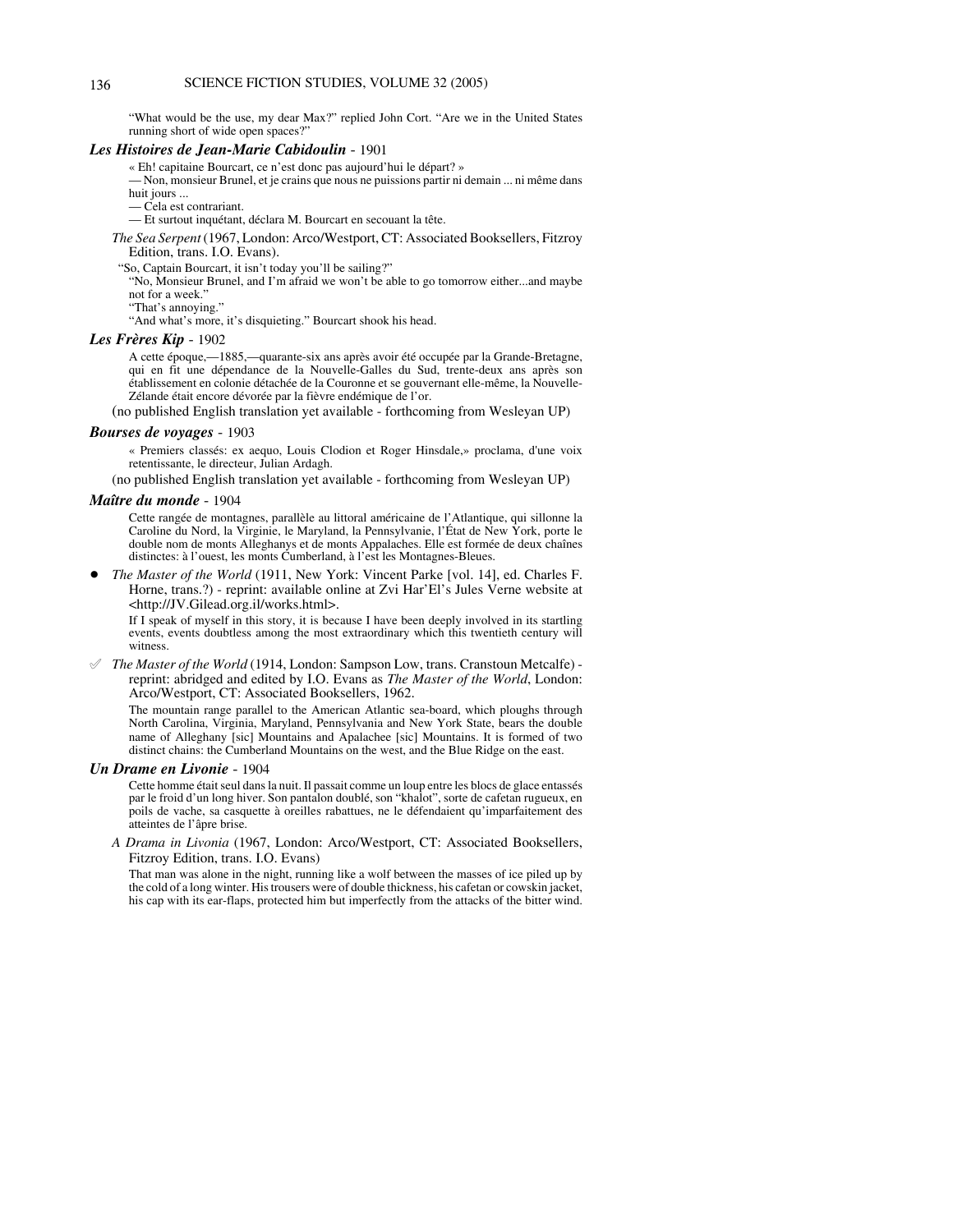# *L'Invasion de la mer* - 1905

- « Que sais-tu?...»
- Je sais ce que j'ai entendu dans le port ...
- On parlait du navire qui vient chercher...qui emmènera Hadjar?
- Oui... à Tunis, où il sera jugé...

 $\hat{x}$  *Invasion of the Sea* (2001, Wesleyan UP, trans. Edward Baxter)

"How much do you know?"

"I know what I heard in the port."

"Were people talking about the ship that's coming to get—coming to take Hadjar away?"

"Yes, to Tunis, where he will go on trial."

#### *Le Phare du bout du monde* - 1905

Le soleil allait disparaître derrière les collines qui limitaient la vue à l'ouest. Le temps était beau. A l'opposé, au-dessus de la mer qui confondait avec le ciel dans le nord-est et dans l'est, quelques petits nuages réfléchissaient les derniers rayons, qui ne tarderaient pasà s'éteindre dans les ombres du crépuscule, d'assez longue durée sous cette haute latitude du cinquantecinquième degré de l'hémisphère austral.

 $\mathscr I$  *The Lighthouse at the End of the World* (1923, London: Sampson Low, trans. Cranstoun Metcalfe) - reprint: Amsterdam: Fredonia, 2001.

The sun was setting behind the hills which bounded the view to the west. The weather was fine. On the other side, over the sea, which to the north-east and east was indistinguishable from the sky, a few tiny clouds reflected the sun's last rays, soon to be extinguished in the shades of the twilight, which lasts for a considerable time in this high latitude of the fifty-fifth degree of the southern hemisphere.

#### *Le Volcan d'or* - 1906

N Le 17 mars de l'antépénultième année du dernier siècle, le facteur faisant le service de la rue Jacques-Cartier, à Montréal, remit au numéro 29 une lettre à l'adresse de M. Summy Skim. Cette lettre disait:

 « Me Snubbin présente ses compliments à M. Summy Skim et le prie de passer sans retard à son étude pour une affaire qui l'intéresse. »

N Un tremblement de terre, très localisé d'ailleurs, venait de boulverser cette partie du Klondike, comprise entre la frontière et le Yukon, que traverse le cours moyen du Forty Miles Creek.

# *The Claim on Forty Mile Creek* and *Flood and Flame* [2 vols.] (1962, London: Arco/Westport, CT: Associated Booksellers, Fitzroy Edition, trans. I.O. Evans).

o On 17th March, 1899, the postman delivered a letter at No. 29 Jacques Cartier Street, Montreal;

"Mr Snubbin presents his compliments to Mr Summy Skim and asks him to come at once to his office on a matter which concerns him deeply."

<sup>o</sup> An earthquake, admittedly localized, had just convulsed part of the Klondike, along the Forty Mile Creek from the Yukon to the Alaskan frontier.

#### *L'Agence Thompson and Co.* - 1907

N Jambes écartées, regard perdu vers l'horizon brumeux du rêve, Robert Morgand, depuis cinq bonnes minutes, demeurait immobile, en face de ce long mur noir tout constellé d'affiches, bordant une des plus tristes rues de Londres.

N Ainsi donc, les événements donnaient raison à Saunders. Le ciel de Thompson s'obscurcissait, et voilà que se levait cette lune rousse, dont l'aigre prophète avait discerné les futures lueurs dans le firmament de Horta.

Cette discussion que Thompson avait dû soutenir contre la majorité de ses passagers aurait-elle des soeurs? L'avenir le dirait, mais bien certainement quelque chose s'était cassé entre l'Administrateur Général et ses administrés.

*Package Holiday* and *End of the Journey* [2 vols.] (1965, London: Arco/Westport, CT: Associated Booksellers, Fitzroy Edition, trans. I.O. Evans).

N Legs astride, lost in dreamland, Robert Morgand stood for five good minutes facing the long black wall bordering one of London's saddest thoroughfares.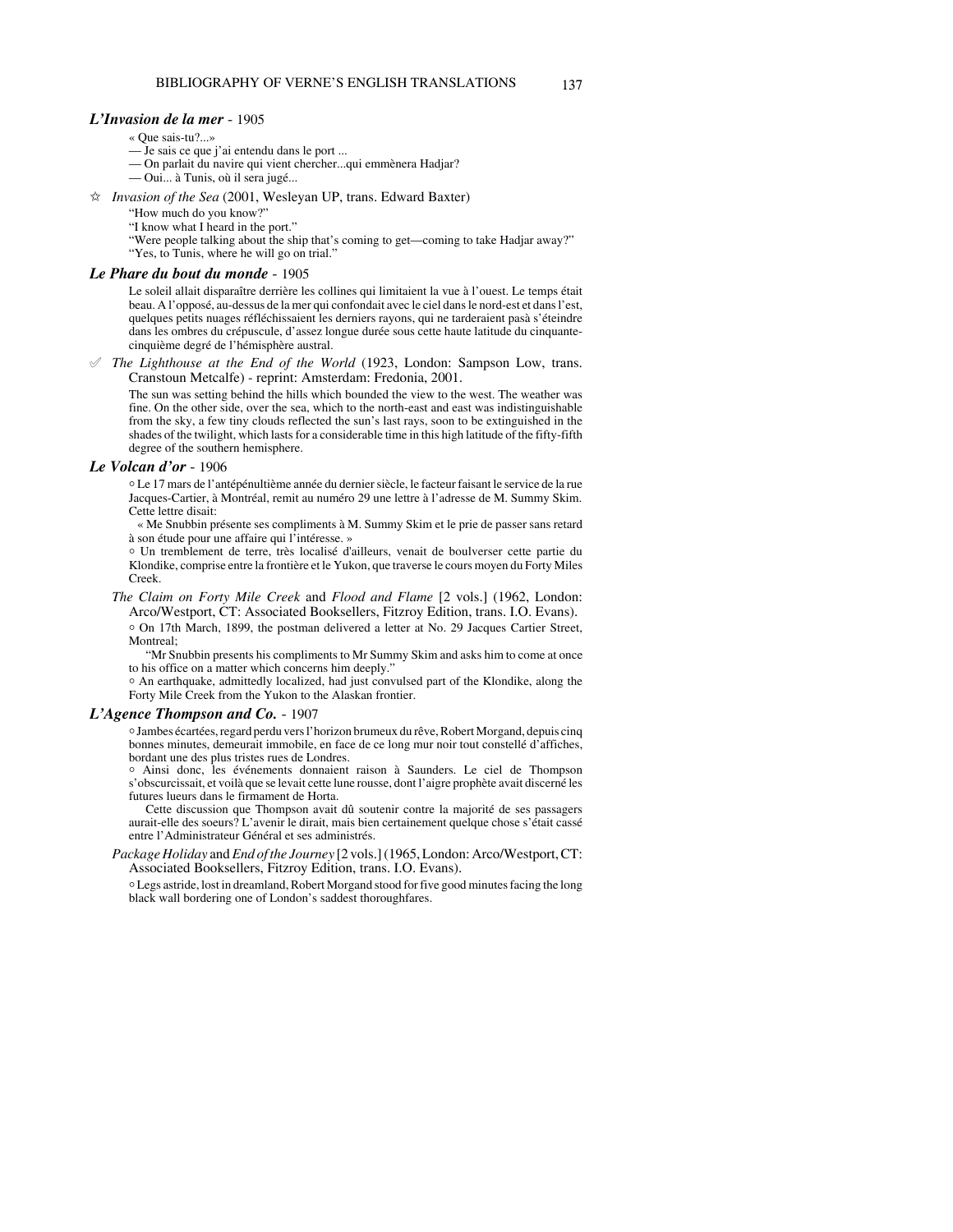$\circ$  The argument which Thompson had had with most of his passengers, would it be followed by others? The future would tell, but certainly relations were strained between the Administrator General and those he administered.

# *La Chasse au météore* - 1908

Il n'y a aucun motif pour cacher aux lecteurs que la ville dans laquelle commence cette histoire singulière est située en Virginie, États-Unis d'Amérique. S'ils le veulent bien, nous appellerons cette ville Whaston, et nous la placerons dans le district oriental, sur la rive droite du Potomac; mais il nous paraît inutile de préciser davantage les coordonnées de cette cité, que l'on chercherait inutilement, même sur les meilleures cartes de l'Union.

*The Chase of the Golden Meteor* (1909, London: Grant Richards, trans. Frederick Lawton) - reprint: Lincoln, NE: Nebraska UP, 1998.

There is no reason for hiding from the reader that the town in which this singular story commences is situated in Virginia, United States of America. With his permission, we will call this town Whaston, and we will place it in the east, on the right bank of the Potomac; but we deem it useless to specify the exact whereabouts of Whaston, which does not appear even on the best maps.

*The Hunt for the Meteor* (1965, London: Arco/Westport, CT: Associated Booksellers, Fitzroy Edition, trans. I.O. Evans) - reprint: New York: Ace, 1965.

The town in which this strange story begins is situated in Virginia, U.S.A.; it may be called Whaston, on the right bank of the river Potomac; it is useless to specify its exact whereabouts, for it does not appear even on the best maps.

#### *Le Pilote du Danube* - 1908

Ce jour-là, samedi 5 août 1876, une foule nombreuse et bruyante remplissait le cabaret à l'enseigne du *Rendez-vous de Pêcheurs*. Chansons, cris, chocs des verres, applaudissements, exclamation, se fondaient en un terrible vacarme que dominaient, à intervalles presque réguliers, ces *hoch!* par lesquels a coutume de s'exprimer la joie allemande à son paroxysme. Le fenêtres de ce cabaret donnaient directement sur le Danube, à l'extrémité de la charmente petite ville de Sigmaringen, capitale de l'enclave prussienne de Hohenzollern, située presque à l'origine de ce grand fleuve de l'Europe centrale.

*The Danube Pilot* (1967, London: Arco/Westport, CT: Associated Booksellers, Fitzroy Edition, trans. I.O. Evans).

On 5th August 1876 a large noisy crowd was gathered in *The Angler's Rest*. Songs, shouts, the clatter of glasses, applause, exclamations, all combined to produce a terrible din, regularly punctuated by the loud "Hochs!" which express the summit of Teutonic joy.

 The windows opened on to the Danube, where the pleasant little town of Sigmaringen almost dominates its source.

### *Les Naufragés du Jonathan* - 1910

N C'était un gracieux animal, le cou long et d'une courbure élégante, la croupe arrondie, les jambes nerveuses et effilées, les flancs effacés, la robe d'un roux fauve tacheté de blanc, la queue courte, en panache, très fournie de poils. Son nom dans le pay: *guanaco*; en français: *guanaque*.

 $\circ$  Le Kaw-djer, à la tête des quinze volontaires, traversera la plaine au pas de course. Il lui suffit de quelques minutes pour atteindre Libéria.

*The Masterless Man* and *The Unwilling Dictator* [2 vols.] (1962, London: Arco/Westport, CT: Associated Booksellers, Fitzroy Edition, trans. I.O. Evans).

o It was a graceful animal, its neck long and beautifully curved, its legs long and slender, its skin of russet-brown flecked with white, its tail short and bushy. Its local name was the *guanaco.*

 $\circ$  At the head of his fifteen volunteers, the Kaw-djer hastened across the plain. A few minutes sufficed to bring him to Liberia.

*<del>☆</del> Magellania* (2002, New York: Welcome Rain, trans. Benjamin Fry). This translation is of Verne's original manuscript, before revisions by his son, Michel.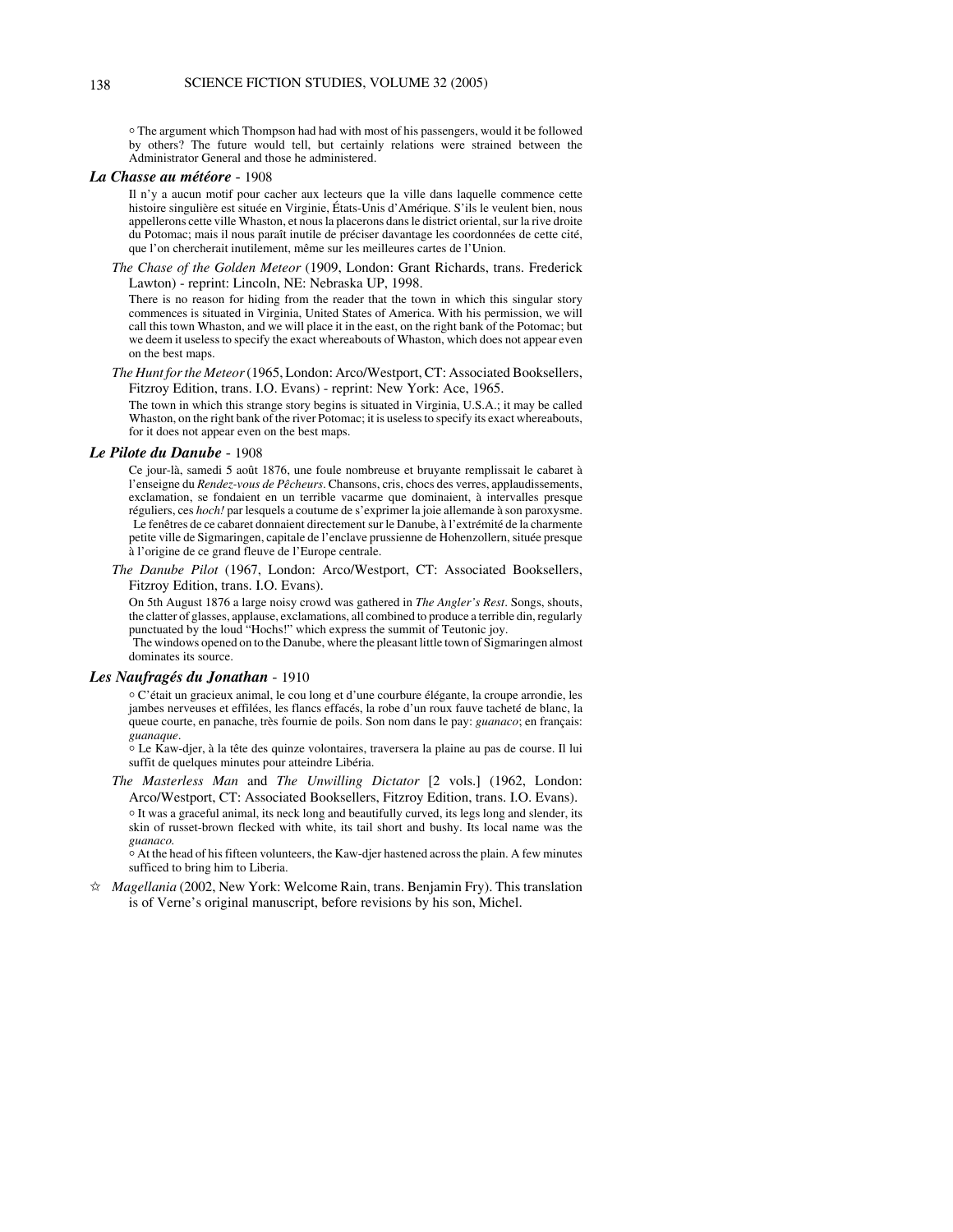It was a graceful animal, with a long neck, elegant curvature, rounded rump, and nervous tapering legs with a tawny, white-speckled red coat, and a short, tufted, thick-haired tail. In the countryside it was called the *guanaco*, or *guanaque*.

#### *Le Secret de Wilhelm Storitz* - 1910

« Et arrive le plus tôt que tu pourras, mon cher Henri. Je t'attends avec impatience. D'ailleurs, le pays est magnifique, et cette région de la Basse-Hongrie est de nature à intéresser un ingénieur. Ne serait-ce qu'à ce point de vue, tu ne regretteras pas ton voyage. A toi de tout coeur,

Marc Vidal »

Ainsi se terminait la lettre que je reçus de mon frère, le 4 avril 1757.

*The Secret of William Storitz* (1963, London: Arco/Westport, CT: Associated Booksellers, Fitzroy Edition, trans. I.O. Evans).

"And do come as soon as you can my dear Henri; I am waiting impatiently for you. Besides, the country is magnificent, and this district in Lower Hungary is just the thing to interest an engineer. Were it only from that point of view, you would not regret making the journey. Very Heartily Yours, Marc Vidal"

Thus ended the letter which I received from my brother on 4th April, 1757.

# *Hier et demain (***recueil de nouvelles comprenant***: Aventures de la famille Raton, Monsieur Re-Dièze et Mademoiselle Mi-Bémol, La Destinée de Jean Morénas, Le Humbug, Au XXIXe siècle: Journée d'un journaliste américain en 2889, L'Eternel Adam***)** - 1910

"Aventures de la famille Raton"

Il y avait une fois une honnête famille de rats, composée du père Raton, de la mère Ratonne, de la fille Ratine et du cousin Raté. Ses deux domestiques, c'étaient le cuisinier Rata et la bonne Ratane.

"Monsieur Ré-Dièze et Mademoiselle Mi-Bémol"

Nous étions une trentaine d'enfants à l'école de Kalfermatt, une vingtaine de garçons entre six et douze ans, une dizaine de filles entre quatre et neuf ans.

"La Destiné de Jean Morénas"

Ce jour-la—vers la fin du mois de septembre, il y a de cela déjà bien longtemps—, un riche équipage s'arrêta devant l'hôtel de vice-amiral commandant la place de Toulon.

"Le Humbug"

Au mois de mars 1863, je m'embarquai sur le steam-boat le *Kentucky*, qui fait le service entre New York et Albany.

"Au XXIX<sup>e</sup> siècle: La Journée d'un journaliste américain en 2889"

Les hommes de ce XXIX<sup>e</sup> siècle vivent au milieu d'une féerie continuelle, sans avoir l'air de s'en douter. Blasés sur les merveilles, ils restent froids devant celles que le progrès leur apporte chaque jour.

"In the Year 2889" (Sept. 1888-Feb. 1989, *The Forum* [New York] - first published in English by Michel Verne).

Little though they seem to think of it, the people of this twenty-ninth century live continually in a fairyland. Surfeited as they are with marvels, they are indifferent in the presence of each new marvel.

"L'Éternel Adam"

Le zartog Sofr-Aï-Sr – c'est-à-dire, « le docteur troisième représentant mâle de la cent-unième génération de la lignée des Sofr » – suivait à pas lents la principale rue de Basidra, capitale du Hars-Iten-Schu, – autrement dit « l'Empire-des-Quatre-Mers. »

"Eternal Adam" (March 1957, *Saturn*, trans. Willis T. Bradley)

The Zartog Sofr-Al-Sr—that is, the learned Doctor Sofr, youngest member of the hundredand-first generation of his lineage—was making his way at a comfortable pace along the chief street in Basidra, capital of the Hars-Iten-Schu, the Empire (as we would call it) of the Four Seas.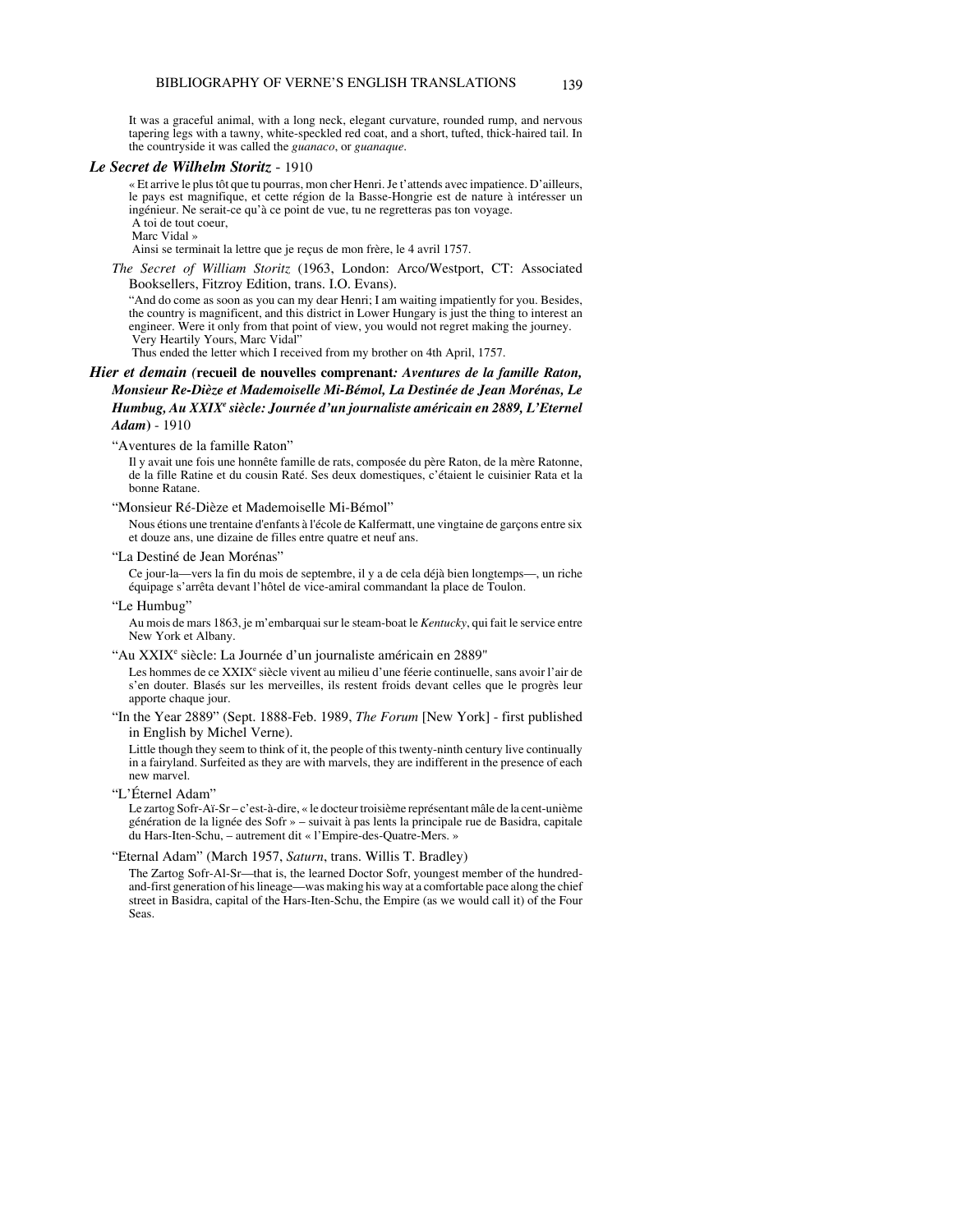- *Yesterday and Tomorrow* (1965, London: Arco/Westport, CT: Associated Booksellers, Fitzroy Edition, trans. I.O. Evans) - reprint: New York: Ace, 1965. NOTE: this edition does not conform to the original French version: it omits "The Humbug" and includes "An Ideal City," "Ten Hours Hunting," "Frritt-Flacc," and "Gil Braltar."
	- "The Fate of Jean Morénas"

One day—towards the end of September, a long time ago—a luxurious carriage drew up before the office of the Vice-Admiral Commanding the Port of Toulon.

"An Ideal City"

A Public Lecture Delivered by Jules Verne, Director, on 12th December 1875. Ladies and Gentlemen,

 Will you permit me to neglect all the duties of a Director of the Academy of Amiens presiding at a public session, by replacing the usual lecture by an account of an adventure which happened to myself?

"Ten Hours Hunting"

There are people who don't like huntsmen, and perhaps they're not altogether wrong. Is it because it doesn't disgust these gentry to kill the game with their own hands before they eat it?

## "Frritt-Flacc" (first published in Nov. 1959, *Magazine of Fantasy and Science Fiction*) - see *Un Billet de Loterie, suivi de Frritt-Flacc*

*Frritt!* That is the wind getting up.

*Flacc!* That is the rain falling in torrents.

 Its roaring force is bending the trees on the adjacent hills and driving on to break against the slopes of the mountains of Crimma.

"Gil Braltar" (first published in July 1958, *Magazine of Fantasy and Science Fiction*)

There were seven or eight hundred of them at least. Of medium height, but strong, supple, framed to make prodigious bounds, they gamboled in the last rays of the sun, now setting over the mountains which formed serried ridges westward of the roadstead.

"In the Twenty-Ninth Century: The Day of an American Journalist in 2889" reprinted in Jules Verne, *The Eternal Adam, and other Stories*, ed. Peter Costello, London: Phoenix, 1999.

The men of the twenty-ninth century live in a perpetual fairyland, though they do not seem to realise it. Bored with wonders, they are cold towards everything that progress brings them every day.

"Mr. Ray Sharp and Miss Me Flat"

There were about thirty of us children in Kalfermatt School, a score of boys between six and twelve years old, and ten girls between four and nine.

"The Eternal Adam" - reprinted in Jules Verne, *The Eternal Adam, and other Stories*, ed. Peter Costello, London: Phoenix, 1999.

Zartog Sofr-Aï-Sr—meaning "Doctor, third male representative of the hundred and first generation in the Sofr Family"—was slowly following the principal street of Basidra, the capital of the Hars-Iten-Schu—otherwise known as "The Empire of the Four Seas."

 $\dot{\varphi}$  *Humbug: The American Way of Life* (1991, Edinburgh: Acadian, trans. William Butcher)

> In March 1863, I embarked on the *Kentucky*, the steamboat plying between New York and Albany.

 $\hat{\mathbb{X}}$  "The Humbug: The American Way of Life" in *The Jules Verne Encyclopedia*, ed. Brian Taves and Stephen Michaluk Jr. (1996, Lanham, MD: Scarecrow, trans. Edward Baxter) - reprinted in Jules Verne, *The Eternal Adam, and other Stories*, ed. Peter Costello, London: Phoenix, 1999.